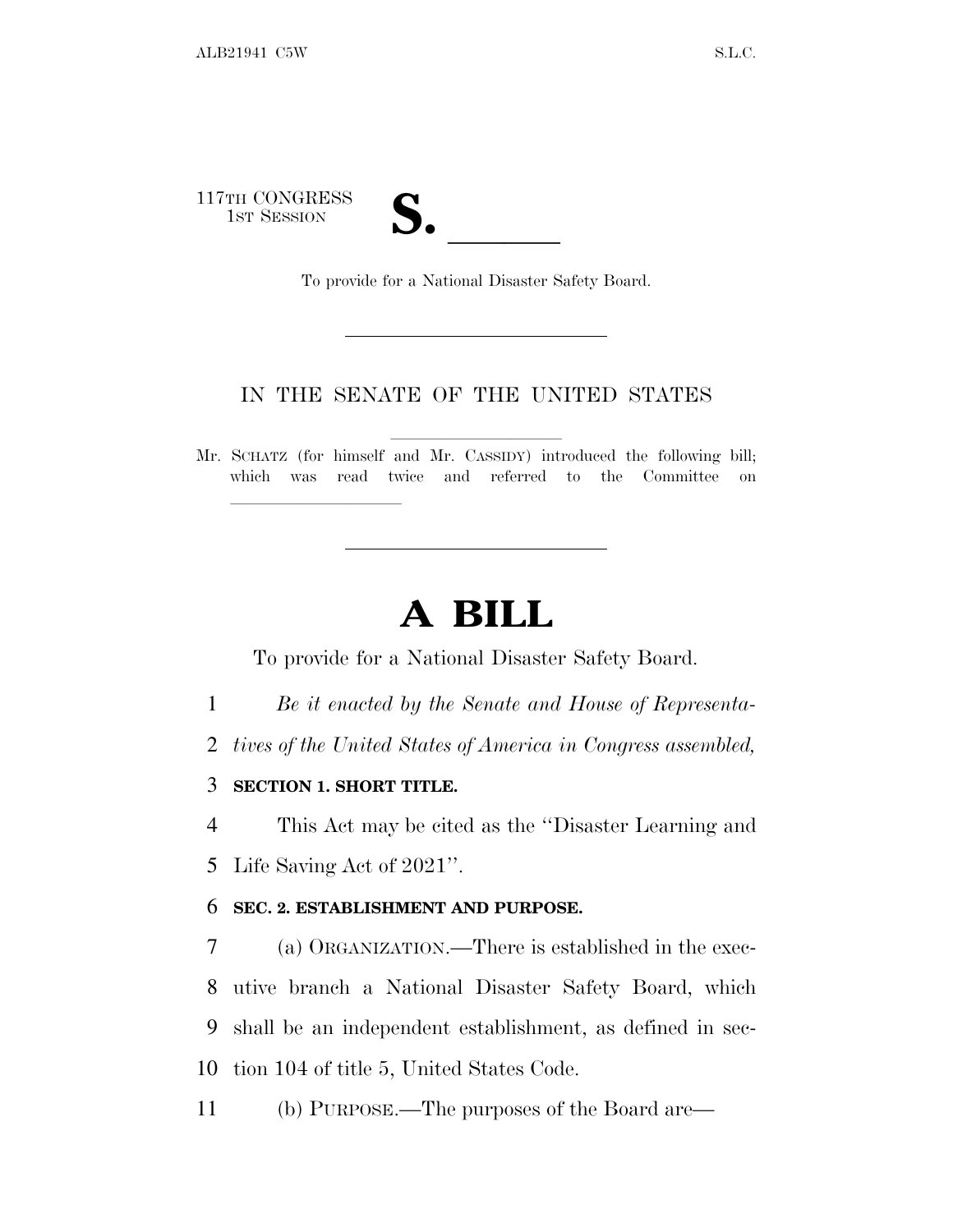(1) to reduce loss of life, injury, and economic injury caused by future incidents by learning from natural hazards, including the impacts and under- lying factors of such incidents, in a standardized way;

 (2) to maintain a focus that is future-looking and national in scope, by applying what the Board learns through the trends that emerge from the inci- dents the Board reviews nationally to prevent loss of life, or human or economic injury, not only in the af- fected jurisdiction, but nationally, as the Board de-termines relevant;

 (3) in carrying out reviews, analyses, and rec- ommendations, not to be accusatory in nature and the Board shall not seek to find blame in any indi- vidual or organization, or second-guess any relevant authorities;

 (4) to address systemic causes behind the loss of life and human or economic injury in incidents, including by recommending the augmentation of re- sources available to entities responsible for man-aging incident consequences; and

 (5) while preventing economic injury as part of the mission of the Board, when relevant, to prioritize efforts that focus on lifesaving and injury preven-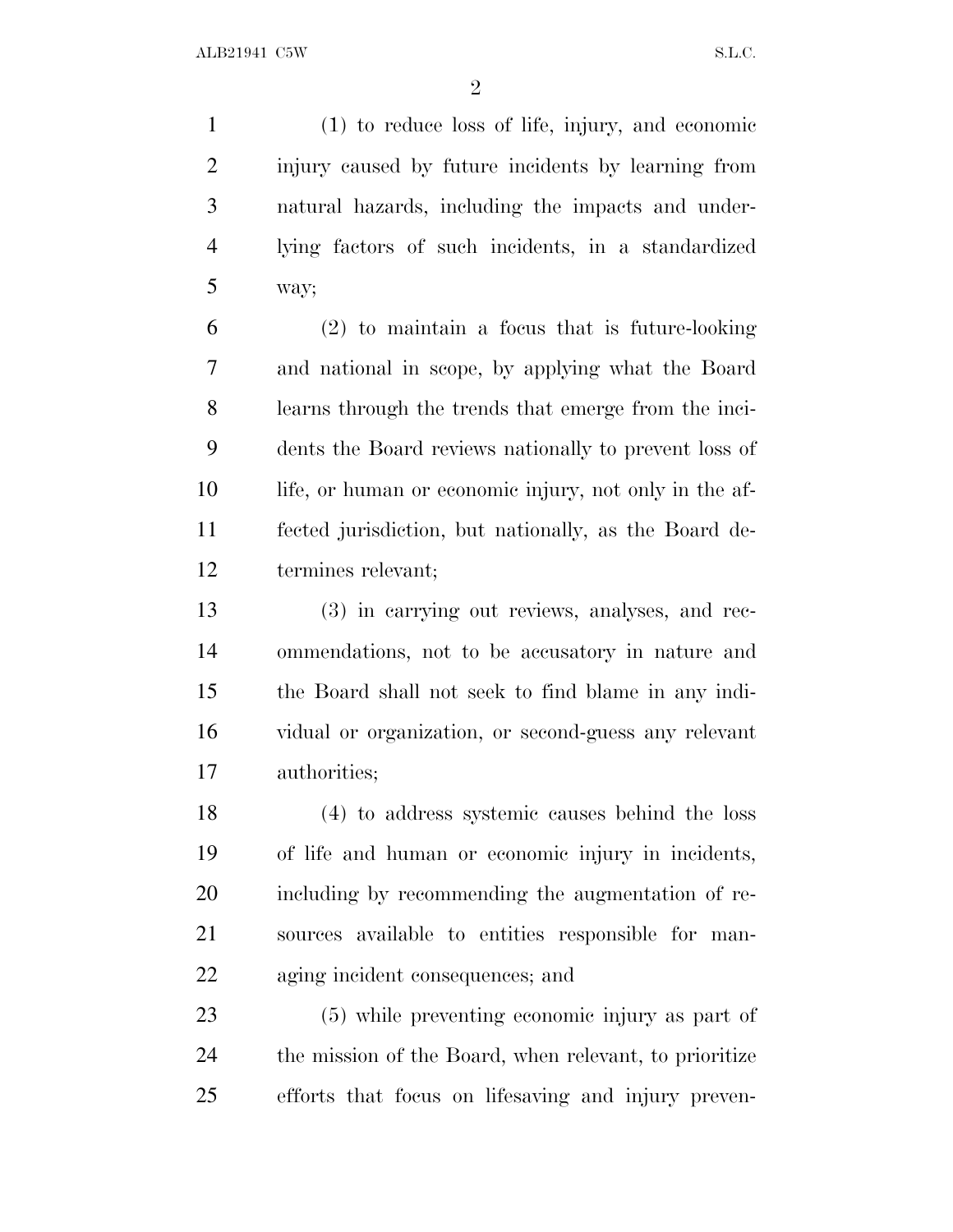tion, especially in disproportionately impacted com- munities, as its work determines them to be. **SEC. 3. GENERAL AUTHORITY.** (a) AUTHORITY T<sup>O</sup> REVIEW.— (1) IN GENERAL.—Subject to subsection (b), the Board shall review and establish the facts, cir- cumstances, and cause or probable cause of the loss of life, human injury, and economic injury due to a natural hazard with 10 or more fatalities or that meets the requirements described in paragraph (5) or (6) of subsection (b) that occurs after the date of enactment of this Act. (2) DUE TO A NATURAL HAZARD INCIDENT DE- FINED.—For purposes of paragraph (1), the term ''due to a natural hazard'' means a fatality that, if not for the natural hazard incident, as the case may be, would not have occurred within the time frame of the incident, as defined by standards developed by the Board. 20 (b) DETERMINATION OF WHETHER INCIDENT WAR- RANTS BOARD REVIEW.—In carrying out subsection (a), the Board— (1) may begin the review of an incident, includ- ing by monitoring the natural hazard and collecting facts, before the total number of fatalities is known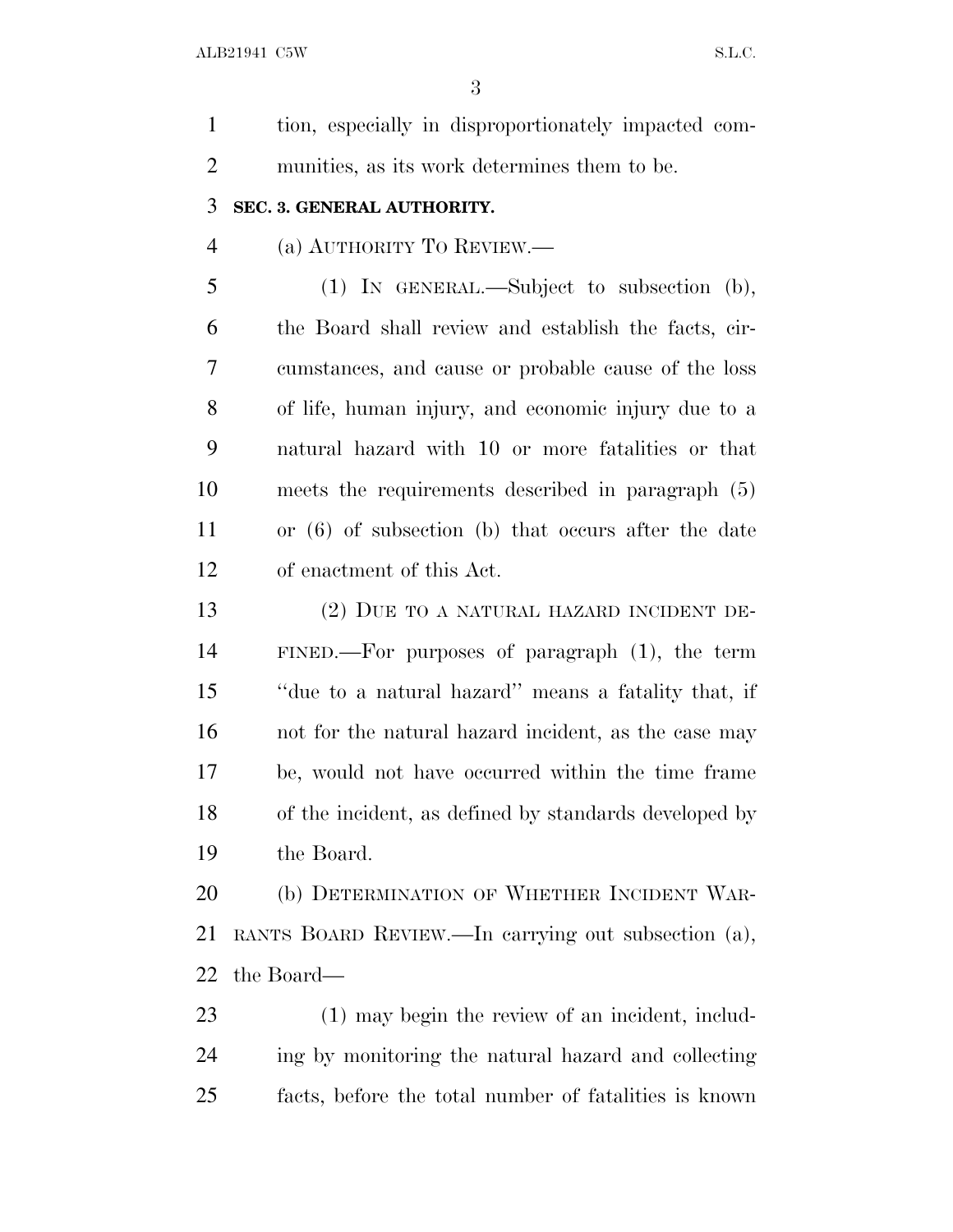if the Board determines that the natural hazard in- cident has the potential to cause 10 or more fatali- ties at its onset, in accordance with the policies and procedures established by the Board;

 (2) may, by a two-thirds vote, decide that an in- cident that caused 10 or more fatalities does not re- quire a review and shall issue a public statement ex-plaining the determination;

 (3) may, by a majority vote, decide to review any natural hazard incident that occurs after the date of enactment of this Act upon request from a representative of an affected State, Tribal govern- ment, or unit of local government, regardless of the number of fatalities;

 (4) may, by a majority vote, decide to review any natural hazard incident that occurs after the date of enactment of this Act upon recommendation by the Office for the Protection of Disproportion- ately Impacted Communities of the Board, which the Office may make because of the incident's impacts on populations that are socially, medically, or eco-22 nomically vulnerable, as decided by the Office;

 (5) may, by a majority vote, decide to review a natural hazard incident that occurs after the date of enactment of this Act if—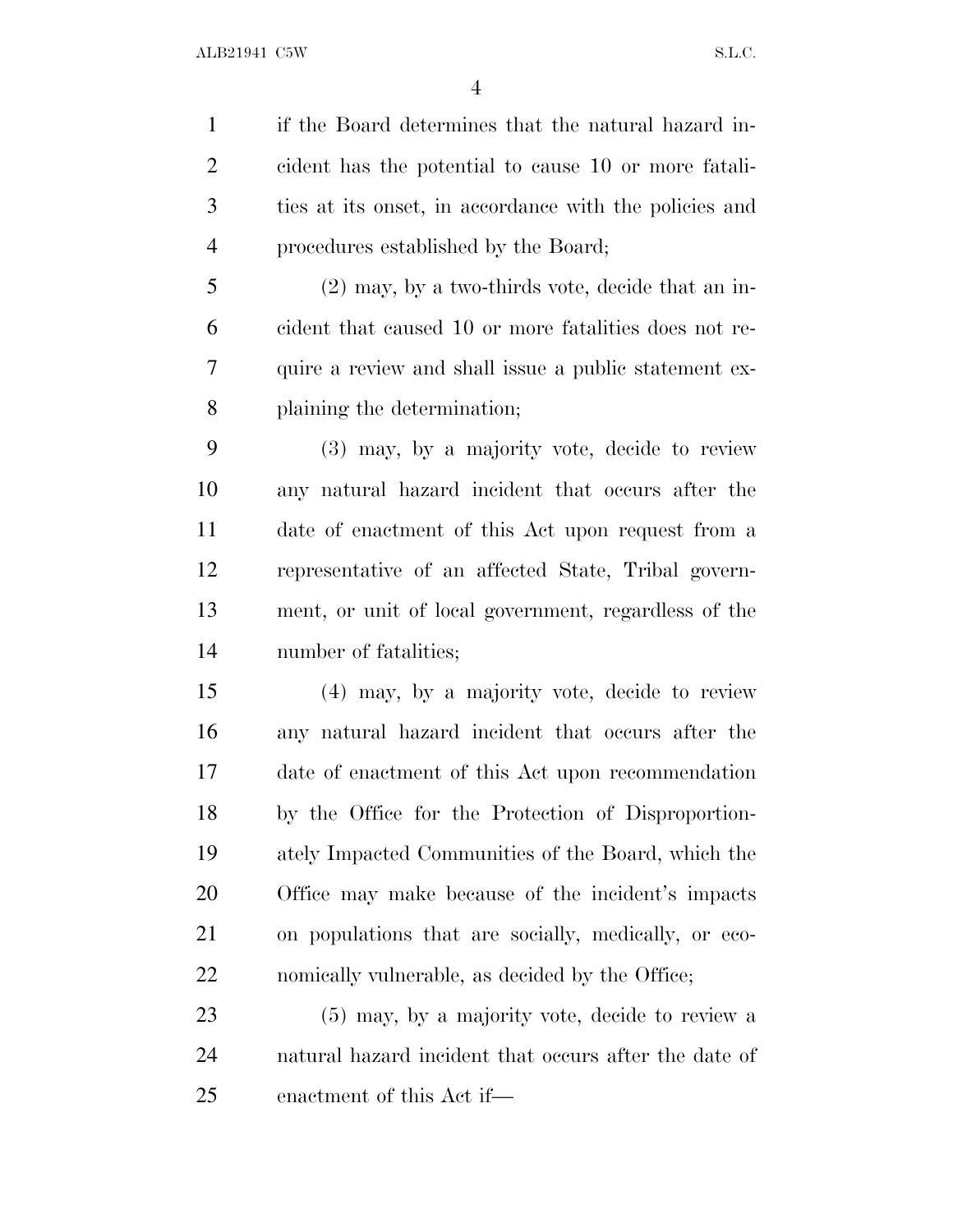| $\mathbf{1}$   | (A) the Board determines that information            |
|----------------|------------------------------------------------------|
| $\overline{2}$ | may be gained by the review that will be useful      |
| 3              | in reducing systemic causes behind the loss of       |
| $\overline{4}$ | life and human or economic injury; and               |
| 5              | (B) the incident—                                    |
| 6              | (i) did not result in 10 or more fatali-             |
| 7              | ties; and                                            |
| 8              | $(ii)(I)$ could have resulted in a large             |
| 9              | number of fatalities if not for swift inter-         |
| 10             | vention or a shift in the course of events;          |
| 11             | <b>or</b>                                            |
| 12             | (II) resulted in, as determined by the               |
| 13             | Board—                                               |
| 14             | (aa) a significant amount of eco-                    |
| 15             | nomic or infrastructure damage;                      |
| 16             | (bb) significant human displace-                     |
| 17             | ment; or                                             |
| 18             | (cc) a significant number of se-                     |
| 19             | vere non-fatal injuries or cases of se-              |
| 20             | vere illness; and                                    |
| 21             | $(6)$ shall, by majority vote, determine whether     |
| 22             | each incident for which the President issues a major |
| 23             | disaster declaration under section 401 of the Robert |
| 24             | T. Stafford Disaster Relief and Emergency Assist-    |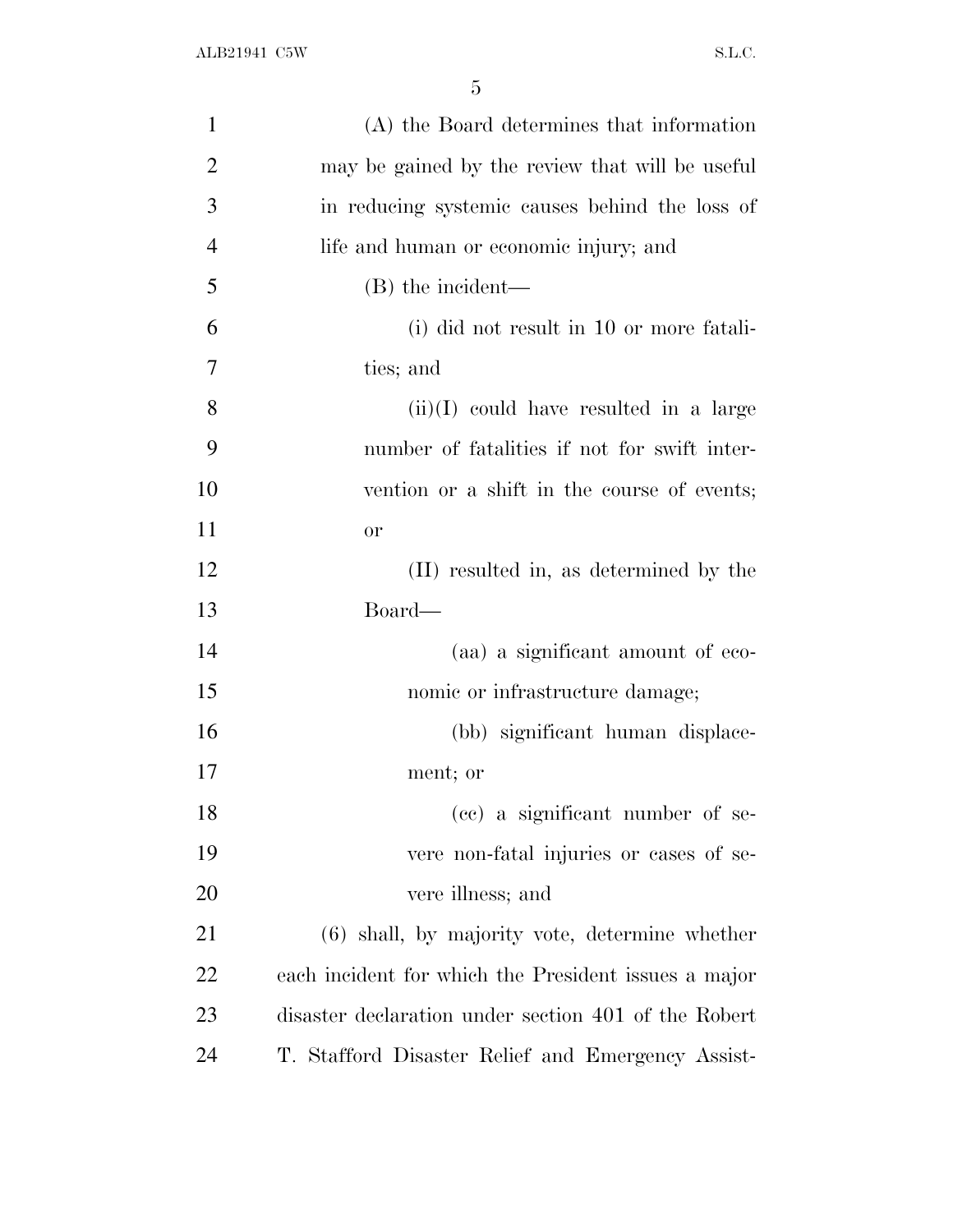| $\mathbf{1}$   | ance Act (42 U.S.C. 5170) meets the criteria for re- |
|----------------|------------------------------------------------------|
| $\overline{2}$ | view under paragraph $(5)$ .                         |
| 3              | (c) NATURE OF REVIEW.—                               |
| $\overline{4}$ | (1) IN GENERAL.—In carrying out a review             |
| 5              | under this Act, the Board shall—                     |
| 6              | (A) conduct the review to determine the              |
| 7              | facts, conditions, and circumstances relating to     |
| 8              | the loss of life, human injury, and economic in-     |
| 9              | jury due to an incident;                             |
| 10             | (B) following an initial assessment of an            |
| 11             | incident by the Board, notify any individual or      |
| 12             | organization that the Board anticipates will be      |
| 13             | affected by the review as to the extent of the       |
| 14             | expected review response of the Board;               |
| 15             | (C) use the results of the review under              |
| 16             | subparagraph $(A)$ to —                              |
| 17             | (i) determine how and why people die                 |
| 18             | and are injured during an incident; and              |
| 19             | (ii) issue recommendations to prevent                |
| 20             | or mitigate the loss of life, human injury,          |
| 21             | or economic injury due to similar incidents;         |
| 22             | and                                                  |
| 23             | (D) report on the facts and circumstances            |
| 24             | of the incident review, including the pre-inci-      |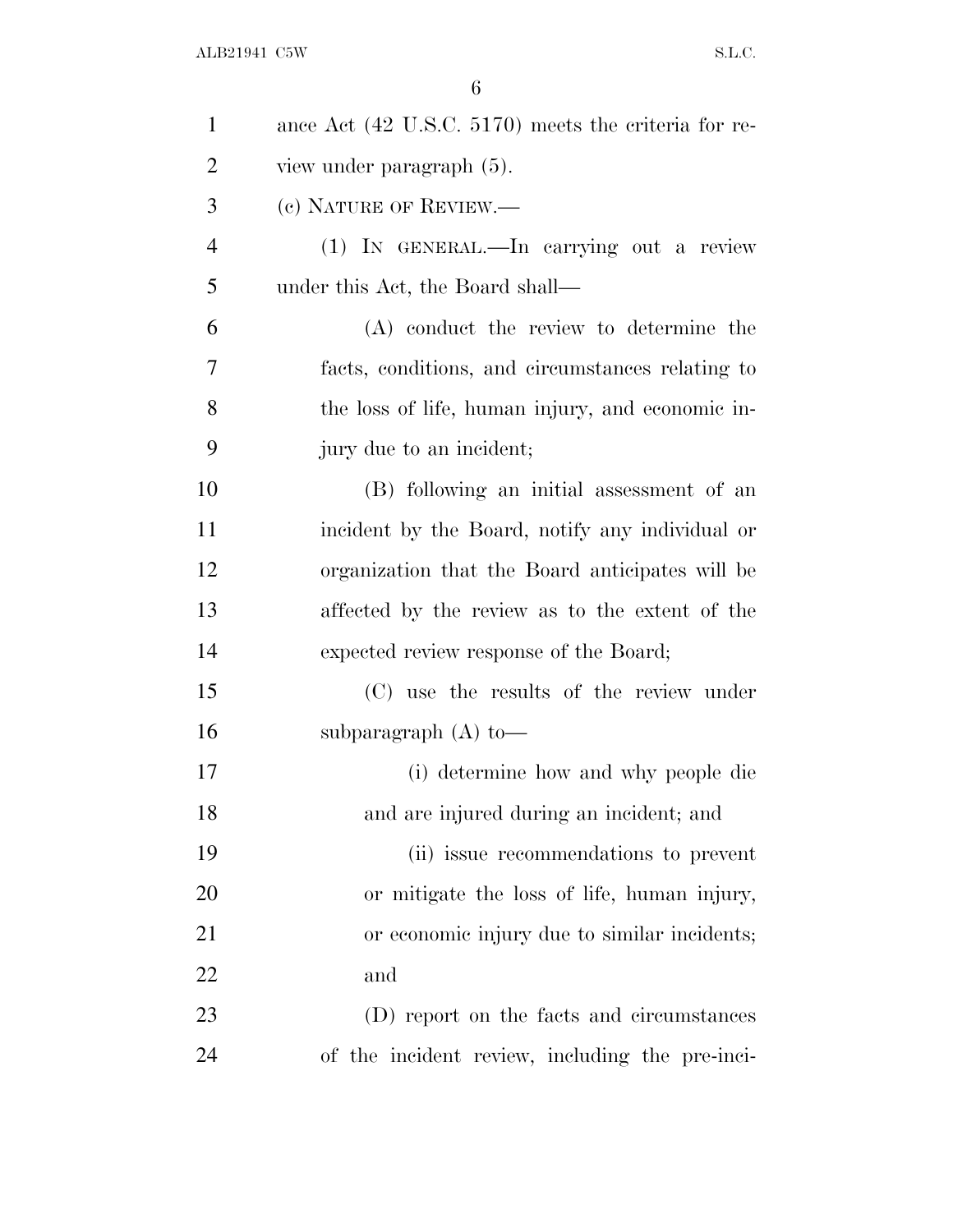| $\mathbf{1}$   | dent resilience or vulnerabilities of the incident       |
|----------------|----------------------------------------------------------|
| $\overline{2}$ | area or population.                                      |
| 3              | (2) GENERALIZED NATURE OF REVIEWS.-- A                   |
| $\overline{4}$ | review of loss of life and injury conducted by the       |
| 5              | Board shall—                                             |
| 6              | $(A)$ be generalized;                                    |
| 7              | (B) focus on trends across an incident; and              |
| 8              | (C) not aim to determine the exact indi-                 |
| 9              | vidual cause of death or injury of any affected          |
| 10             | people.                                                  |
| 11             | (3) FACT-FINDING PROCEEDING. Any review                  |
| 12             | of an incident by the Board under this Act shall be      |
| 13             | a fact-finding proceeding with no adverse parties.       |
| 14             | (4) LIMITATION OF APPLICABILITY OF OTHER                 |
| 15             | ACTS.                                                    |
| 16             | (A) ADMINISTRATIVE PROCEDURE ACT.                        |
| 17             | Any review proceedings of the Board under this           |
| 18             | Act shall not be—                                        |
| 19             | (i) subject to the Administrative Pro-                   |
| 20             | cedure Act $(5 \text{ U.S.C. } 551 \text{ et seq.});$ or |
| 21             | (ii) conducted for the purpose of de-                    |
| 22             | termining the rights, liabilities, or blame of           |
| 23             | any person, as the review is not an adju-                |
| 24             | dicatory proceeding.                                     |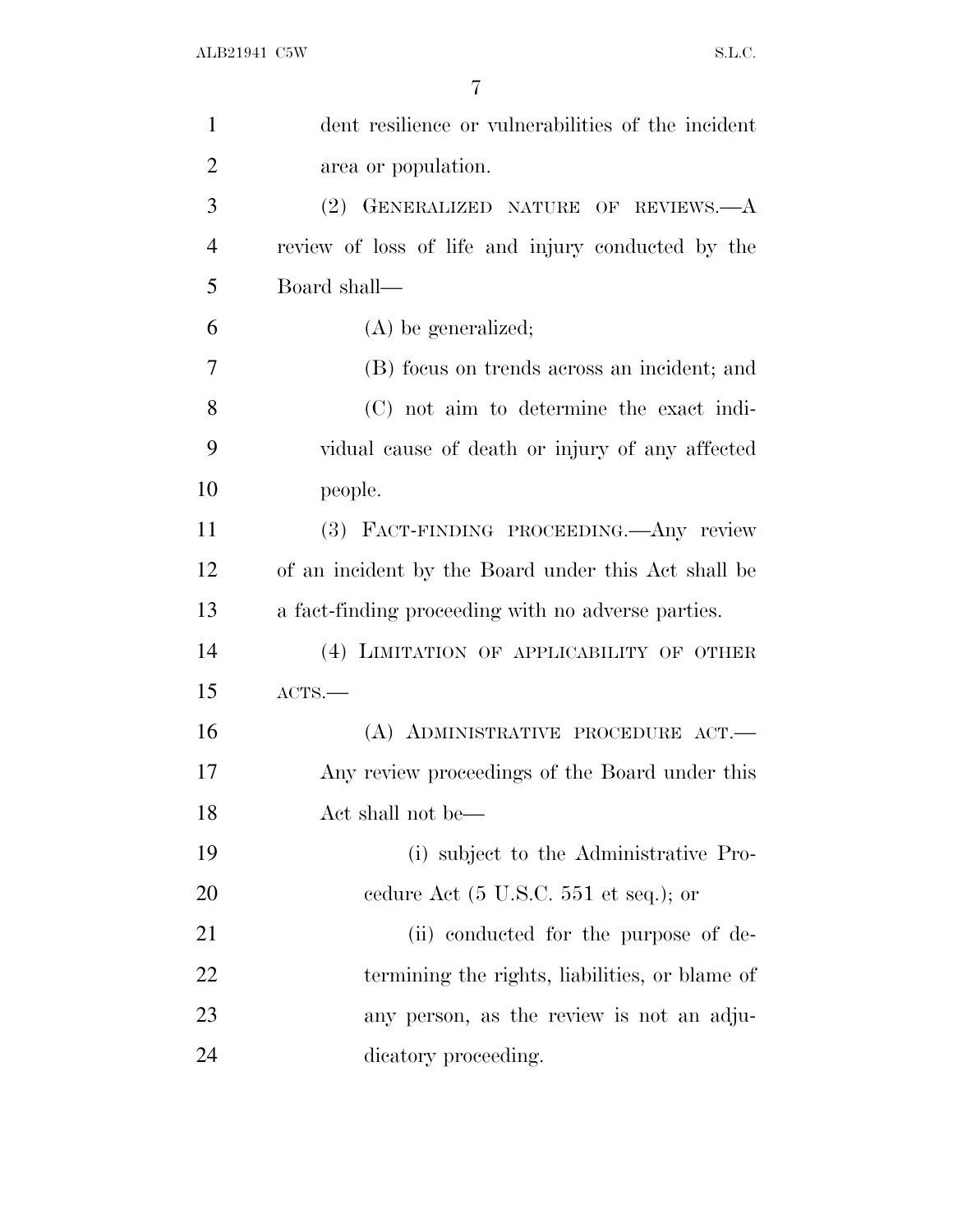| $\mathbf{1}$   | (B) PAPERWORK REDUCTION ACT.—Chap-                     |
|----------------|--------------------------------------------------------|
| $\overline{2}$ | ter 35 of title 44, United States Code (com-           |
| 3              | monly known as the "Paperwork Reduction"               |
| $\overline{4}$ | Act", shall not apply to the review proceedings        |
| 5              | of the Board under this Act.                           |
| 6              | (C)<br>FEDERAL ADVISORY COMMITTEE                      |
| 7              | ACT.—The Federal Advisory Committee Act (5             |
| 8              | U.S.C. App.) shall not apply to the Board.             |
| 9              | (5) INITIATING REVIEWS.—The Board shall ini-           |
| 10             | tiate a review of an incident by monitoring the situa- |
| 11             | tion and assessing available facts to determine the    |
| 12             | appropriate review response, without interfering in    |
| 13             | any ongoing lifesaving and life sustaining efforts un- |
| 14             | derway by other entities.                              |
| 15             | (6) ALIGNMENT AND COORDINATION.—In car-                |
| 16             | rying out this Act, the Board shall coordinate with    |
| 17             | Federal, State, local, and Tribal entities to—         |
| 18             | (A) establish or adopt standard methods of             |
| 19             | measuring the impacts of natural hazards and           |
| 20             | accessing response capacity and capabilities to        |
| 21             | maintain consistency and allow for the analysis        |
| 22             | of trends over time;                                   |
| 23             | (B) ensure that the standard data sets and             |
| 24             | formats necessary for reviews developed under          |
| 25             | subparagraph (A) are propagated among Fed-             |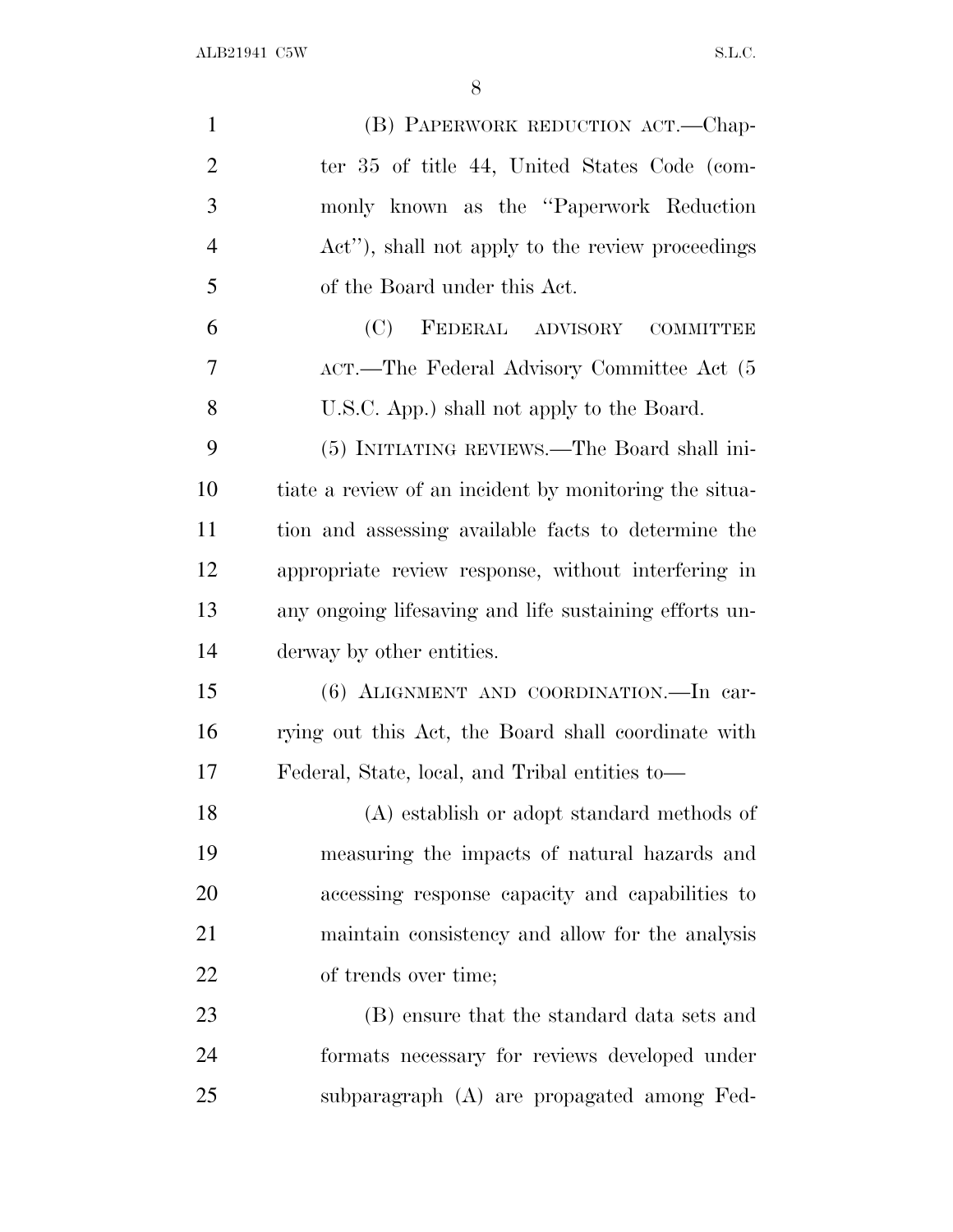| $\mathbf{1}$   | eral, State, local, and Tribal entities that may  |
|----------------|---------------------------------------------------|
| $\overline{2}$ | be involved in response operations;               |
| 3              | (C) leverage, to the extent practicable,          |
| $\overline{4}$ | data collected using standard data sets and for-  |
| 5              | mats established under subparagraph (B) by        |
| 6              | Federal entities involved in response operations  |
| 7              | to avoid any duplication of data collection; and  |
| 8              | (D) during incident response operations,          |
| 9              | coordinate with partners active in the operation  |
| 10             | to collect data remotely or take other actions    |
| 11             | that the Board finds necessary to align and co-   |
| 12             | ordinate the requirements of the review with      |
| 13             | ongoing operations, including through the re-     |
| 14             | quirements of paragraph (7).                      |
| 15             | (7) INCIDENT COMMAND.—The Board shall—            |
| 16             | (A) recognize the role of incident command        |
| 17             | systems to address incidents;                     |
| 18             | (B) observe the incident command system           |
| 19             | to identify and coordinate review needs related   |
| 20             | to the preservation and collection of information |
| 21             | and evidence; and                                 |
| 22             | (C) shall collect information and evidence        |
| 23             | from the incident command in a timely and rea-    |
| 24             | sonable manner so as not to interfere with the    |
| 25             | operations of the incident command.               |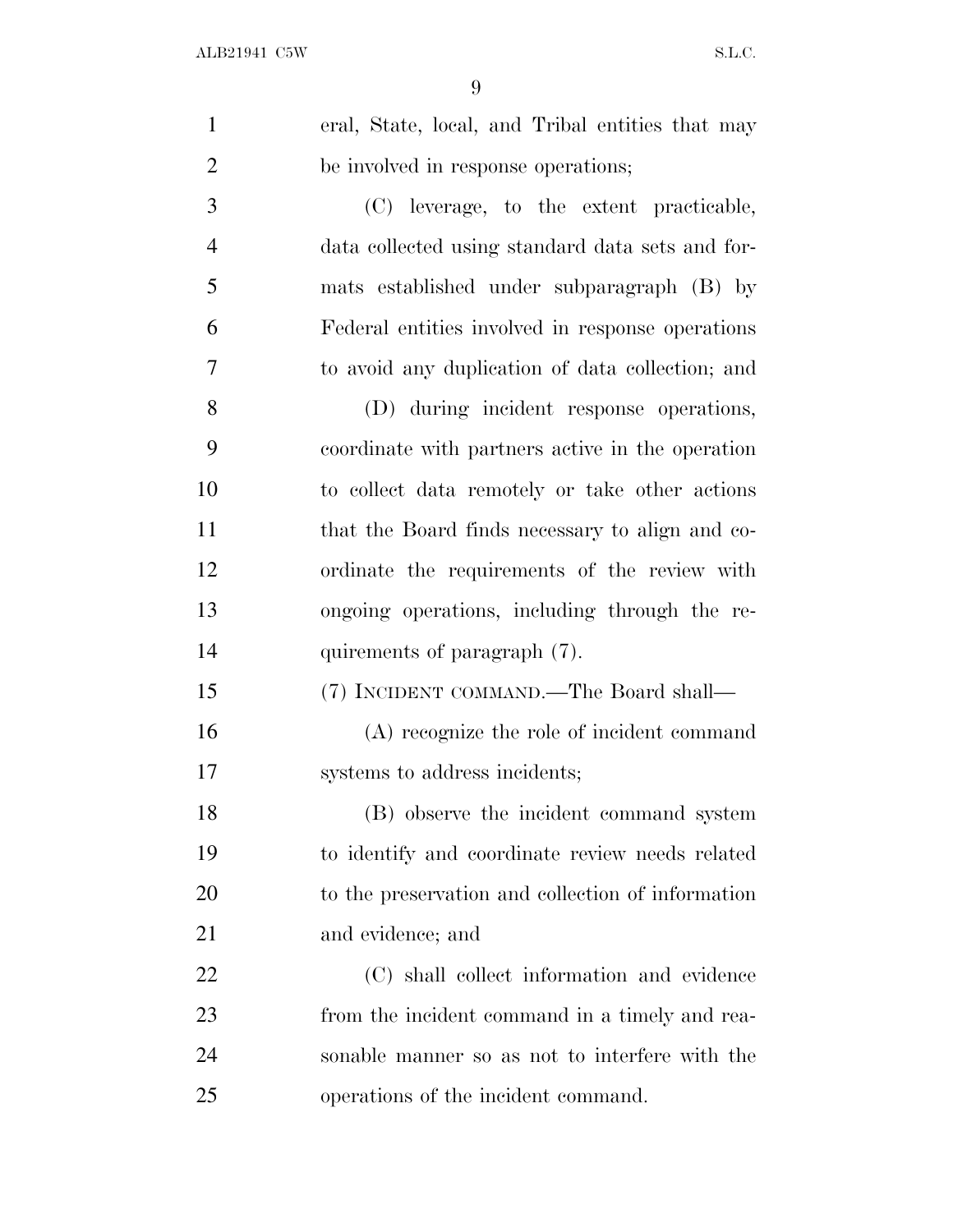1 (8) PARTIES TO THE REVIEW.—

 (A) PARTICIPANTS.—Subject to subpara- graph (B), the Board may invite 1 or more en- tities to serve as a party in a review on a vol- untary basis, and any party participant shall be required to follow all directions and instructions from the Board.

 (B) ELIGIBLE ENTITY.—In designating an entity to serve as a party under subparagraph (A), the Board may designate only a Federal, State, or local government agency or private or- ganization whose employees, functions, activi- ties, or products were involved in the incident, including responsible parties, and that can pro- vide suitable qualified technical personnel to ac-16 tively assist in the review.

 (C) REPRESENTATIVES OF ELIGIBLE ENTI- TIES.—To the extent practicable, a representa- tive proposed by an entity designated as a party under subparagraph (A) to participate in the review may not be an individual who had direct involvement in the incident under review.

23 (D) REVOCATION OF PARTY STATUS.—A designation as a party under subparagraph (A) may be revoked or suspended by the Board if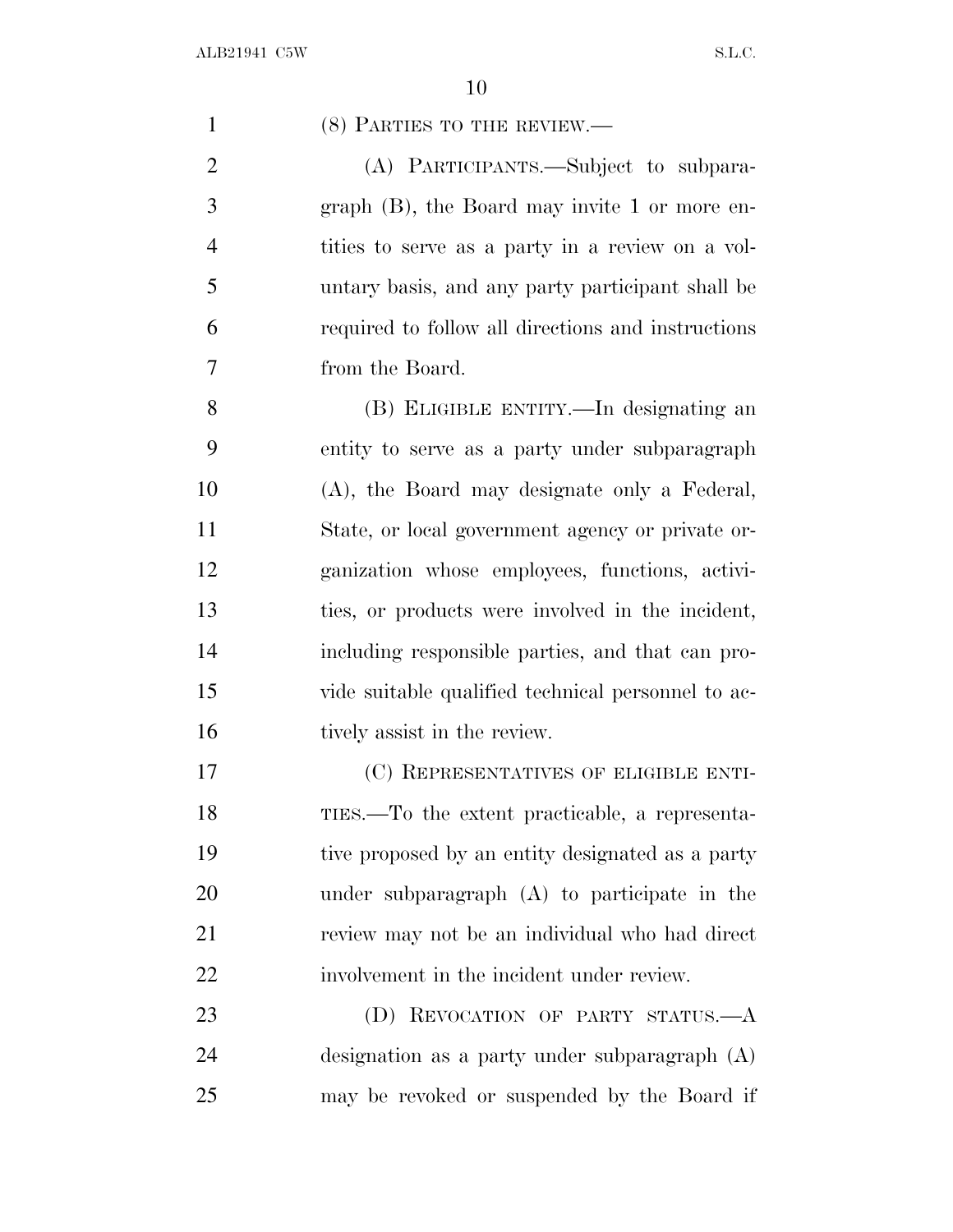| $\mathbf{1}$   | the party fails to comply with assigned duties      |
|----------------|-----------------------------------------------------|
| $\overline{2}$ | and instructions, withholds information, or oth-    |
| 3              | erwise acts in a manner prejudicial or disrup-      |
| $\overline{4}$ | tive to a review.                                   |
| 5              | (E) RULE OF CONSTRUCTION.—Nothing in                |
| 6              | this paragraph shall be construed to establish a    |
| 7              | right for any entity to participate in a Board      |
| 8              | review as a party.                                  |
| 9              | (F) INTERNAL REVIEW BY A PARTY.-To                  |
| 10             | assure coordination of concurrent efforts, a        |
| 11             | party to a review that conducts or authorizes an    |
| 12             | internal review of the processes and procedures     |
| 13             | of the party as a result of an incident that the    |
| 14             | Board is reviewing shall—                           |
| 15             | (i) inform the Board of the nature of               |
| 16             | the review; and                                     |
| 17             | (ii) provide to the Board findings                  |
| 18             | from the review.                                    |
| 19             | (9) REVIEW PROCEDURES.—In addition to any           |
| 20             | procedures required under this Act, the Board shall |
| 21             | determine and publish detailed review procedures as |
| 22             | the Board determines necessary.                     |
| 23             | (10) PRODUCTS.—The Board may use any me-            |
| 24             | dium that will effectively convey the findings and  |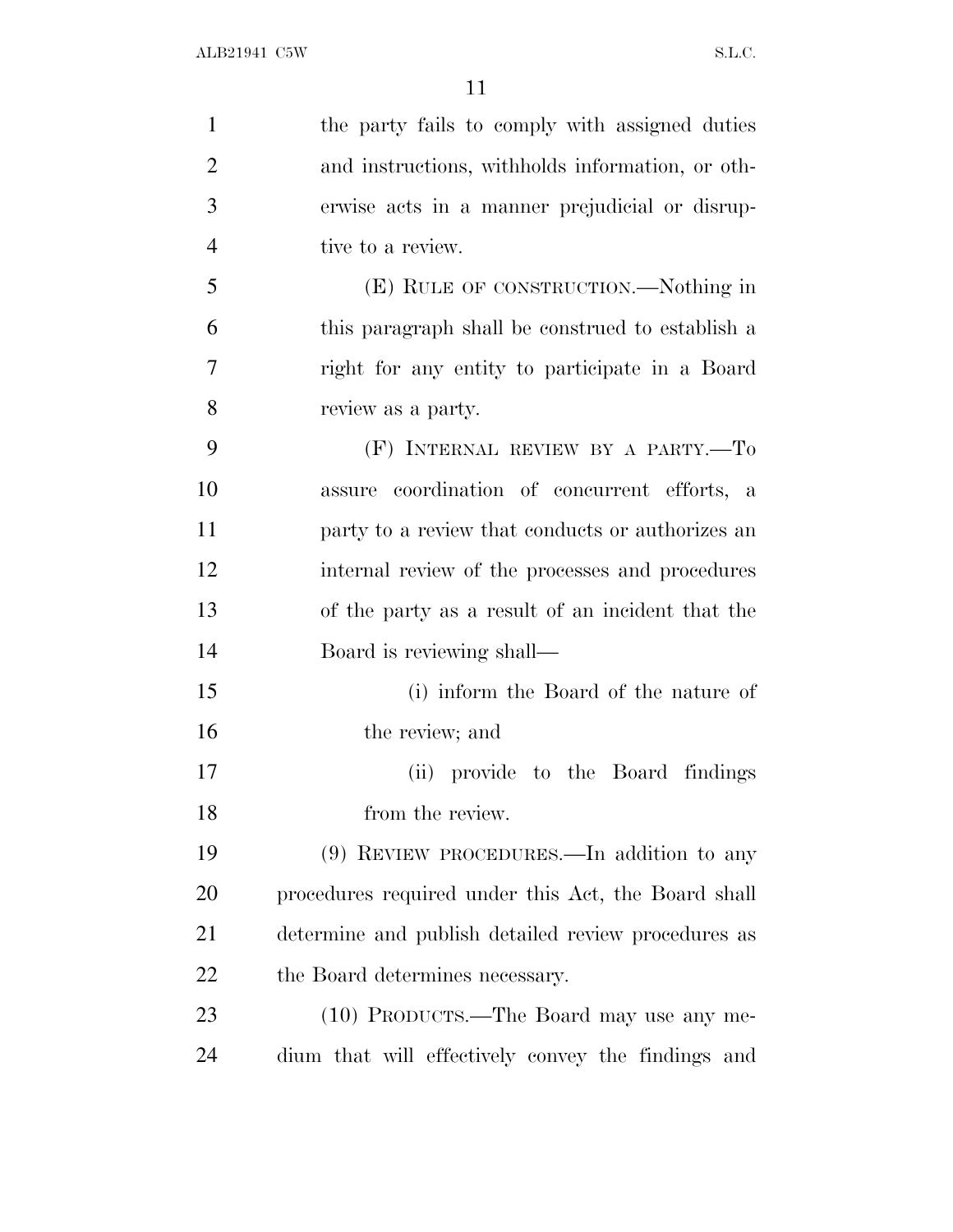| recommendations of the Board to the targeted audi- |
|----------------------------------------------------|
| ence of such findings or recommendations.          |

(d) REVIEW BY AFFECTED AUTHORITIES.—

 (1) IN GENERAL.—When the Board has com- pleted the findings and recommendations or other products as a result of a review under this Act, the Board shall provide all affected States, Tribal Gov- ernments, and units of local government, or their designees, an opportunity to review and comment not later than 30 days before the publication of the findings or recommendations.

 (2) REQUIREMENT.—The Board shall make every reasonable effort, within its discretion, to re- spond to requests for additional information and context that an affected jurisdiction may make and to edit their findings and recommendations with any useful additional information or context provided by any affected jurisdiction in its comments without af- fecting the integrity or independence of the review and its findings and recommendations, as the Board shall determine.

 (e) DISPROPORTIONATELY IMPACTED COMMU-NITIES.—

 (1) IN GENERAL.—In carrying out a review of an incident under this section, including in deter-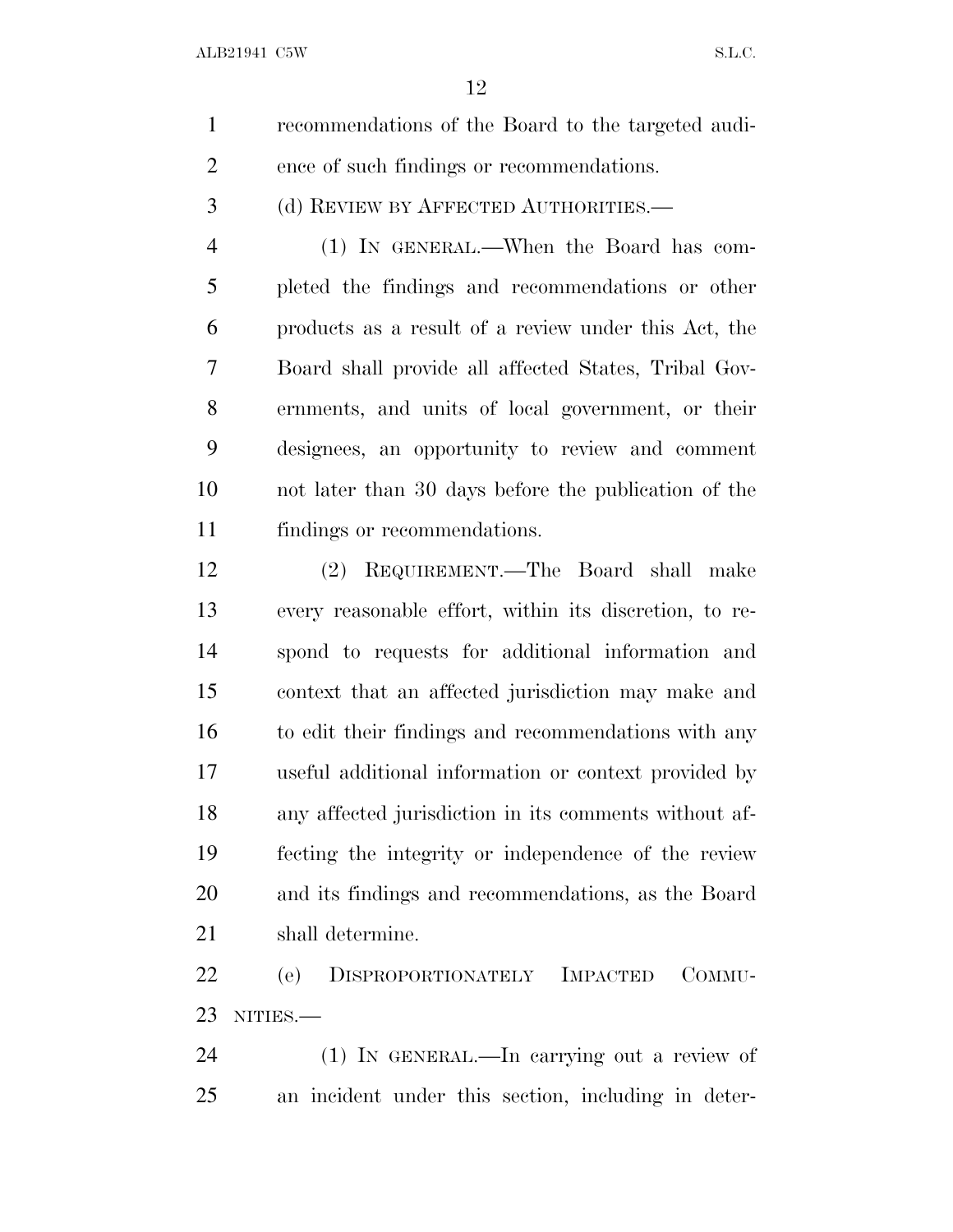mining whether to launch a review, the Board shall ensure the potential development of findings that would benefit the prevention of loss of life and human or economic injury to populations that are socially, medically, or economically vulnerable, as de-cided by the Board.

 (2) DATA REQUIREMENT.—To forward the analysis and identification of trends of fatalities and injuries as a result of incidents, the Board shall pub- lish information regarding the number of fatalities and injuries, and the facts and circumstances sur- rounding them, disaggregated by race, color or eth- nicity, religion, nationality, sex, age, disability, English proficiency, occupation, or economic status, and other demographic characteristics that the Board may determine appropriate.

 (f) COORDINATION WITH OTHER REVIEWS AND IN-VESTIGATIONS.—

 (1) IN GENERAL.—Subject to the requirements of this section, a review of a natural hazard incident 21 by the Board under subsection  $(a)(1)$  shall have pri- ority over any investigation by another department, agency, or instrumentality of the Federal Govern-ment or a State, Tribal, or local government.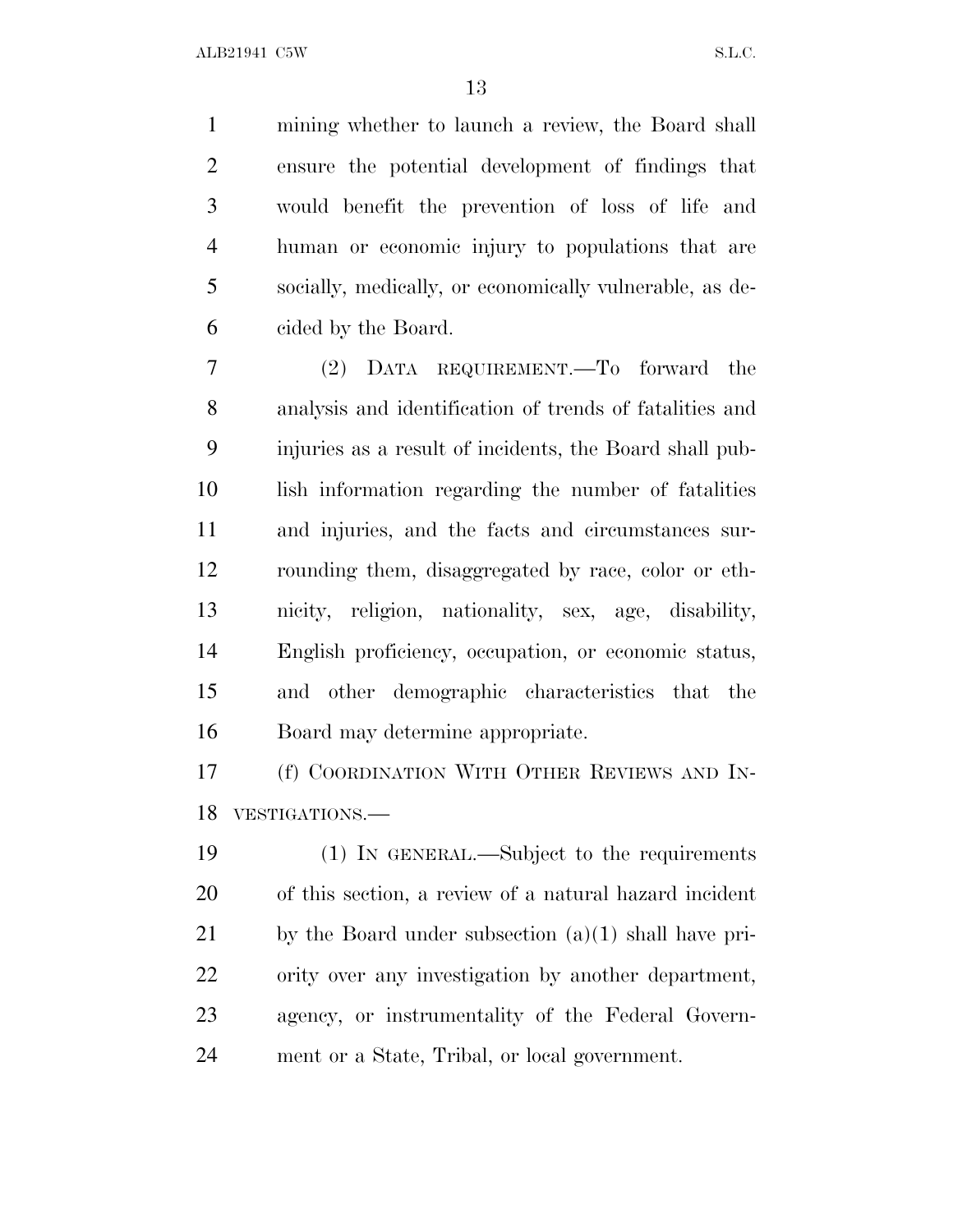(2) PARTICIPATION BY OTHER AGENCIES.—The Board shall provide for appropriate participation by other departments, agencies, or instrumentalities in a review conducted by the Board, except that an- other department, agency, or instrumentality may not influence the final findings of the Board.

 (3) COORDINATION.—The Board shall coordi- nate with all other Federal, State, Tribal, or local le- gally mandated investigations or reviews and may share information with those entities, according to policies and procedures that the Board will provide, to ensure that appropriate findings and rec- ommendations to reduce loss of life, injury, and eco- nomic injury caused by future incidents are pro-duced as efficiently as possible.

 (4) MEMORANDA OF UNDERSTANDING.—Not later than 1 year after the date of enactment of this Act, and biennially thereafter, the Chairman of the Board shall enter into memoranda of understanding with the Director of the National Institute of Stand- ards and Technology, the Administrator of the Fed- eral Emergency Management Agency, the Chairman of the Chemical Safety Board, and the Chairman of the National Transportation Safety Board, respec-tively, and may enter into additional memoranda of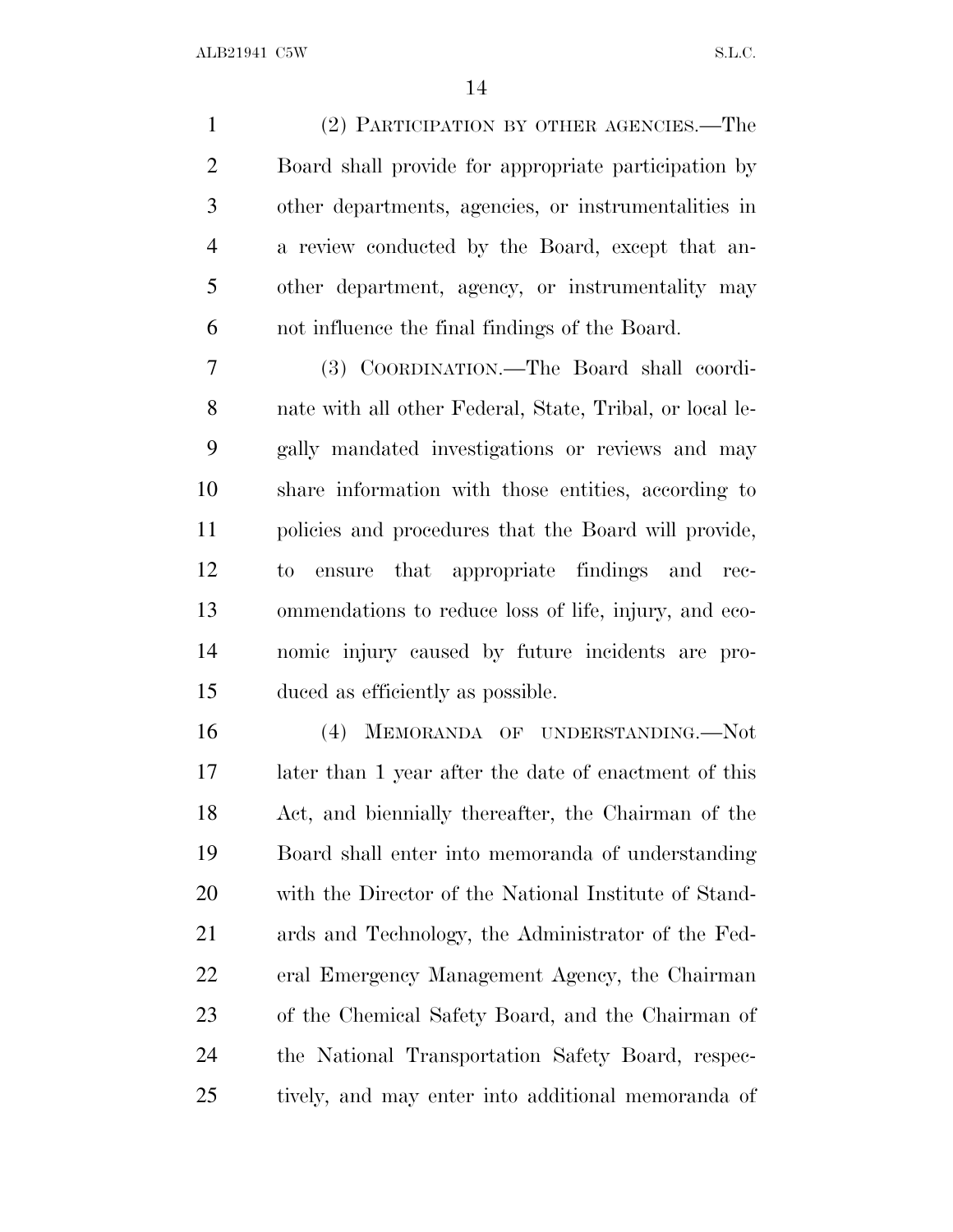| $\mathbf{1}$   | understanding with any other Federal entity that re-  |
|----------------|-------------------------------------------------------|
| $\overline{2}$ | quests such due to the relationship that the require- |
| 3              | ments of the Federal entity may have with the re-     |
| $\overline{4}$ | quirements with the Board, in order to—               |
| 5              | $(A)$ determine the appropriate roles and re-         |
| 6              | sponsibilities of the Board with respect to the       |
| 7              | other agency or board;                                |
| 8              | (B) avoid any duplication of effort; and              |
| 9              | (C) ensure that appropriate findings and              |
| 10             | recommendations to reduce loss of life, injury,       |
| 11             | and economic injury caused by future incidents        |
| 12             | are provided.                                         |
| 13             | (g) PARTICIPATION IN SUPPORT OF ANOTHER AGEN-         |
| 14             | CY.                                                   |
| 15             | $(1)$ In GENERAL.—                                    |
| 16             | (A) INVESTIGATION OF ACTS OF<br>VIO-                  |
| 17             | LENCE.—The Board may participate in an in-            |
| 18             | vestigation of an act of violence in support of       |
| 19             | another Federal department or agency, or other        |
| 20             | Federal investigative body with statutory au-         |
| 21             | thority to lead such an investigation, if the head    |
| 22             | of the lead investigative agency determines that      |
| 23             | the participation of the Board would be bene-         |
| 24             | ficial to reduce the likelihood of the loss of life   |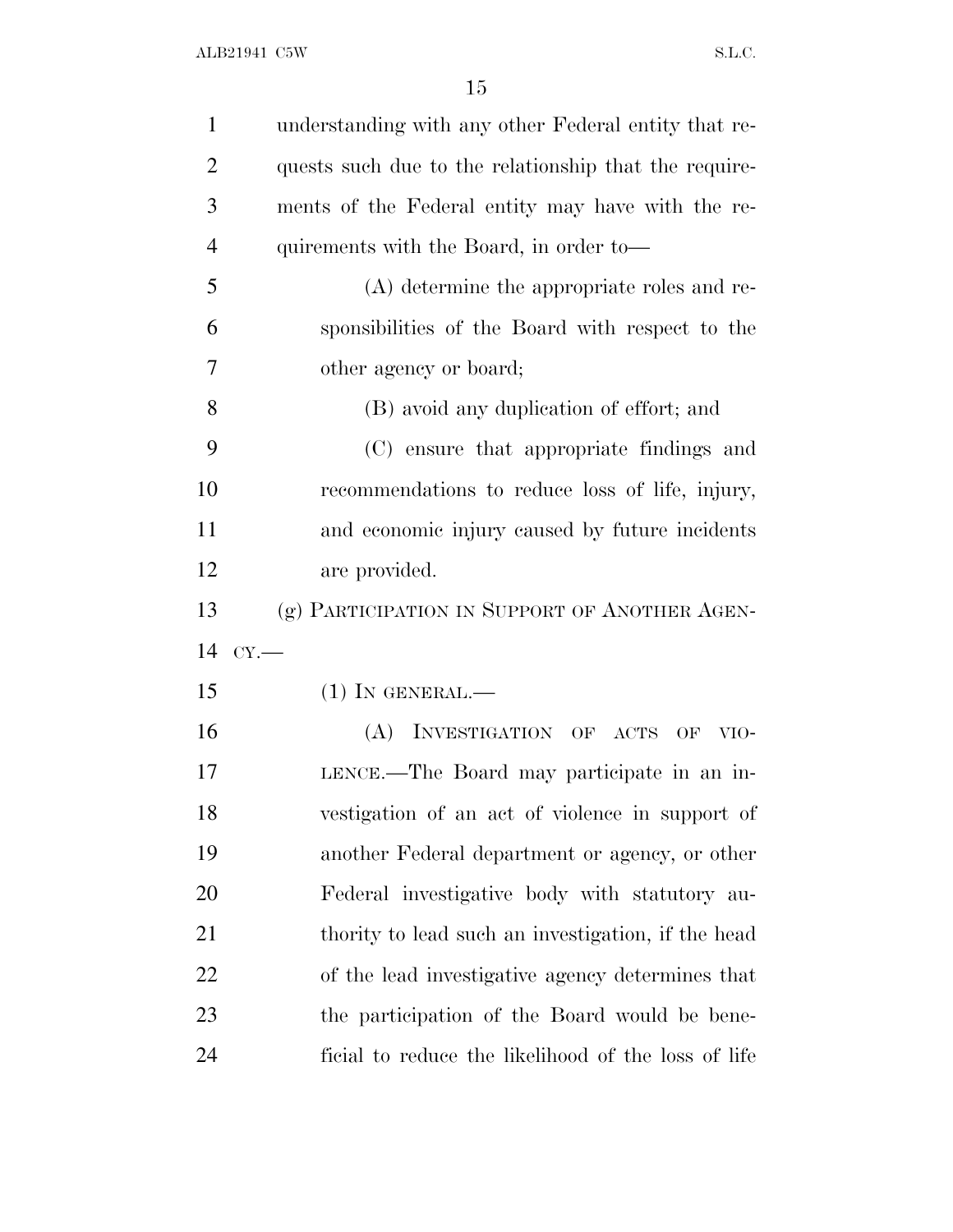| $\mathbf{1}$   | and human or economic injury, for future simi- |
|----------------|------------------------------------------------|
| $\overline{2}$ | lar incidents.                                 |
| 3              | (B) INVESTIGATION OF TECHNOLOGICAL             |
| $\overline{4}$ | INCIDENTS.-                                    |
| 5              | (i) IN GENERAL.—The Board may                  |
| 6              | participate in an investigation of a techno-   |
| 7              | logical incident—                              |
| 8              | (I) in support of another Federal              |
| 9              | department or agency, or other Fed-            |
| 10             | eral investigative body with statutory         |
| 11             | authority to lead such an investiga-           |
| 12             | tion, if the head of the lead investiga-       |
| 13             | tive agency determines that the par-           |
| 14             | ticipation of the Board would be bene-         |
| 15             | ficial to reduce the likelihood of the         |
| 16             | loss of life and human or economic in-         |
| 17             | jury, for future similar incidents; or         |
| 18             | (II) in the case of no statutory               |
| 19             | authority for another Federal depart-          |
| 20             | ment or agency, or other Federal in-           |
| 21             | vestigative body, to lead such an in-          |
| 22             | vestigation, as the lead investigative         |
| 23             | entity.                                        |
| 24             | MEMORANDA OF<br>(ii)<br>UNDER-                 |
| 25             | STANDING.—Not later than 1 year after          |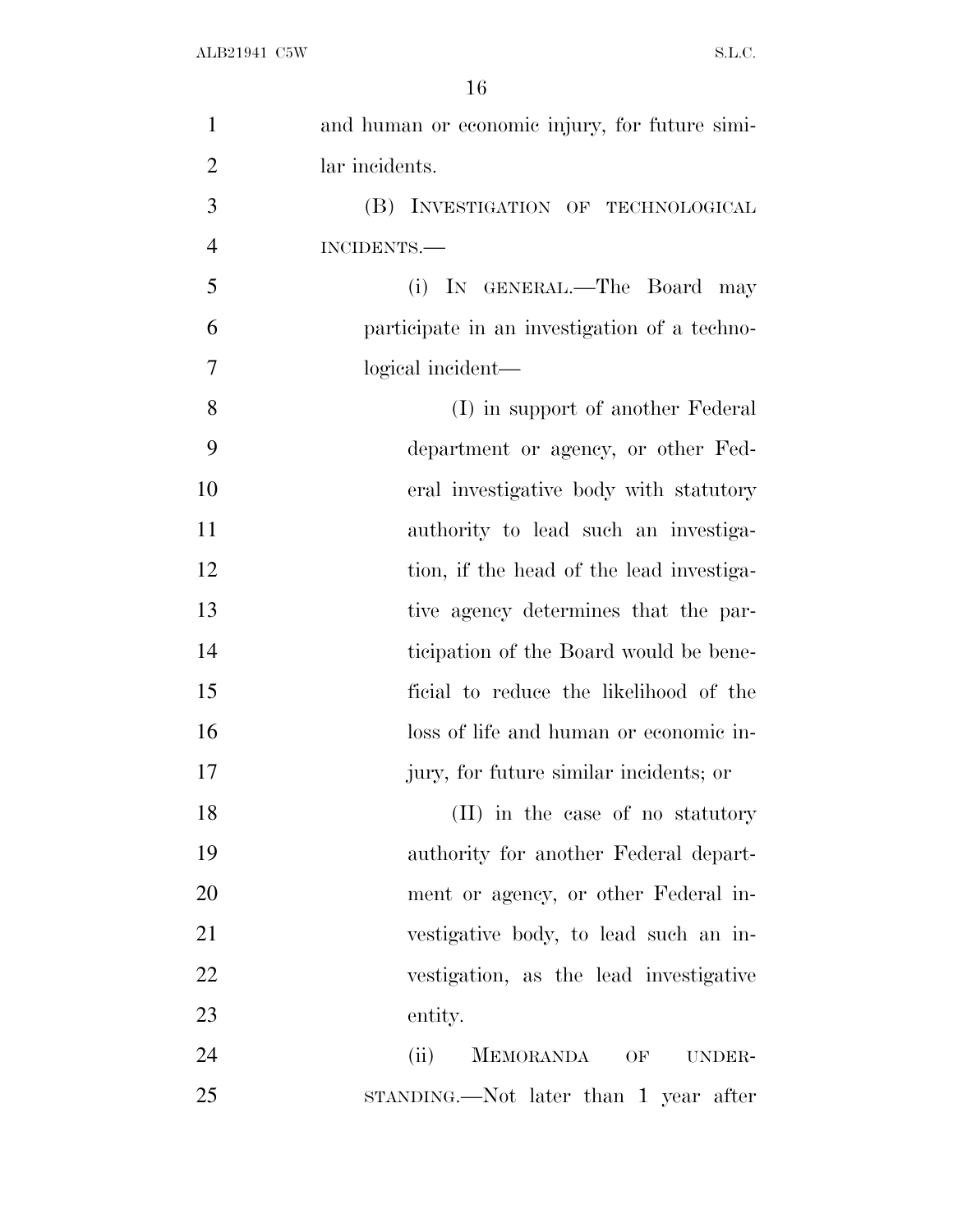| $\mathbf{1}$   | the date of enactment of this Act, and bi-              |
|----------------|---------------------------------------------------------|
| $\overline{2}$ | ennially thereafter, the Chairman of the                |
| 3              | Board shall enter into memoranda of un-                 |
| $\overline{4}$ | derstanding with the heads of appropriate               |
| 5              | Federal agencies in order to-                           |
| 6              | determine the appropriate<br>(I)                        |
| 7              | roles and responsibilities of the Board                 |
| 8              | in investigating technological incidents                |
| 9              | with respect to the other agency;                       |
| 10             | (II) avoid any duplication of ef-                       |
| 11             | fort; and                                               |
| 12             | that appropriate<br>(III) ensure                        |
| 13             | findings and recommendations to re-                     |
| 14             | duce loss of life, injury, and economic                 |
| 15             | injury caused by future incidents are                   |
| 16             | provided.                                               |
| 17             | (2) FINDINGS.—If the Board participates in an           |
| 18             | act of violence or technological incident investigation |
| 19             | under subparagraph $(A)$ , the Board may issue inde-    |
| 20             | findings and recommendations<br>pendent<br>notwith-     |
| 21             | standing the outcome of any investigation conducted     |
| 22             | by another Federal agency or other Federal inves-       |
| 23             | tigative body.                                          |
| 24             | (3) CRIMINAL CIRCUMSTANCES.—If the Attor-               |
| 25             | ney General, in consultation with the Chairperson,      |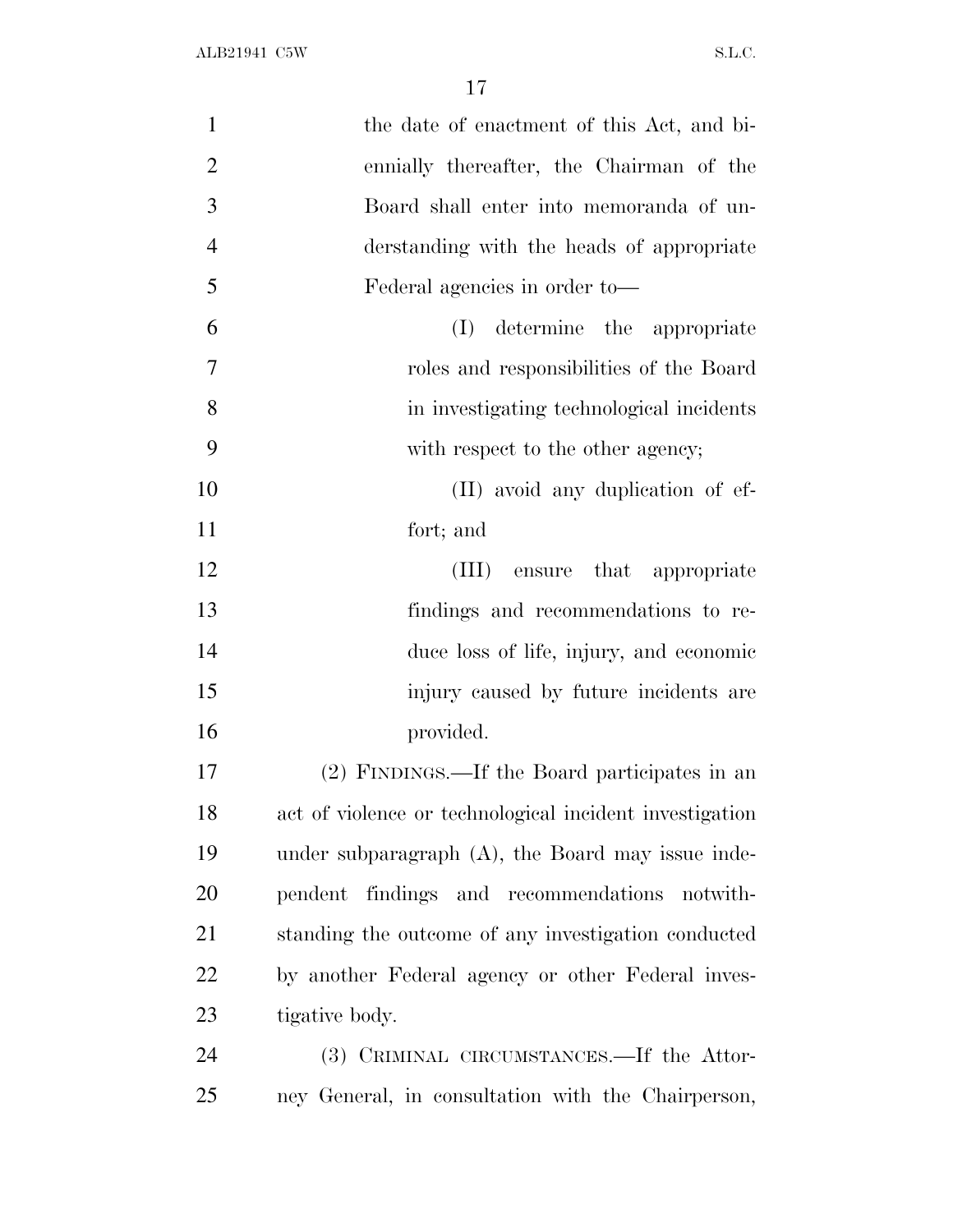determines and notifies the Board that cir- cumstances reasonably indicate that the act of vio- lence or technological incident described in subpara- graph (A) may have been caused by an intentional criminal act, the Board shall relinquish investigative priority to the responsible Federal law enforcement entity.

 (4) RULE OF CONSTRUCTION.—This section shall not be construed to affect the authority of an- other department, agency, or instrumentality of the Federal Government to investigate an incident under applicable law or to obtain information directly from the parties involved in, and witnesses to, the inci- dent. The Board and other departments, agencies, and instrumentalities shall ensure that appropriate information developed about the incident is ex-changed in a timely manner.

 (h) TECHNICAL ASSISTANCE.—The Board may make the following types of technical assistance available to Federal, State, Tribal, and local government agencies and to private entities as designated by a Federal, State, Trib-al, or local government agency:

 (1) INDEPENDENT REVIEW.—The Board shall disseminate best practices to develop disaster inves-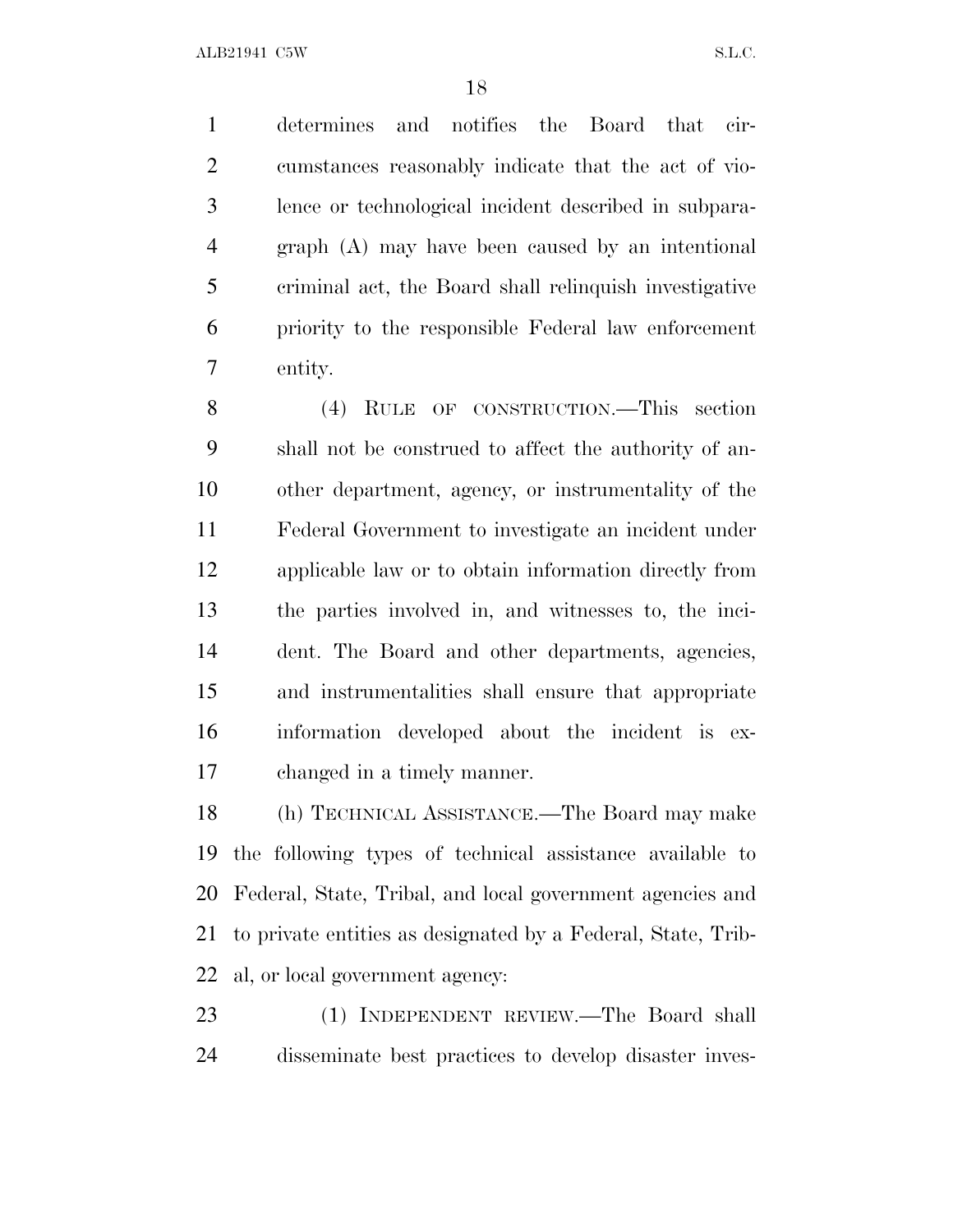| $\mathbf{1}$   | tigation and review capacity within State, Tribal,    |
|----------------|-------------------------------------------------------|
| $\overline{2}$ | and local governments.                                |
| 3              | (2)<br><b>IMPLEMENTATION</b><br>OF<br>RECOMMENDA-     |
| $\overline{4}$ | TIONS.—The Board—                                     |
| 5              | (A) may provide technical assistance to               |
| 6              | any entity identified as responsible for imple-       |
| 7              | a recommendation under section<br>menting             |
| 8              | $4(a)(1)$ to assist the entity in implementing the    |
| 9              | recommendation; and                                   |
| 10             | (B) to the extent possible, shall provide the         |
| 11             | technical assistance described in subparagraph        |
| 12             | (A) in coordination with technical assistance of-     |
| 13             | fered by another Federal department or agency.        |
| 14             | (3) PRIORITIZATION.—In offering technical as-         |
| 15             | sistance under this subsection, the Board shall use   |
| 16             | a risk-based method of prioritization, as the Board   |
| 17             | determines appropriate.                               |
| 18             | (i) FINDINGS.-                                        |
| 19             | (1) IN GENERAL.—Except as provided in para-           |
| 20             | $graph (2)$ , not later than 1 year after the date on |
| 21             | which the Board initiates a review conducted under    |
| 22             | this section, the Board shall make the findings and   |
| 23             | relevant underlying data of the review available to   |
| 24             | the public.                                           |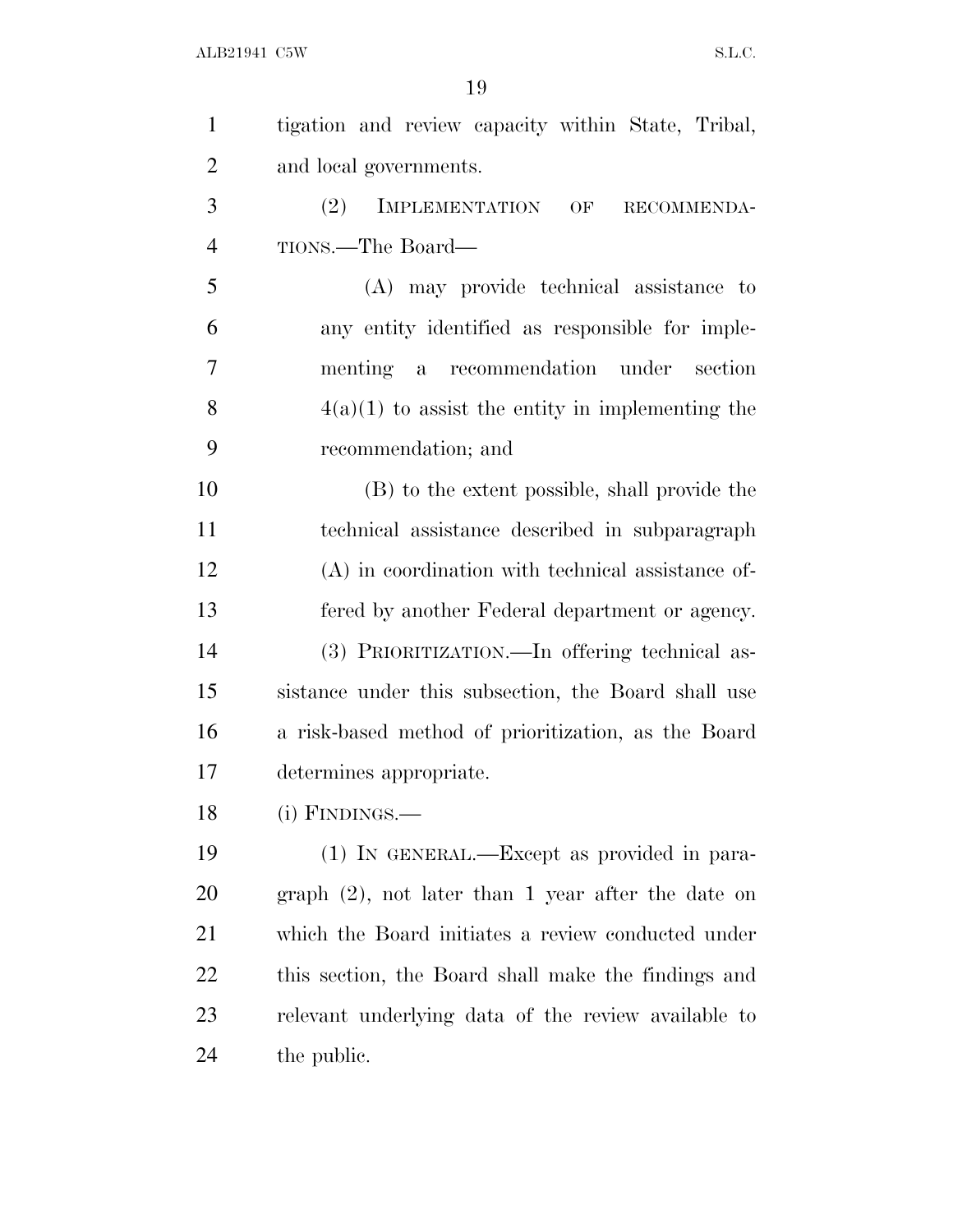| $\mathbf{1}$   | (2) EXTENSION OF DEADLINE.—The Chair-                     |
|----------------|-----------------------------------------------------------|
| $\overline{2}$ | person of the Board may extend the 1-year period          |
| 3              | described in paragraph (1) if the Chairperson, before     |
| $\overline{4}$ | the end of such 1-year period—                            |
| 5              | (A) provides an explanation for the exten-                |
| 6              | sion; and                                                 |
| 7              | (B) makes available to the public all avail-              |
| 8              | able interim findings and underlying data.                |
| 9              | SEC. 4. RECOMMENDATIONS AND RESPONSES.                    |
| 10             | (a) IN GENERAL.—If the Board issues a rec-                |
| 11             | ommendation about an incident, the Board shall—           |
| 12             | (1) explain the relationship between any rec-             |
| 13             | ommendation and the results of a fact-finding re-         |
| 14             | view;                                                     |
| 15             | (2) identify each relevant entity responsible for         |
| 16             | making the change called for in the recommenda-           |
| 17             | tion, including State, local, or private entities, as ap- |
| 18             | propriate;                                                |
| 19             | (3) publish any responses to the recommenda-              |
| 20             | tion publicly; and                                        |
| 21             | (4) assess whether the responses adequately               |
| 22             | lower the likelihood that a future similar incident       |
| 23             | will result in loss of life, or human or economic in-     |
| 24             | jury in the view of the Board.                            |
| 25             | (b) FEDERAL RESPONSES TO RECOMMENDATIONS.-                |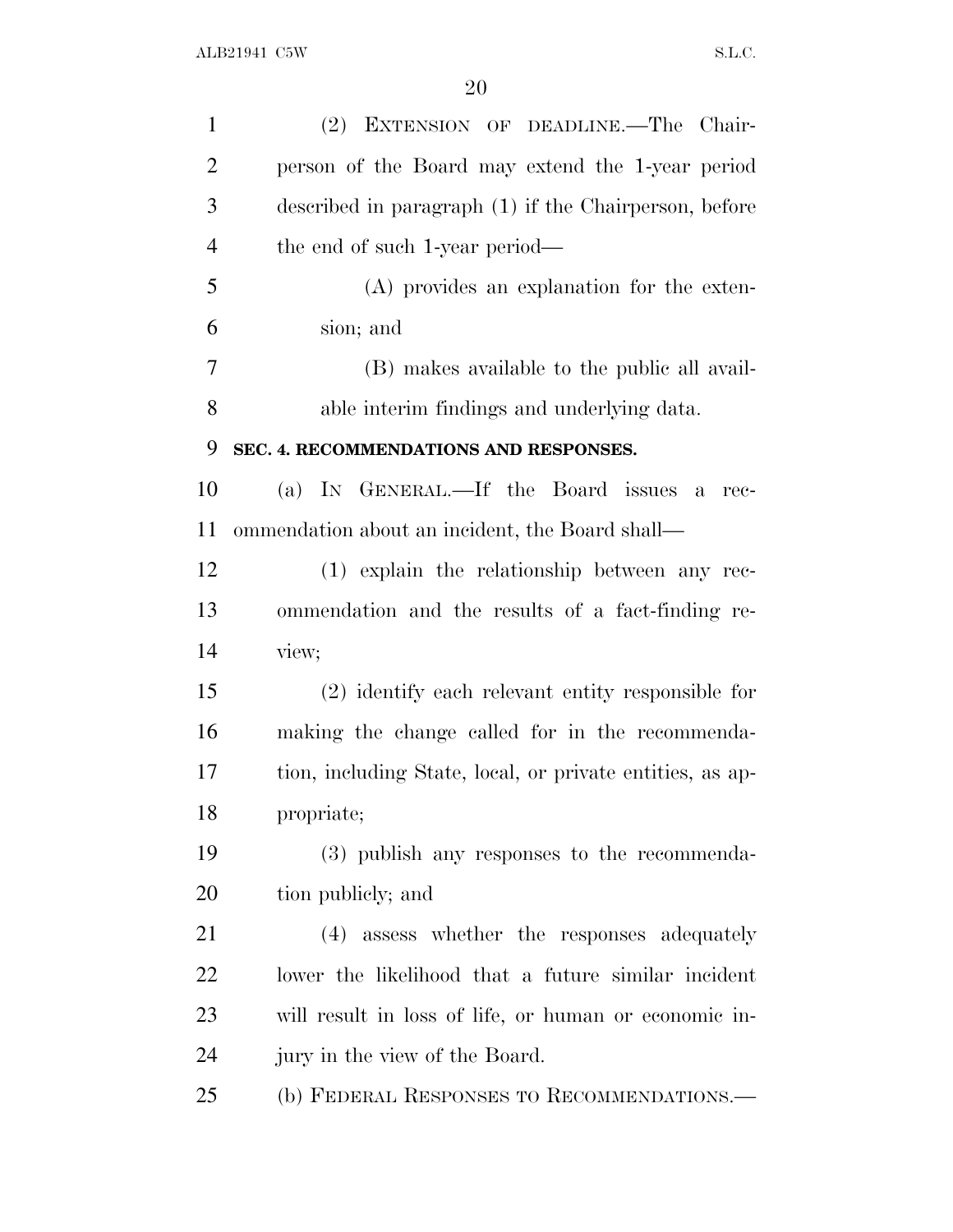| $\mathbf{1}$   | (1) IN GENERAL.—All Federal departments and         |
|----------------|-----------------------------------------------------|
| $\overline{2}$ | agencies identified in a recommendation made by the |
| 3              | Board shall reply to the recommendations not later  |
| $\overline{4}$ | than 90 days after the date on which the rec-       |
| 5              | ommendation is published by the Board.              |
| 6              | (2) RESPONSE DESCRIBED.—A response under            |
| 7              | paragraph (1) made by a Federal department or       |
| 8              | agency shall include—                               |
| 9              | $(A)$ whether the department or agency in-          |
| 10             | tends to adopt the recommendation in whole, in      |
| 11             | part, or not at all;                                |
| 12             | (B) an explanation of the reasons for only          |
| 13             | adopting the recommendation in part or not at       |
| 14             | all; and                                            |
| 15             | (C) a proposed timetable for completing             |
| 16             | the action the Federal department or agency         |
| 17             | has agreed to.                                      |
| 18             | (3) PROGRESS UPDATES.—A Federal depart-             |
| 19             | ment or agency that agrees to adopt a recommenda-   |
| 20             | tion of the Board shall—                            |
| 21             | (A) track the progress of the department            |
| 22             | or agency toward completion; and                    |
| 23             | (B) provide an update to the Board, to be           |
| 24             | published publicly, periodically, and not less fre- |
| 25             | quently than annually.                              |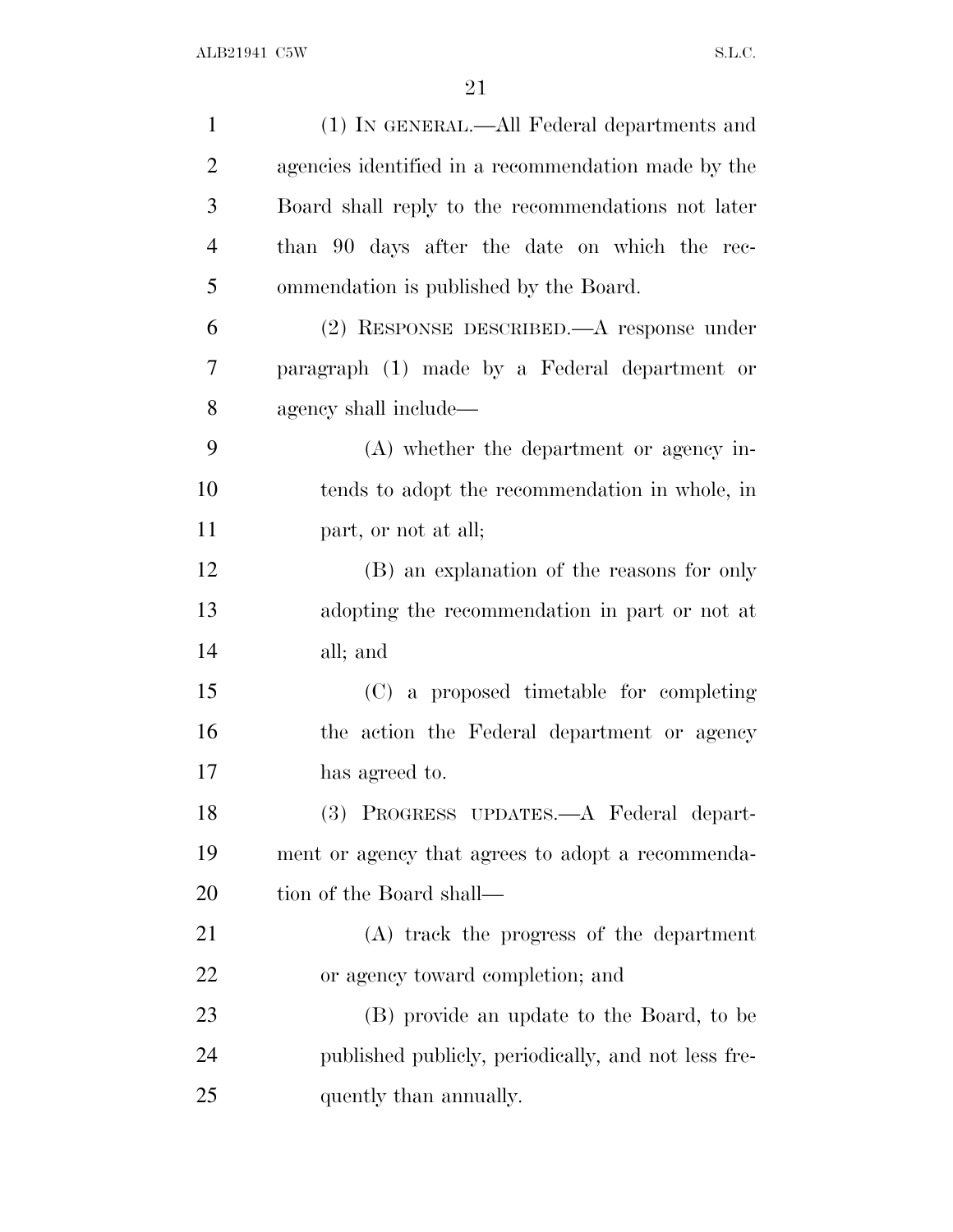| $\mathbf{1}$   | (c) PUBLIC AVAILABILITY.-                                |
|----------------|----------------------------------------------------------|
| $\overline{2}$ | $(1)$ IN GENERAL.—Not later than 1 year after            |
| 3              | the date on which a final determination is made on       |
| $\overline{4}$ | a recommendation under this section, the Board           |
| 5              | shall make a copy of the recommendation and re-          |
| 6              | sponse to the recommendation available to the pub-       |
| 7              | lic.                                                     |
| 8              | (2) EXTENSION OF DEADLINE.—The Chair-                    |
| 9              | person of the Board may extend the 1-year period         |
| 10             | described in paragraph (1) if the Chairperson, before    |
| 11             | the end of such 1-year period—                           |
| 12             | (A) provides an explanation for the exten-               |
| 13             | sion; and                                                |
| 14             | (B) makes available to the public<br>any                 |
| 15             | available interim response to the recommenda-            |
| 16             | tion and underlying data.                                |
| 17             | DISSEMINATION.—The Board shall propagate<br>(d)          |
| 18             | each recommendation issued under this section, including |
| 19             | $by-$                                                    |
| 20             | (1) incorporating the recommendation, and any            |
| 21             | related findings, into training material used by Fed-    |
| 22             | eral, State, Tribal, and private training facilities     |
| 23             | specializing in building resilience to and responding    |
| 24             | to and recovering from natural hazards, as the           |
| 25             | Board deems appropriate;                                 |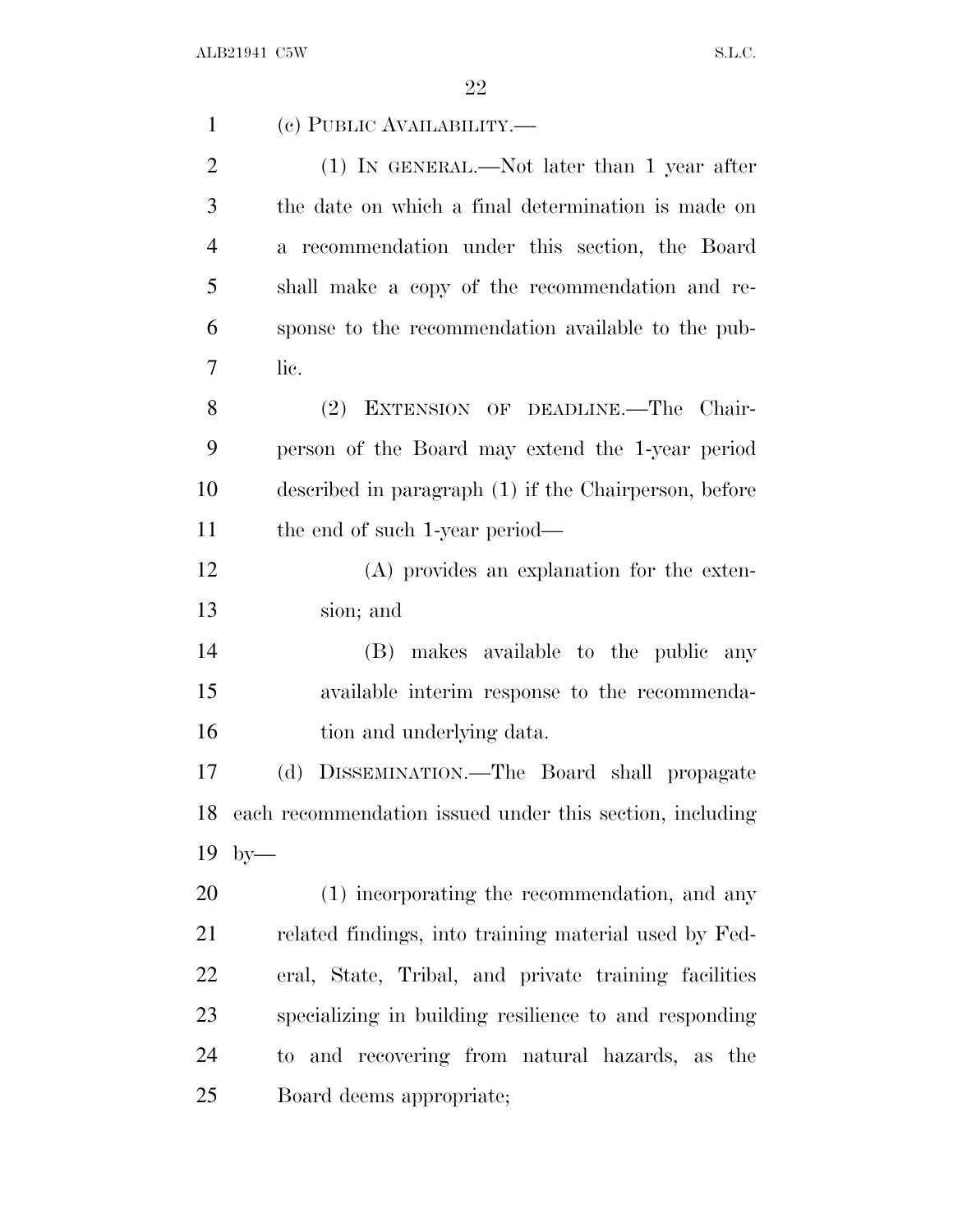| $\mathbf{1}$   | (2) coordinating with professional associations      |
|----------------|------------------------------------------------------|
| $\overline{2}$ | related to building resilience to and responding to  |
| 3              | and recovering from natural hazards;                 |
| $\overline{4}$ | (3) collaborating with relevant Federal, State,      |
| 5              | and Tribal authorities and private organizations;    |
| 6              | and                                                  |
| 7              | (4) coordinating with private and public institu-    |
| 8              | tions of higher education and research institutions. |
| 9              | SEC. 5. REPORTS AND STUDIES.                         |
| 10             | (a) STUDIES AND OTHER REPORTS.—                      |
| 11             | (1) IN GENERAL.—The Board shall annually             |
| 12             | submit a report containing the information described |
| 13             | in paragraph $(2)$ to —                              |
| 14             | $(A)$ Congress;                                      |
| 15             | (B) any department, agency, or instrumen-            |
| 16             | tality of the Federal Government concerned           |
| 17             | with natural hazards;                                |
| 18             | (C) all State and Tribal governments; and            |
| 19             | (D) the general public.                              |
| 20             | (2) INFORMATION DESCRIBED.—The informa-              |
| 21             | tion described in this paragraph is—                 |
| 22             | (A) the results of special studies on how to         |
| 23             | reduce morbidity and mortality from incidents;       |
| 24             | an examination of techniques<br>(B)<br>and           |
| 25             | methods of evaluating measures to protect the        |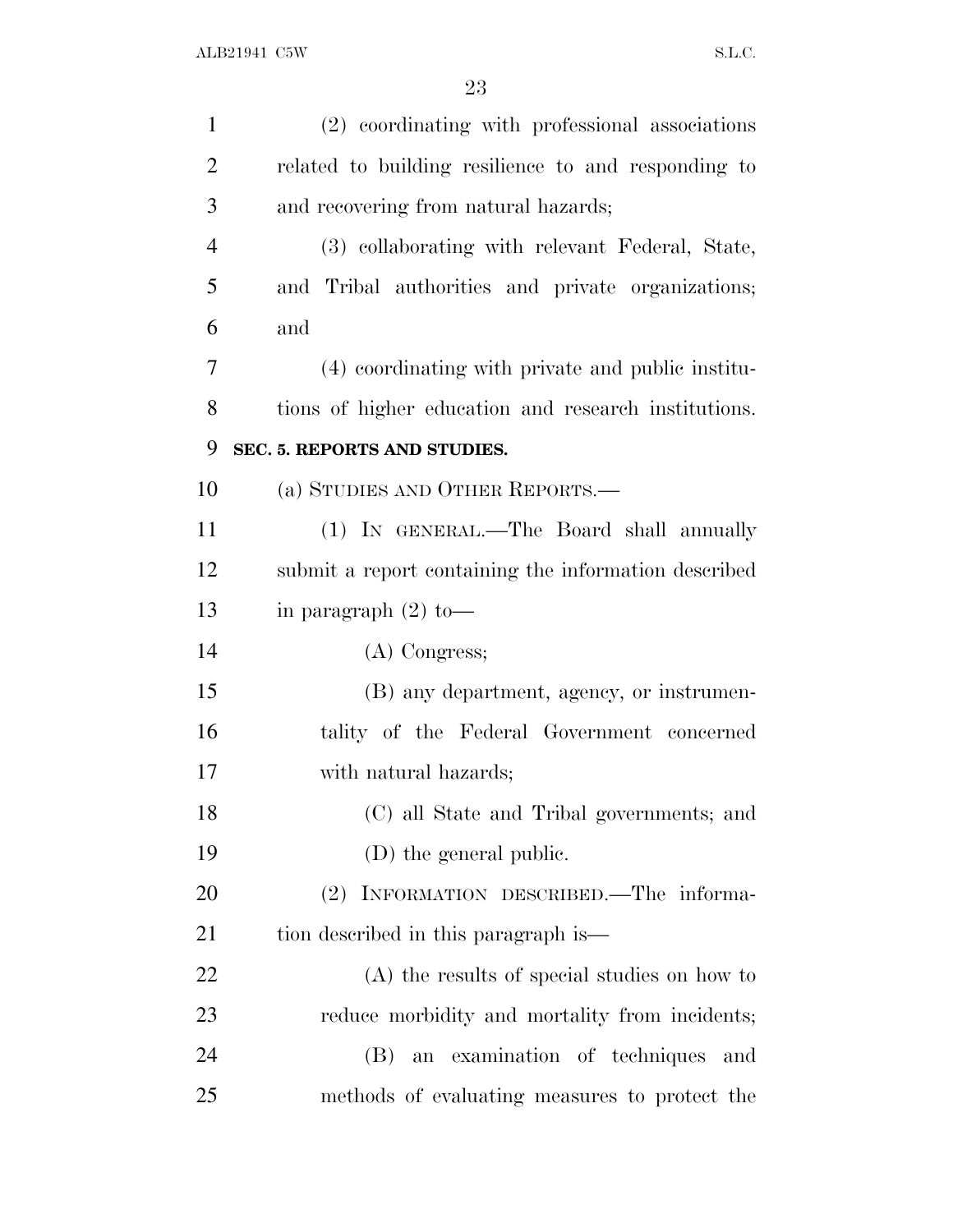$\Omega$ <sup>4</sup>

|                | 24                                                       |
|----------------|----------------------------------------------------------|
| $\mathbf{1}$   | public from incidents and periodically publish           |
| $\overline{2}$ | recommended procedures for reviews;                      |
| 3              | (C) evaluation and examination of the ef-                |
| $\overline{4}$ | fectiveness of the findings of the Board about           |
| 5              | the natural hazard resilience of other depart-           |
| 6              | ments, agencies, and instrumentalities of the            |
| 7              | Federal Government and their effectiveness in            |
| $8\,$          | preventing loss of life, or human or economic            |
| 9              | injury; and                                              |
| 10             | (D) recommend meaningful responses to                    |
| 11             | reduce the likelihood of loss of life, or human          |
| 12             | or economic injury, according to the findings of         |
| 13             | the above-mentioned research, including na-              |
| 14             | tional and regional policies and programs.               |
| 15             | (b) BIENNIAL REPORT.—Not later than June 1,              |
| 16             | 2023, and once every 2 years thereafter, the Board shall |
| 17             | submit a report to Congress, which shall include—        |
| 18             | (1) a statistical and analytical summary of the          |
| 19             | reviews conducted and reviewed by the Board during       |
| 20             | the prior 2 calendar years;                              |
| 21             | $(2)$ a survey and summary of the recommenda-            |
| 22             | tions made by the Board and the observed response        |

to each recommendation, including the classification,

containing a written justification and explanation of

each recommendation as—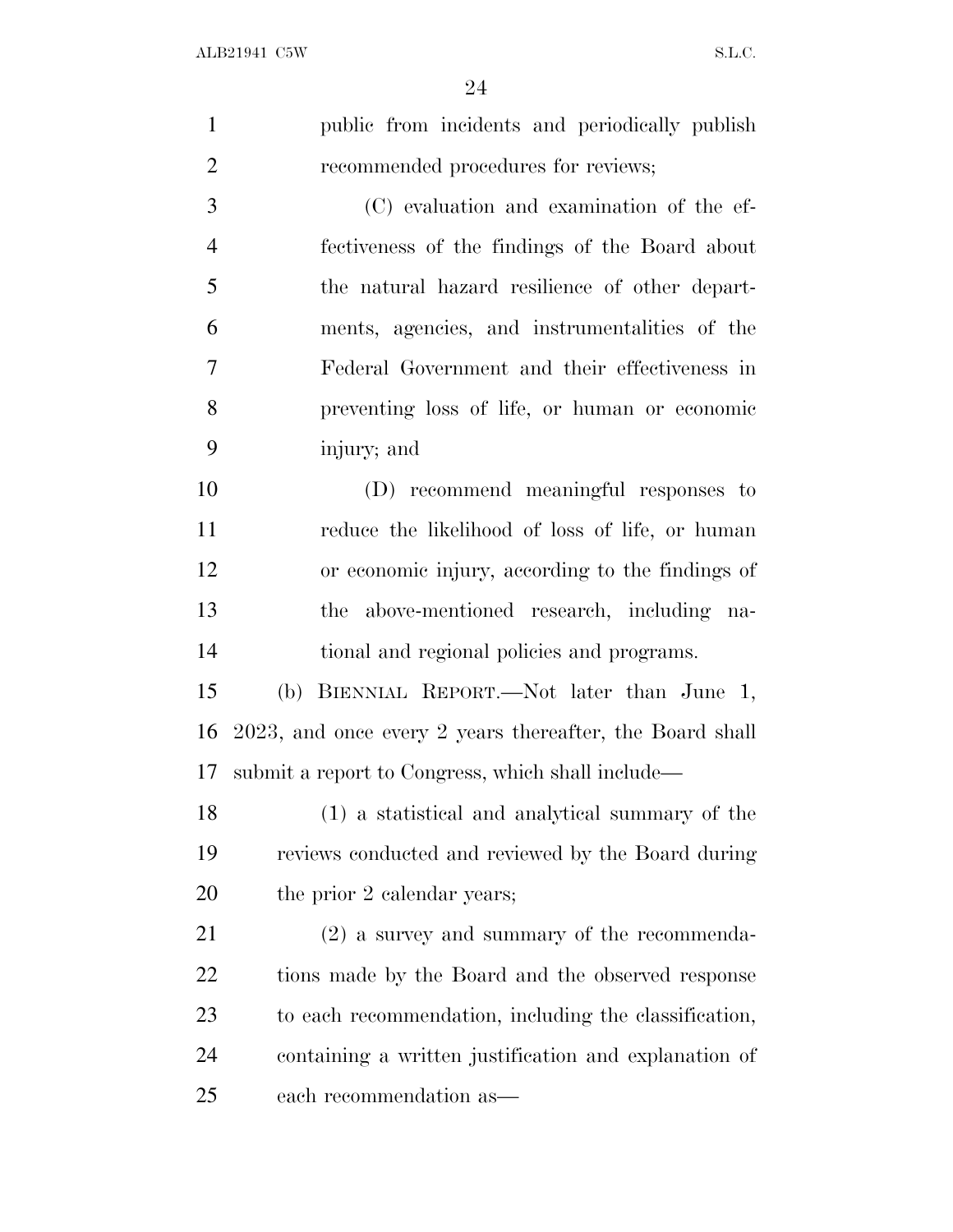(A) open, if, in the determination of the Board, sufficient action to fulfill the intent of the recommendation has not been taken and still should be; (B) closed, if, in the determination of the Board, sufficient action to fulfill the intent of the recommendation has been taken and no fur- ther action is necessary; and (C) outdated, if, in the determination of the Board, the recommendation is no longer rel- evant because of any change in circumstances or actions by parties other than the intended 13 recipient of the recommendation; (3) an assessment of efforts of Federal, State, Tribal, and local governments to respond to rec- ommendations made by the Board, if such entities have voluntarily provided information to the Board on the progress of the entity; (4) a description of the training undertaken by the Board and its staff and persons sponsored by 21 the Board; (5) a list of natural hazards that caused 10 or more fatalities that the Board did not review and a recommendation with justification by the Board of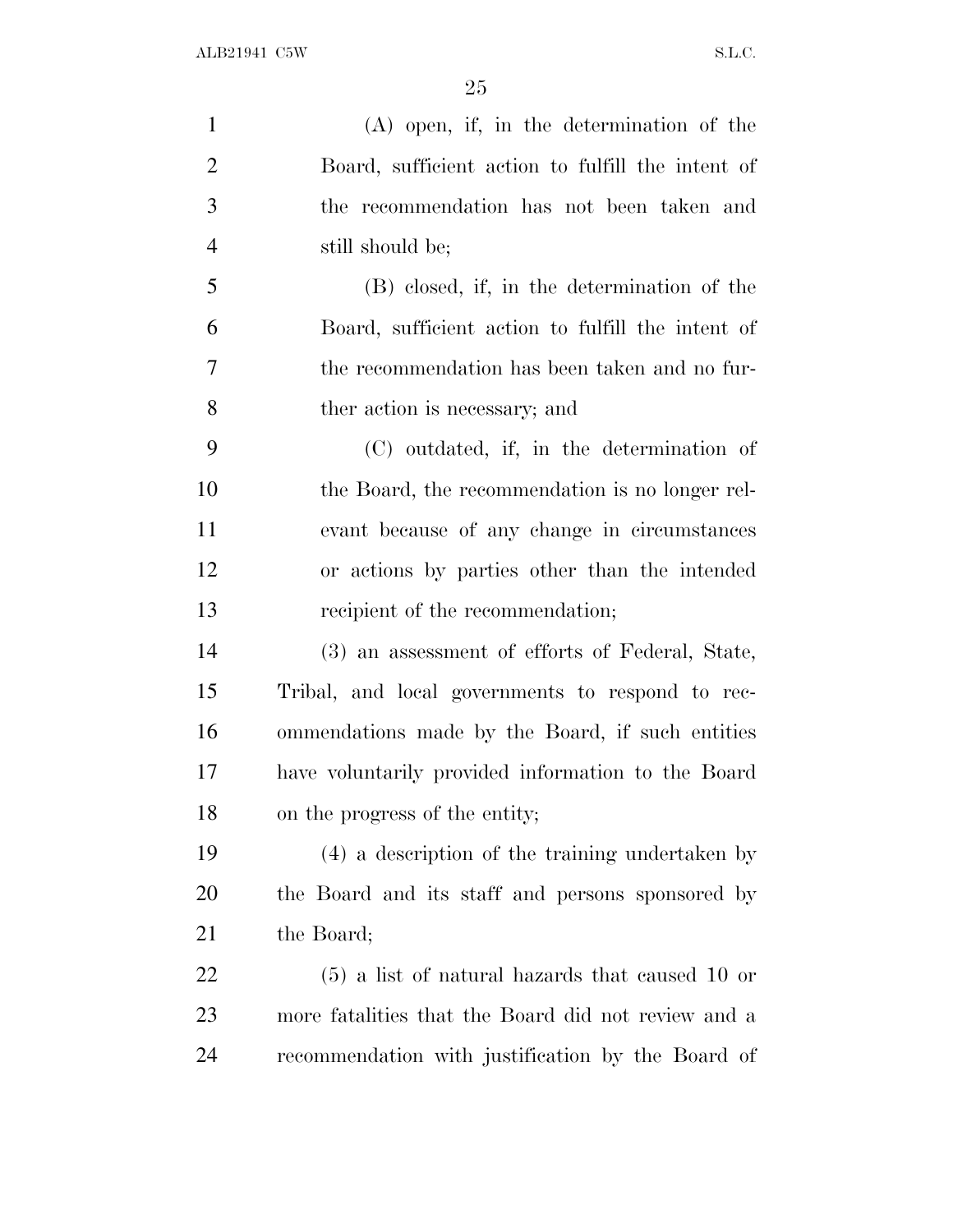whether similar incidents should be reviewed in the future;

 (6) a recommendation on how, if at all, the thresholds and triggers for a review by the Board should change;

 (7) an assessment of the sufficiency of Federal resources provided to State, Tribal, and local gov- ernments in aggregate relative to any vulnerabilities that the Board determines the governments have;

 (8) a list of all requests for review from Gov- ernors of States and territories and chief executives of Tribal governments or recommended by the office established under section 6(f)(2) that the Board re- jected, including comments and recommendations from the Board regarding whether similar incidents should be reviewed in the future; and

 (9) a list of ongoing reviews that have exceeded the expected time allotted for completion by Board order and an explanation for the additional time re-quired to complete each such review.

 (c) DISSEMINATION.—The Board shall propagate the 22 information described in subsection  $(a)(2)$ , including by-

 (1) incorporating the information into training material used by Federal, State, Tribal, and private training facilities specializing in building resilience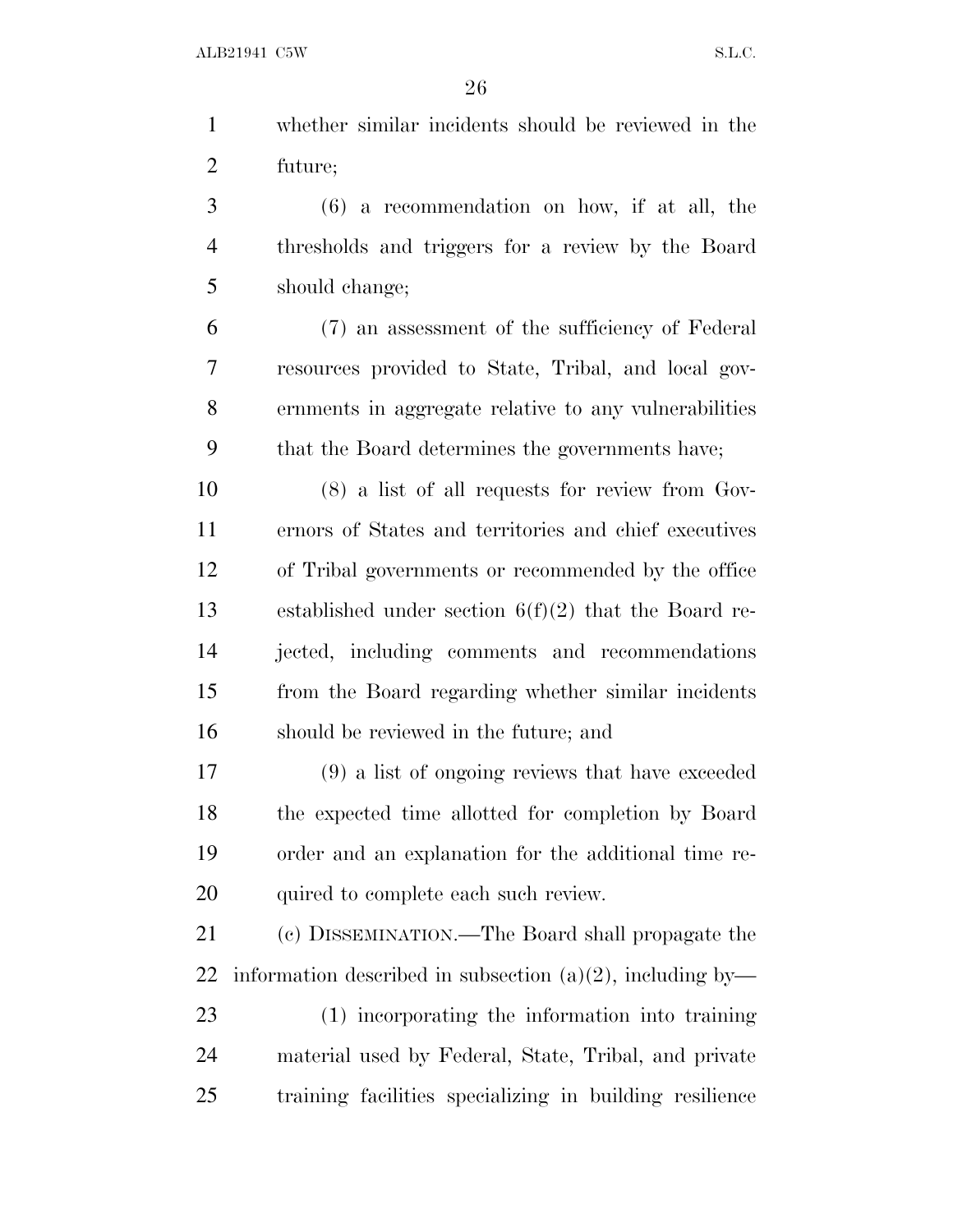| $\mathbf{1}$   | to and responding to and recovering from natural        |
|----------------|---------------------------------------------------------|
| $\overline{2}$ | hazards, as the Board deems appropriate;                |
| 3              | (2) coordinating with professional associations         |
| $\overline{4}$ | related to building resilience to and responding to     |
| 5              | and recovering from natural hazards;                    |
| 6              | (3) collaborating with relevant Federal, State,         |
| 7              | and Tribal authorities and private organizations;       |
| 8              | and                                                     |
| 9              | (4) coordinating with private and public institu-       |
| 10             | tions of higher education and research institutions.    |
| 11             | SEC. 6. APPOINTMENT AND ORGANIZATION.                   |
| 12             | (a) APPOINTMENT OF MEMBERS.                             |
| 13             | (1) IN GENERAL.—The Board shall be com-                 |
| 14             | posed of 7 members, who shall, in accordance with       |
| 15             | paragraph $(2)$ and subject to paragraph $(3)$ , be ap- |
| 16             | pointed by the President, by and with the advice and    |
| 17             | consent of the Senate.                                  |
| 18             | $(2)$ Procedure.—                                       |
| 19             | (A) INITIAL APPOINTMENTS.—The Presi-                    |
| 20             | dent shall, in consultation with the National           |
| 21             | Academies of Sciences, Engineering, and Medi-           |
| 22             | cine and relevant professional associations and         |
| 23             | leaders in the private sector, appoint the 7            |
| 24             | members of the Board from among a list of 14            |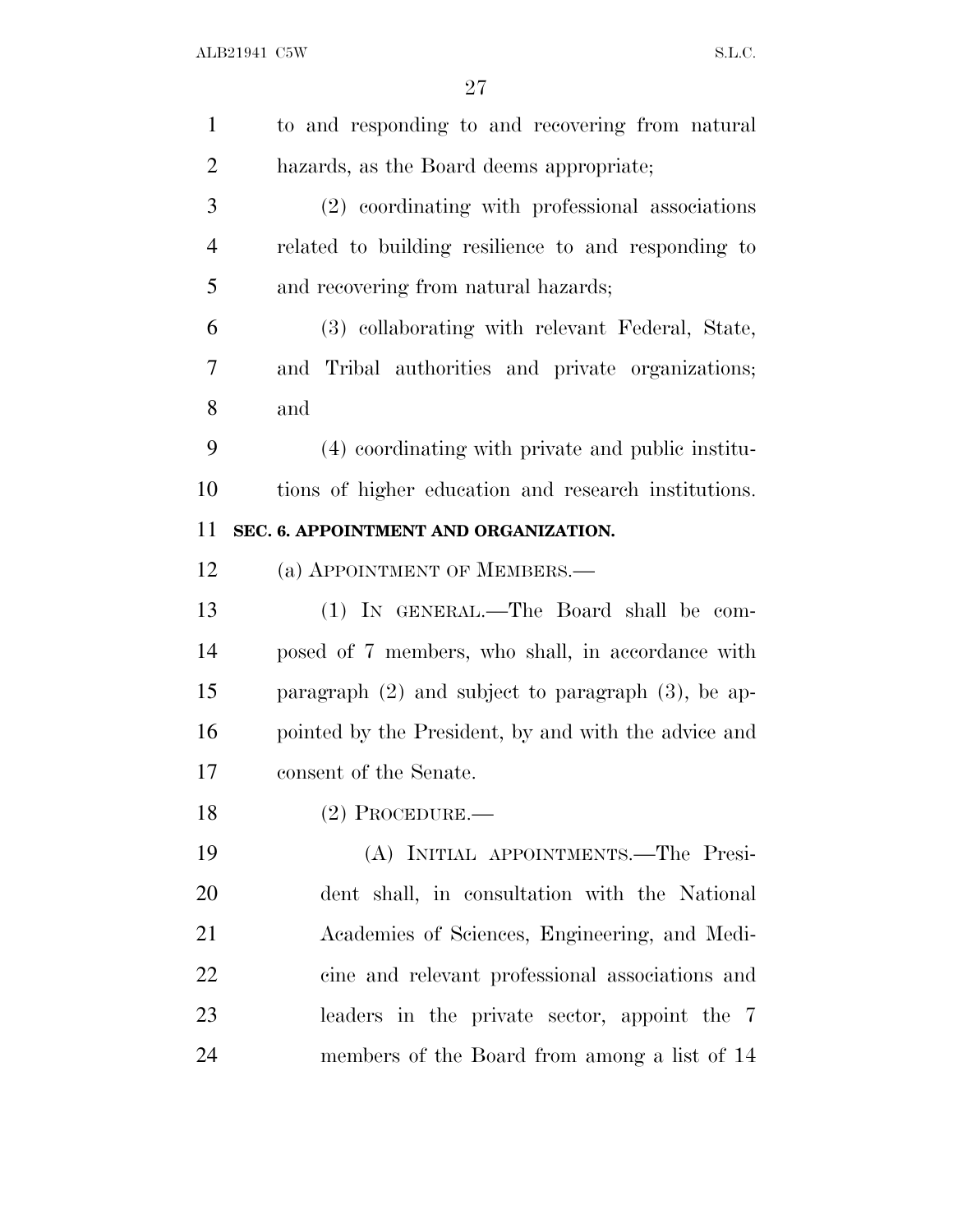| $\mathbf{1}$   | individuals provided by both houses of Con-      |
|----------------|--------------------------------------------------|
| $\overline{2}$ | gress, of which-                                 |
| 3              | (i) the majority leader of the Senate            |
| $\overline{4}$ | shall provide the names of 4 individuals;        |
| 5              | (ii) the minority leader of the Senate           |
| 6              | shall provide the names of 3 individuals;        |
| 7              | (iii) the Speaker of the House of Rep-           |
| 8              | resentatives shall provide the names of 4        |
| 9              | individuals; and                                 |
| 10             | (iv) the minority leader of the House            |
| 11             | of Representatives shall provide the names       |
| 12             | of 3 individuals.                                |
| 13             | SUBSEQUENT APPOINTMENTS.—Any<br>(B)              |
| 14             | vacancy of the Board shall be filled in the same |
| 15             | manner as the original appointment.              |
| 16             | $(3)$ REQUIREMENTS.—Of the 7 members ap-         |
| 17             | pointed under paragraph $(1)$ —                  |
| 18             | $(A)$ not more than 4 members may be ap-         |
| 19             | pointed from the same political party;           |
| 20             | (B) all members shall be appointed on the        |
| 21             | basis of technical qualification, professional   |
| 22             | standing, and demonstrated knowledge in emer-    |
| 23             | gency management, fire management, emer-         |
| 24             | gency medical services, public-health, physical  |
| 25             | sciences, social science, behavioral science, or |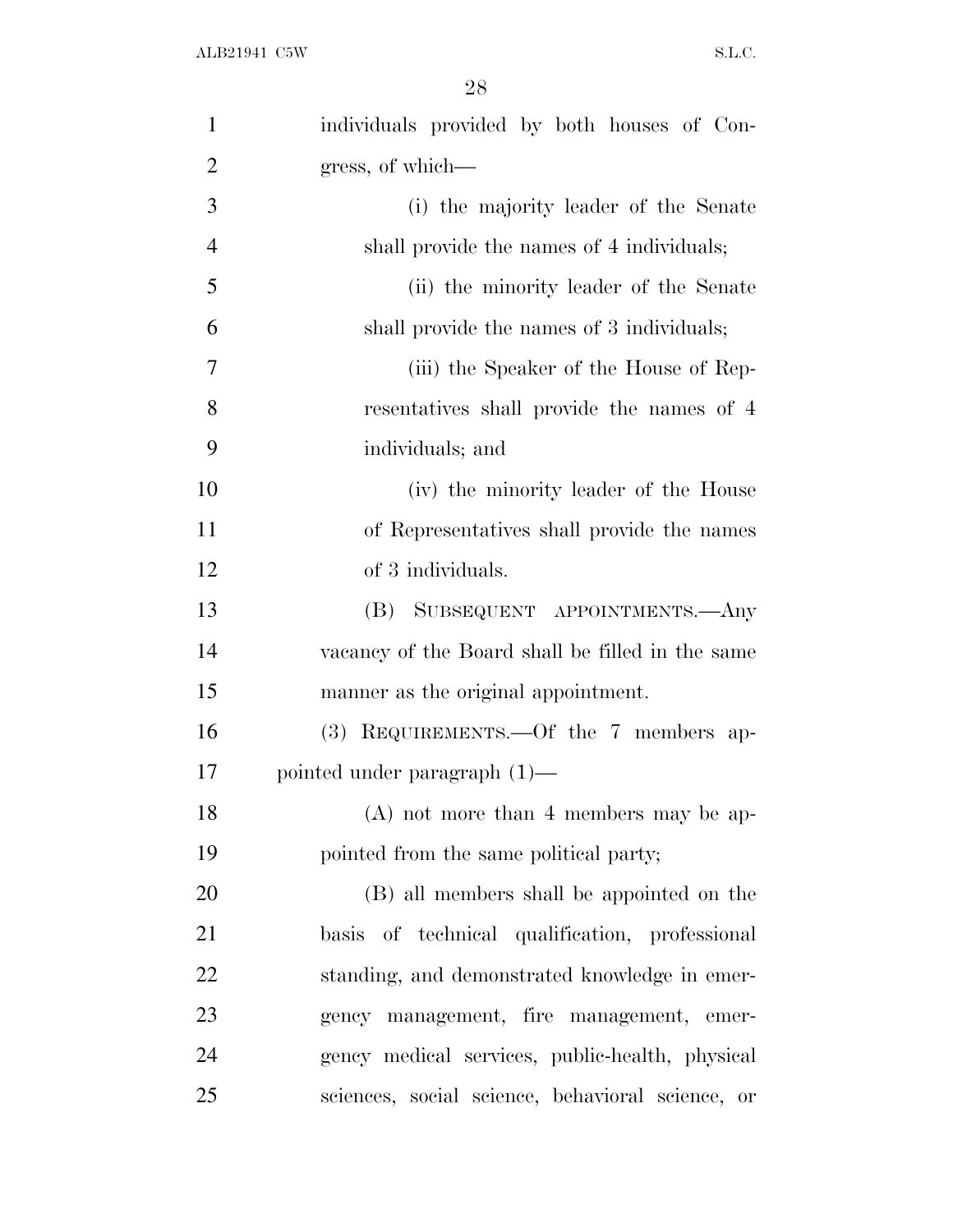| $\mathbf{1}$   | architectural and engineering with post-disaster       |
|----------------|--------------------------------------------------------|
| $\overline{2}$ | evaluation or building forensies expertise in          |
| 3              | their respective field;                                |
| $\overline{4}$ | (C) a minimum of 2 members shall have                  |
| 5              | experience working at the State or municipal           |
| 6              | level in 1 of the fields described in subpara-         |
| $\overline{7}$ | $graph(B);$ and                                        |
| 8              | (D) a minimum of 2 members shall have                  |
| 9              | demonstrated professional experience working           |
| 10             | with populations that have historically been           |
| 11             | more vulnerable to incidents because of their          |
| 12             | race, color, nationality, sex, age, disability,        |
| 13             | English proficiency, or economic status.               |
| 14             | (b) TERMS OF OFFICE AND REMOVAL.—                      |
| 15             | (1) TERM OF OFFICE.—Except as provided in              |
| 16             | paragraph $(2)$ , the term of office of each member    |
| 17             | shall be 5 years.                                      |
| 18             | (2) FILLING OF VACANCY.—An individual ap-              |
| 19             | pointed to fill a vacancy occurring before the expira- |
| 20             | tion of the term for which the predecessor of that     |
| 21             | individual was appointed is appointed for the re-      |
| 22             | mainder of that term.                                  |
| 23             | (3) CONTINUATION UNTIL SUCCESSOR IS AP-                |
| 24             | POINTED.—When the term of office of a member           |
|                |                                                        |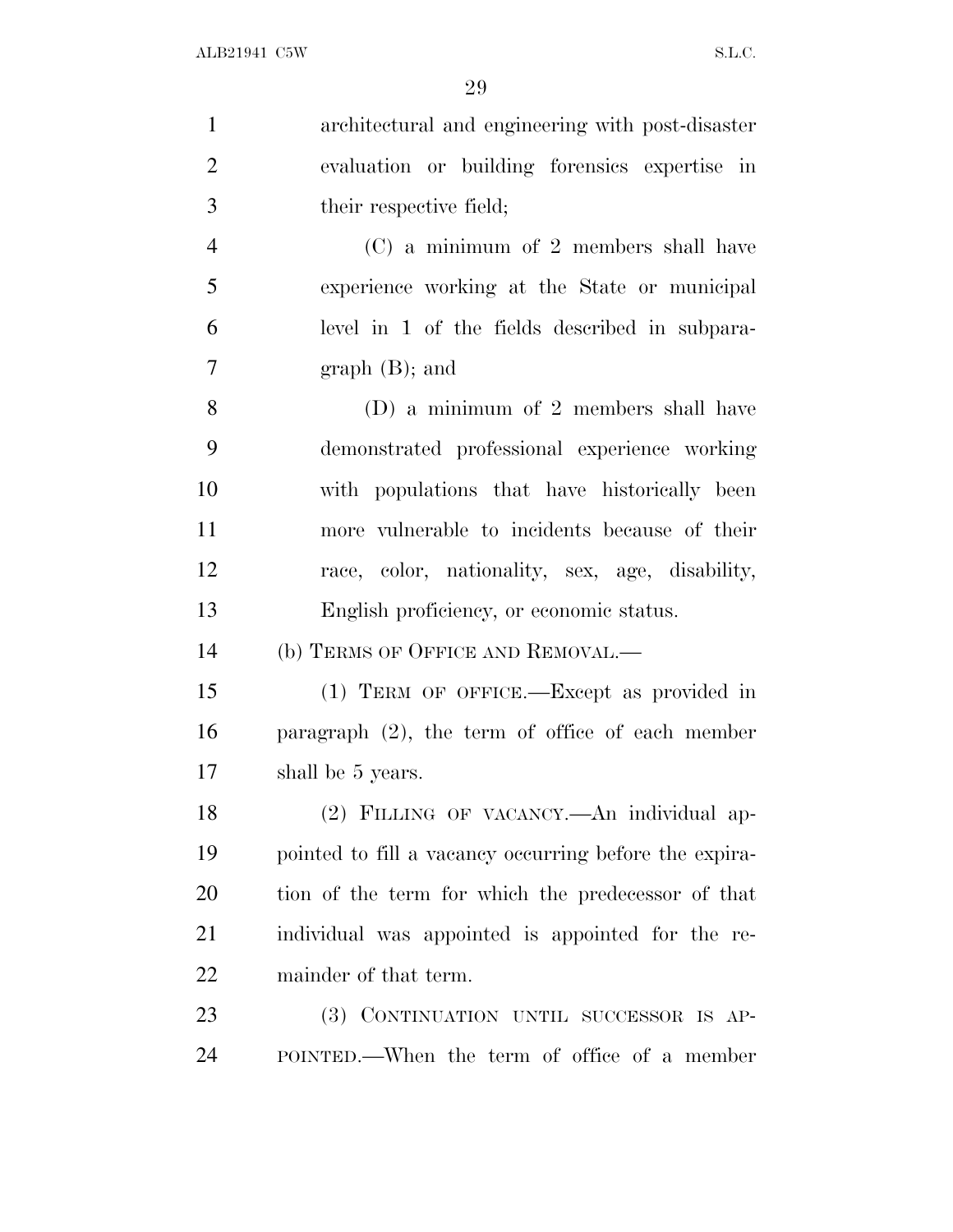ends, the member may continue to serve until a suc-cessor is appointed and confirmed.

 (4) REMOVAL.—The President may remove a member only for inefficiency, neglect of duty, or malfeasance in office. Immediately upon removing a member of the Board, the President shall issue a public statement that details how the actions of the removed member met the criteria of this paragraph. (c) CHAIRPERSON AND VICE CHAIRPERSON.—

 (1) CHAIRPERSON.—The President shall des- ignate, by and with the advice and consent of the Senate, a member appointed under subsection (b) to serve as the Chairperson of the Board.

 (2) VICE CHAIRPERSON.—The President shall designate a member appointed under subsection (b) to serve as the Vice Chairperson of the Board and if the Chairperson is absent or unable to serve, or if the position of Chairperson is vacant, the Vice Chairperson shall act as the Chairperson.

 (3) TERM OF OFFICE.—The Chairperson and Vice Chairperson shall each serve in such position for a term of 3 years.

23 (d) DUTIES AND POWERS OF CHAIRPERSON.—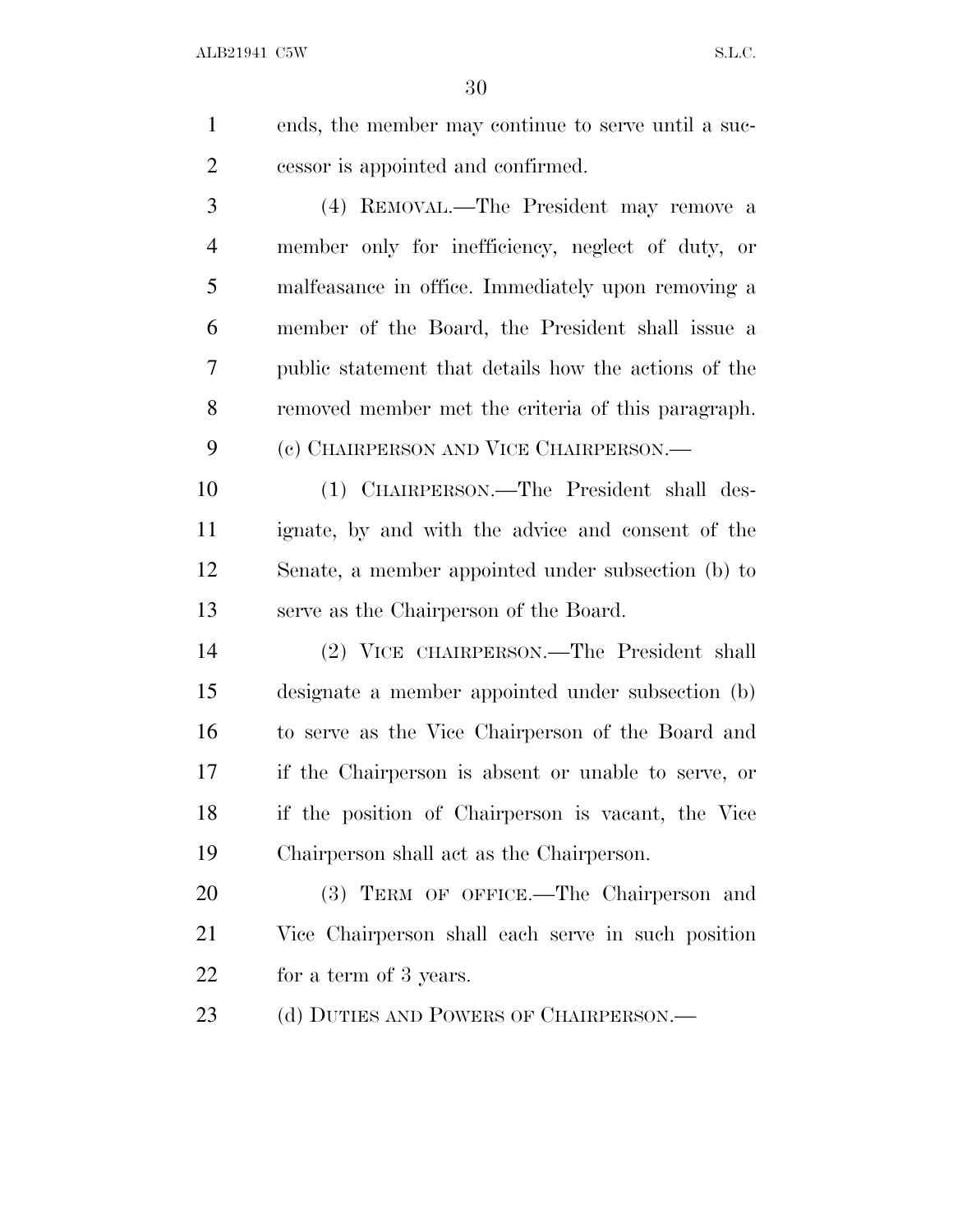| $\mathbf{1}$   | (1) IN GENERAL.—The Chairperson shall be the       |
|----------------|----------------------------------------------------|
| $\overline{2}$ | chief executive and administrative officer of the  |
| 3              | Board.                                             |
| $\overline{4}$ | (2) POWERS.—Subject to the general policies        |
| 5              | and decisions of the Board, the Chairperson shall— |
| 6              | (A) appoint and supervise officers and em-         |
| $\tau$         | ployees, other than regular and full-time em-      |
| 8              | ployees in the immediate offices of another        |
| 9              | member, necessary to carry out this Act;           |
| 10             | (B) fix the pay of officers and employees          |
| 11             | necessary to carry out this Act;                   |
| 12             | (C) distribute business among the officers,        |
| 13             | employees, and administrative units of the         |
| 14             | Board; and                                         |
| 15             | (D) supervise the expenditures of the              |
| 16             | Board.                                             |
| 17             | $(e)$ QUORUM.—                                     |
| 18             | $(1)$ In GENERAL.—Subject to paragraphs $(2)$      |
| 19             | and (3), 4 members of the Board shall constitute a |
| 20             | quorum for purposes of carrying out the duties and |
| 21             | powers of the Board, subject to the limitations in |
| 22             | the remainder of this subsection.                  |
| 23             | (2) PARTY LIMITATION.—Not less than 1 rep-         |
| 24             | resentative from each party shall be present for a |
| 25             | quorum to be established.                          |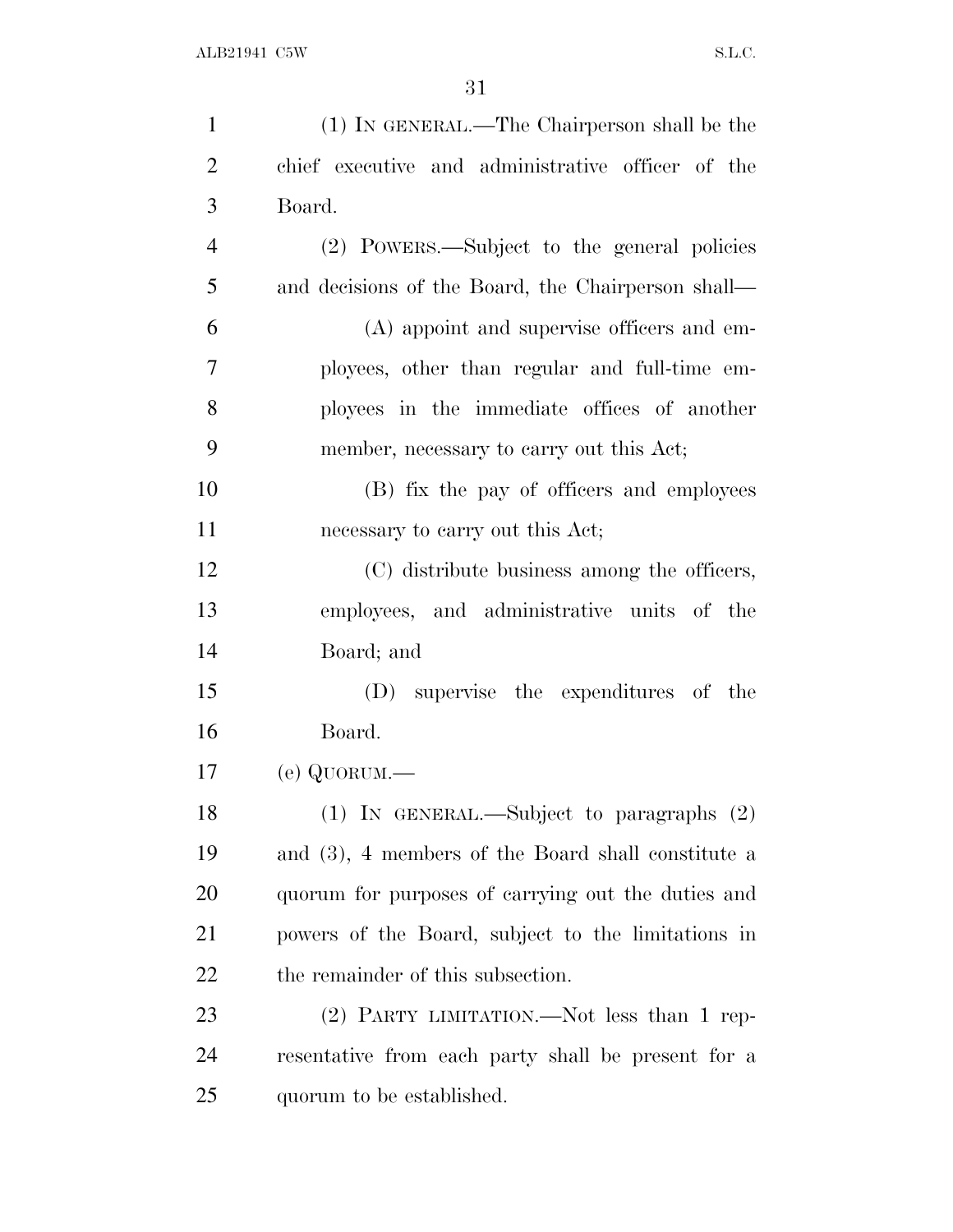| $\mathbf{1}$   | (3) CHAIRPERSON.—Either the Chairperson or           |
|----------------|------------------------------------------------------|
| $\overline{2}$ | Vice Chairperson shall be present for a quorum to    |
| 3              | be established.                                      |
| $\overline{4}$ | $(f)$ OFFICES.—                                      |
| 5              | (1) IN GENERAL.—The Board shall establish            |
| 6              | such offices as are necessary to carry out this Act, |
| 7              | which may include offices responsible for—           |
| 8              | (A) operations;                                      |
| 9              | (B) science and methodology;                         |
| 10             | (C) review and evaluation;                           |
| 11             | (D) communications;                                  |
| 12             | (E) external coordination; or                        |
| 13             | (F) technical assistance.                            |
| 14             | (2)<br>OFFICE FOR THE PROTECTION OF<br>DIS-          |
| 15             | PROPORTIONATELY IMPACTED COMMUNITIES.-               |
| 16             | (A) IN GENERAL.—The Board shall estab-               |
| 17             | lish an office to review and make recommenda-        |
| 18             | tions to mitigate and prevent the loss of life, or   |
| 19             | human or economic injury for vulnerable popu-        |
| 20             | lations, including populations that may be more      |
| 21             | vulnerable because of their race, color, religion,   |
| 22             | nationality, sex, age, disability, English pro-      |
| 23             | ficiency, or economic status, or other demo-         |
| 24             | graphic characteristics that the Board may de-       |
| 25             | termine appropriate.                                 |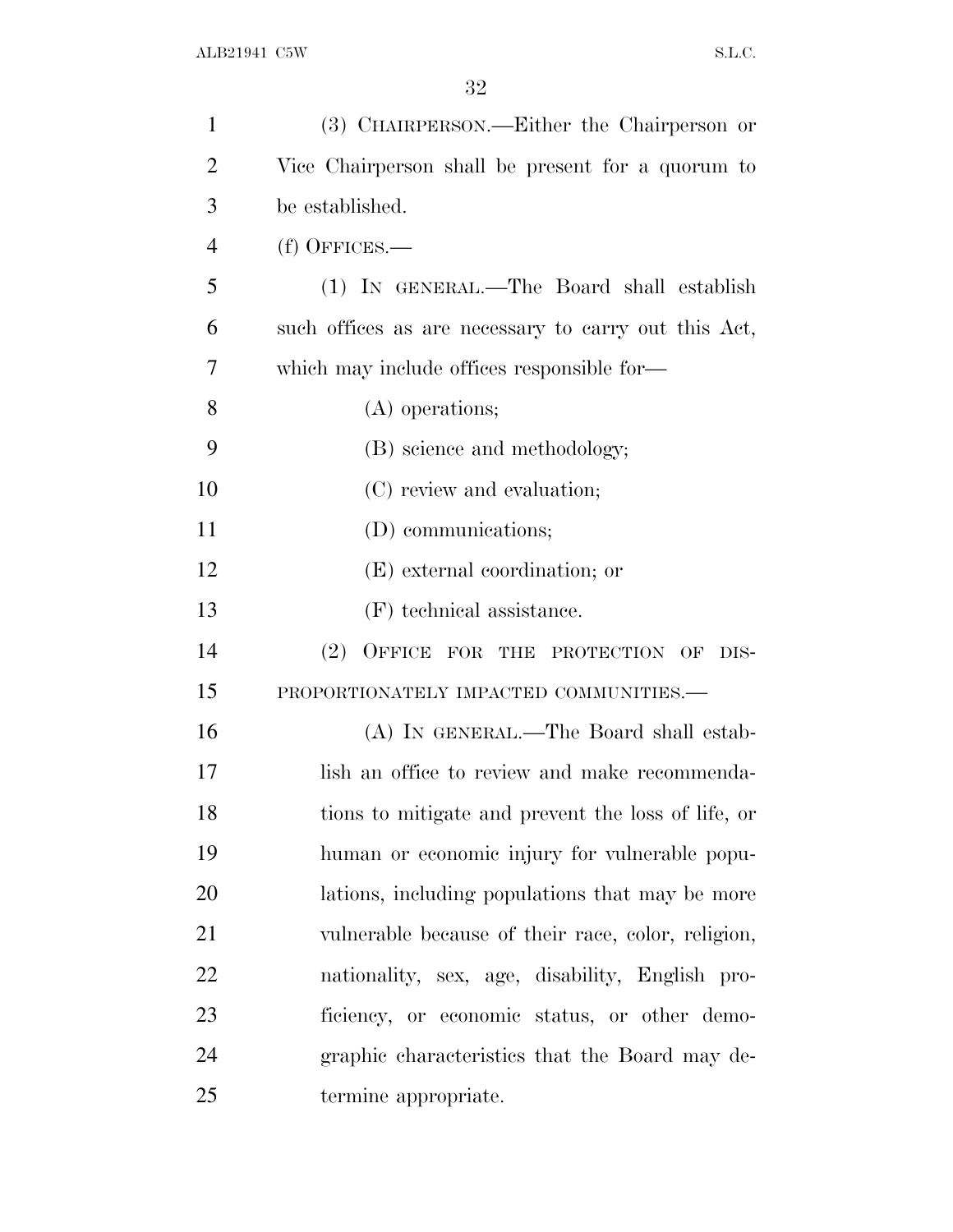| $\mathbf{1}$   | (B) RESPONSIBILITIES.—The office estab-      |
|----------------|----------------------------------------------|
| $\overline{2}$ | lished under paragraph (1) shall—            |
| 3              | (i) provide recommendations to the           |
| $\overline{4}$ | Board for incidents to review in accordance  |
| 5              | with section $3(b)(4)$ that do not otherwise |
| 6              | meet the requirements of section $3(b)$ ;    |
| 7              | (ii) determine and maintain a list spe-      |
| 8              | cific demographic, economic, social, and     |
| 9              | health characteristics of populations that   |
| 10             | historically have shown to be disproportion- |
| 11             | ately impacted by incidents;                 |
| 12             | (iii) during a review conducted by the       |
| 13             | Board, provide research and analysis on      |
| 14             | how the incident impacts populations that    |
| 15             | the Office determines to be disproportion-   |
| 16             | ately impacted;                              |
| 17             | (iv) provide recommendations for each        |
| 18             | review conducted by the Board and for        |
| 19             | each report developed under section 5 on     |
| 20             | actions that can be taken to reduce the im-  |
| 21             | pact to populations that are found to be     |
| 22             | disproportionately impacted under clause     |
| 23             | $(ii)$ ; and                                 |
| 24             | (v) provide training, and establish          |
| 25             | training requirements, for Board members     |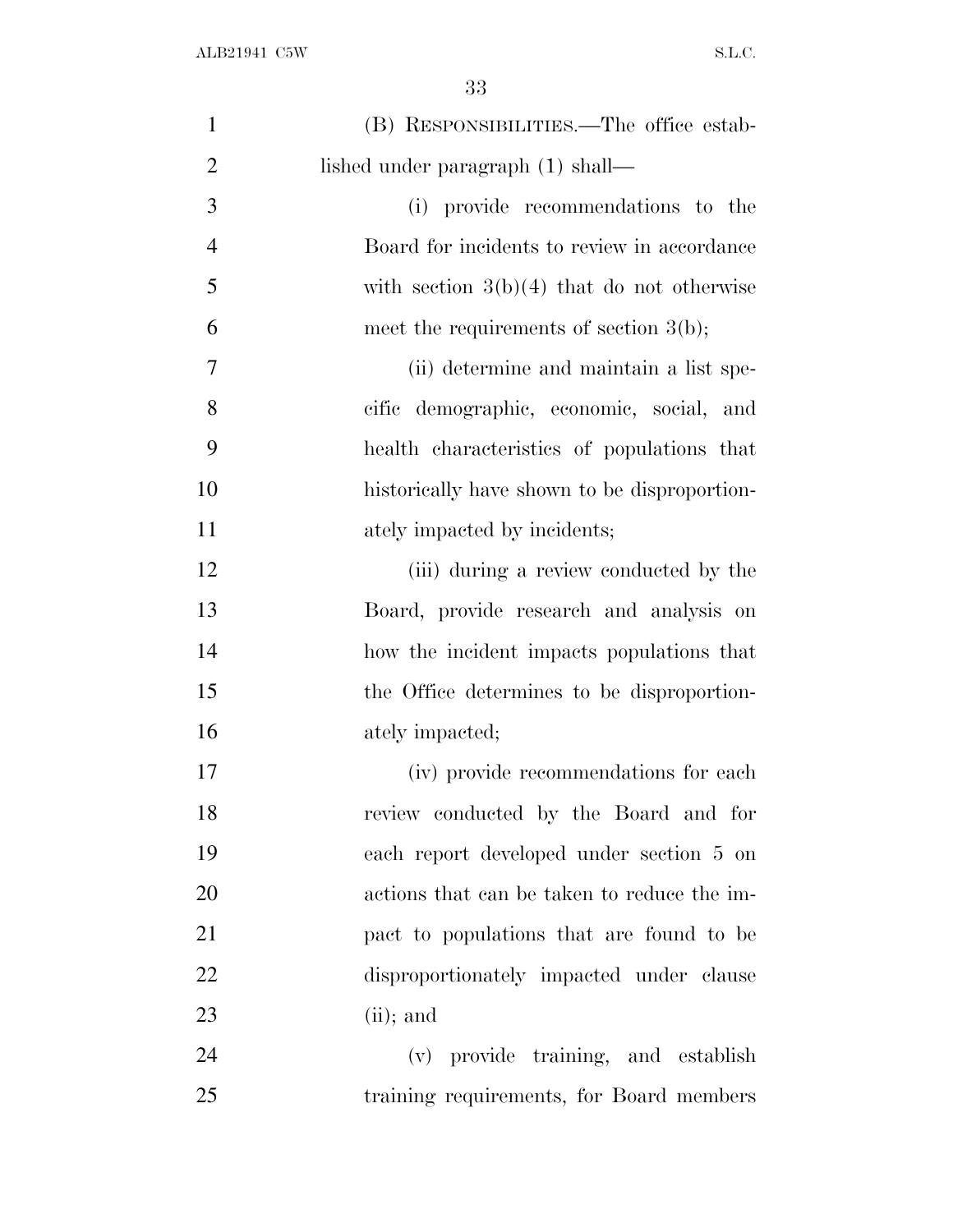$\overline{24}$ 

|                | .54                                                    |
|----------------|--------------------------------------------------------|
| $\mathbf{1}$   | and staff in the fields of diversity, inclu-           |
| $\overline{2}$ | sion, and equity in consultation with orga-            |
| 3              | nizations specializing in those fields.                |
| $\overline{4}$ | (3) REGIONAL OFFICES.—In establishing offices          |
| 5              | under this subsection, the Board may establish re-     |
| 6              | gional offices across the United States to facilitate  |
| 7              | collaboration, coordination, and the dissemination of  |
| 8              | findings, recommendations, and best practices to       |
| 9              | State, Tribal, and local governments and the private   |
| 10             | sector in such regions as the Board determines ap-     |
| 11             | propriate.                                             |
| 12             | (4) PURPOSE.—Each office established under             |
| 13             | this subsection shall enable the Board to review, re-  |
| 14             | port on, and issue recommendations to prevent the      |
| 15             | loss of life, human injury, and economic injury and    |
| 16             | deliver technical assistance to disseminate best prac- |
| 17             | tices in accordance with this Act.                     |
| 18             | (g) CHIEF FINANCIAL OFFICER.—The Chairperson           |
| 19             | shall designate an officer or employee of the Board to |
| 20             | serve as the Chief Financial Officer, who shall—       |
| 21             | (1) report directly to the Chairperson on finan-       |

- cial management and budget execution;
- (2) direct, manage, and provide policy guidance and oversight on financial management and property and inventory control; and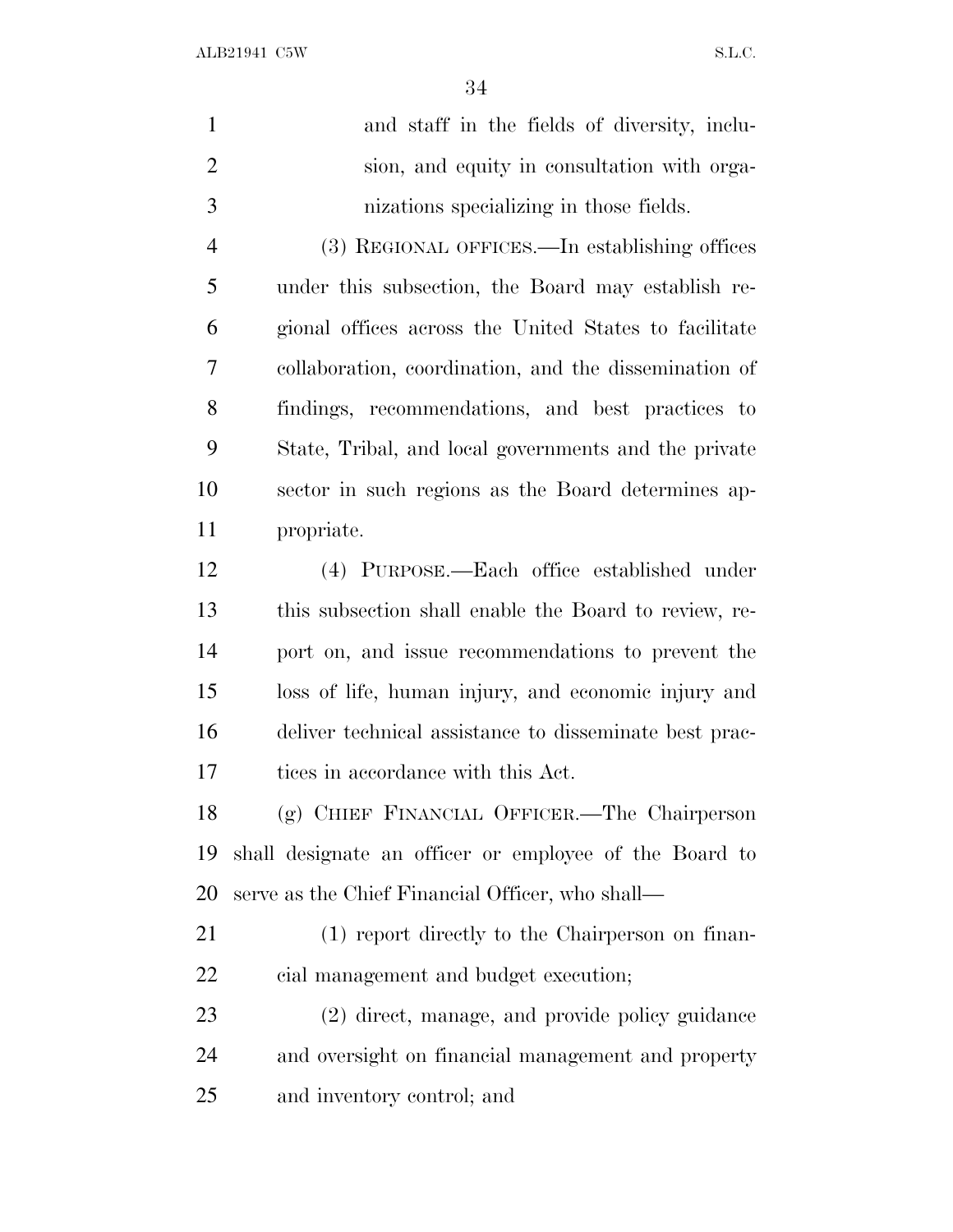| $\mathbf{1}$   | (3) review the fees, rents, and other charges im-     |
|----------------|-------------------------------------------------------|
| $\overline{2}$ | posed by the Board for services and things of value   |
| 3              | it provides and suggest appropriate revisions to      |
| $\overline{4}$ | those charges to reflect costs incurred by the Board  |
| 5              | in providing those services and things of value.      |
| 6              | (h) BOARD MEMBER STAFF.                               |
| 7              | (1) IN GENERAL.—Each member of the Board              |
| 8              | shall appoint and supervise regular and full-time em- |
| 9              | ployees in the immediate office of the member as      |
| 10             | long as any such employee has been approved for       |
| 11             | employment by the designated agency ethics official   |
| 12             | under the same guidelines that apply to all employ-   |
| 13             | ees of the Board.                                     |
| 14             | (2) DESIGNATION.—With respect to an indi-             |
| 15             | vidual appointed under paragraph $(1)$ —              |
| 16             | (A) the member of the Board making the                |
| 17             | appointment shall determine which grade of the        |
| 18             | General Schedule most closely corresponds with        |
| 19             | respect to the duties and functions of the posi-      |
| 20             | tion to which the individual is appointed; and        |
| 21             | (B) during the period of the appoint-                 |
| 22             | ment—                                                 |
| 23             | (i) the individual shall be compensated               |
| 24             | at the appropriate rate of pay for the                |
| 25             | grade of the General Schedule with respect            |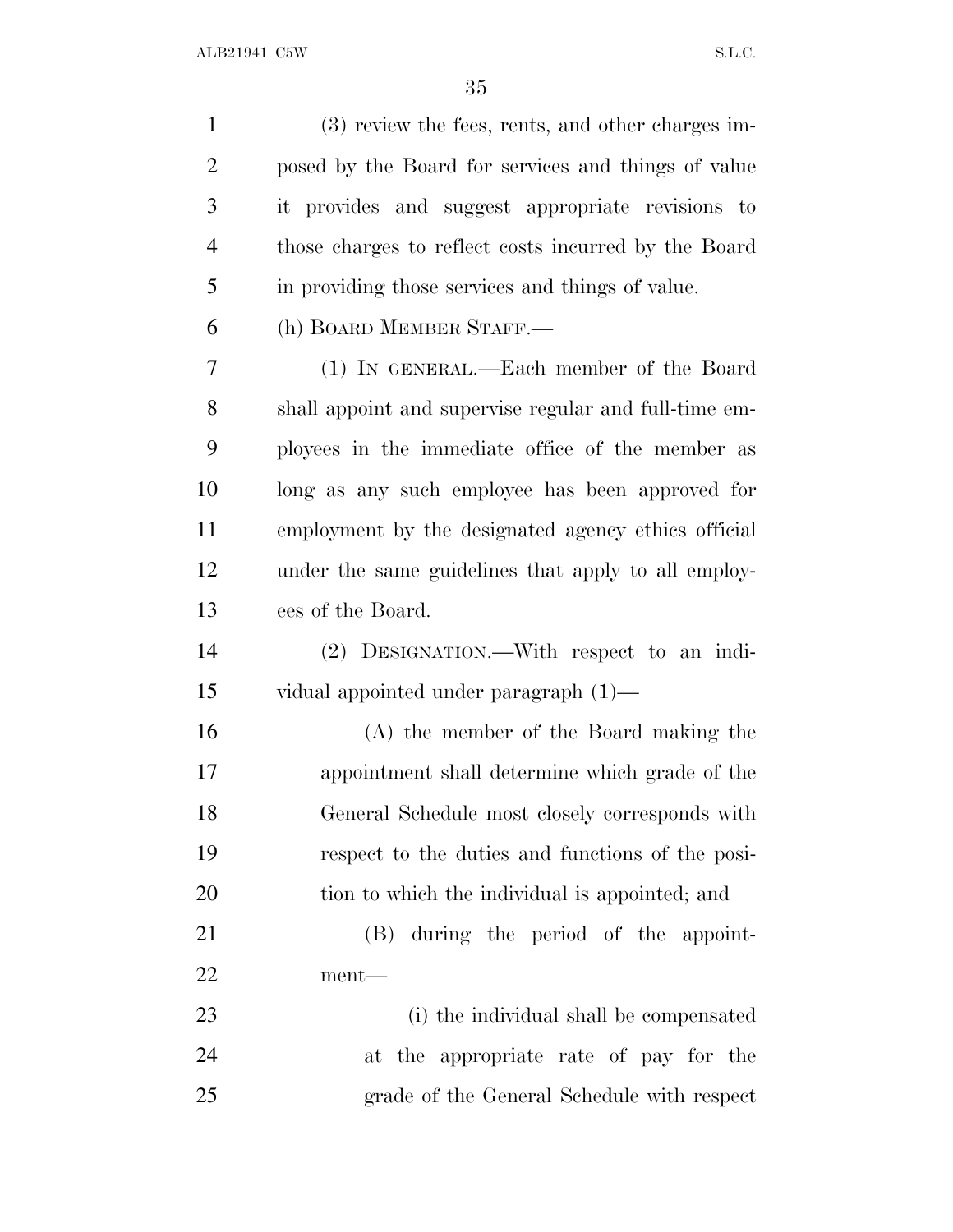| $\mathbf{1}$   | to which the determination is made under                |
|----------------|---------------------------------------------------------|
| $\overline{2}$ | subparagraph $(A)$ ; and                                |
| 3              | (ii) for the purposes of title 5, United                |
| $\overline{4}$ | States Code, and the rules issued under                 |
| 5              | that title, the individual shall be considered          |
| 6              | to be an employee, as that term is defined              |
| 7              | in section $5331(a)$ of title 5, United States          |
| 8              | Code.                                                   |
| 9              | (3) LIMITATION.—Except for the Chairperson,             |
| 10             | the appointment authority in paragraph (1) shall be     |
| 11             | limited to the number of full-time equivalent posi-     |
| 12             | tions, in addition to 1 senior professional staff posi- |
| 13             | tion at a level not to exceed the GS-15 level of the    |
| 14             | General Schedule and 1 administrative staff posi-       |
| 15             | tion, allocated to each member of the Board through     |
| 16             | the annual budget and allocation process of the         |
| 17             | Board.                                                  |
| 18             | (i) DETAILED STAFF.—                                    |
| 19             | (1) FEDERAL EMPLOYEES.-                                 |
| 20             | (A) IN GENERAL.—Upon request of the                     |
| 21             | Board, the head of an agency described in sub-          |
| 22             | paragraph (B), or any other Federal depart-             |
| 23             | ment or agency that the Board may request,              |
| 24             | may detail, on a reimbursable basis, any of the         |
| 25             | personnel of that department or agency to the           |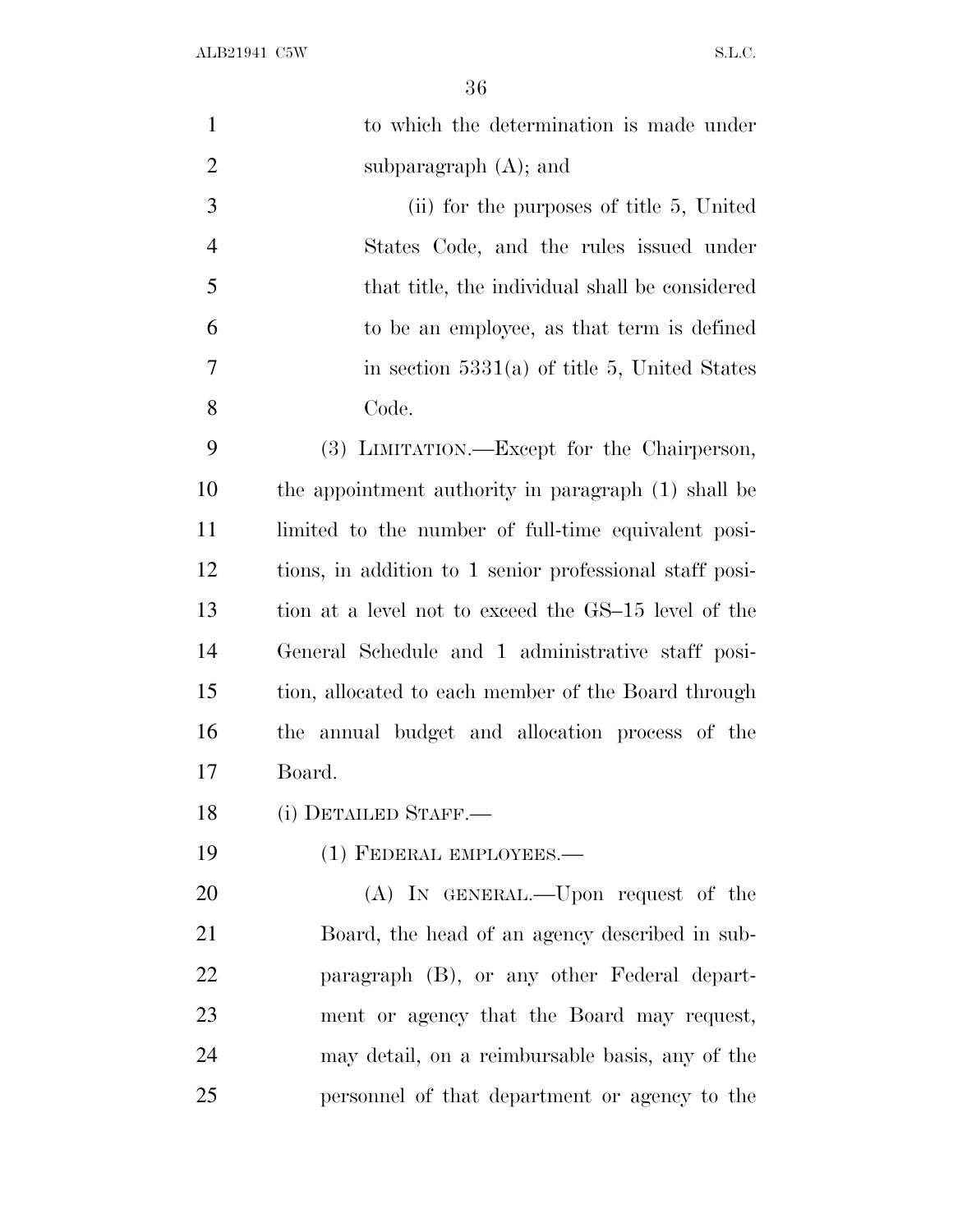| $\mathbf{1}$   | Board to assist the Board in carrying out the      |
|----------------|----------------------------------------------------|
| $\overline{2}$ | duties of the Board under this Act.                |
| 3              | (B) RELEVANT AGENCIES.—For purposes                |
| $\overline{4}$ | of subparagraph $(A)$ , the following are agencies |
| 5              | described in this subparagraph.                    |
| 6              | (i) The Federal Emergency Manage-                  |
| 7              | ment Agency.                                       |
| 8              | (ii) The Cybersecurity and Infrastruc-             |
| 9              | ture Security Agency of the Department of          |
| 10             | Homeland Security.                                 |
| 11             | (iii) The National Oceanic and Atmos-              |
| 12             | pheric Administration, including the Na-           |
| 13             | tional Weather Service.                            |
| 14             | (iv) The Department of Defense, in-                |
| 15             | cluding the Army Corps of Engineers.               |
| 16             | (v) The Department of Health and                   |
| 17             | Human Services.                                    |
| 18             | (vi) The National Institutes<br>of                 |
| 19             | Health.                                            |
| 20             | (vii) The Centers for Disease Control              |
| 21             | and Prevention.                                    |
| 22             | (viii) The Coast Guard.                            |
| 23             | The National Transportation<br>(ix)                |
| 24             | Safety Board.                                      |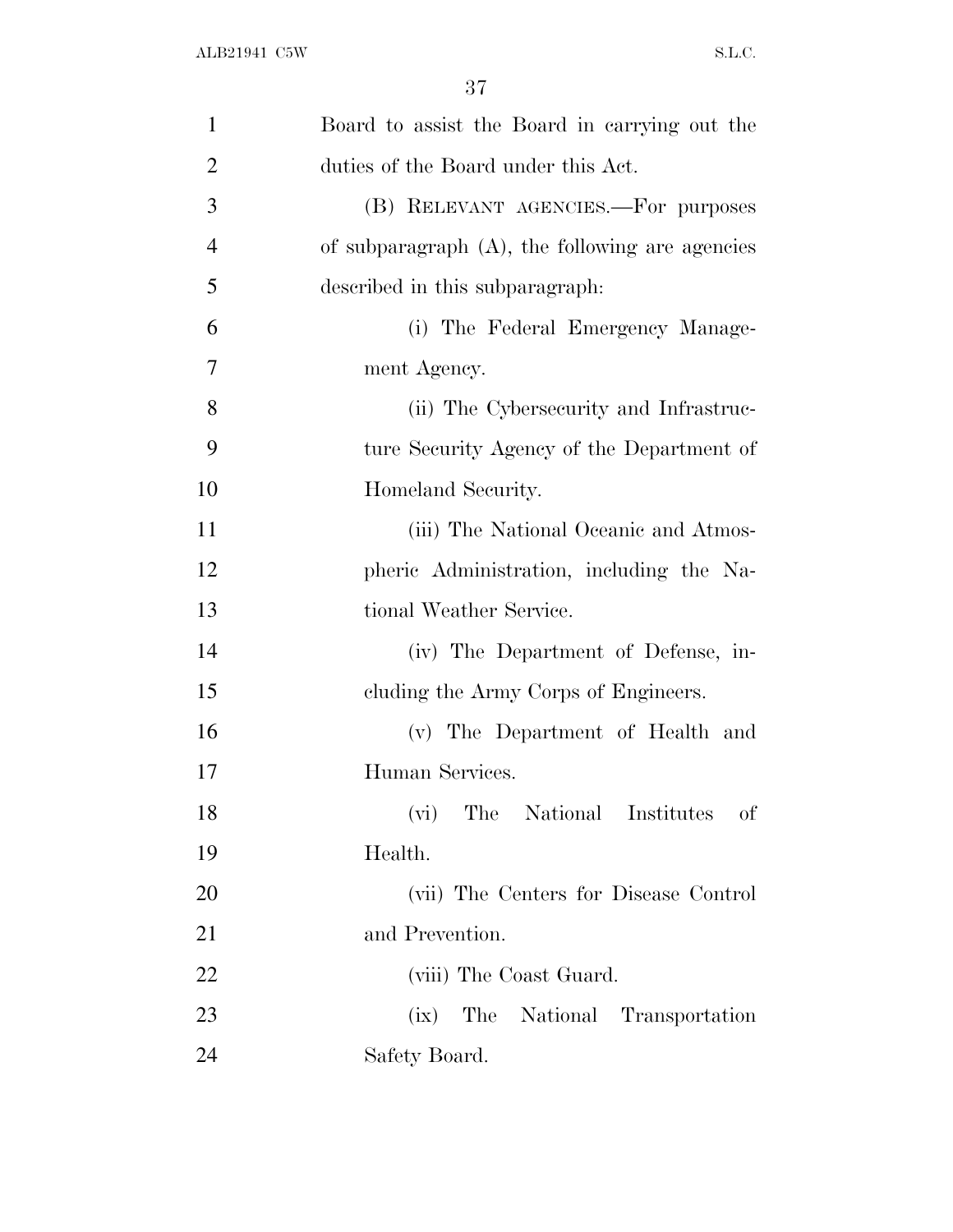| $\mathbf{1}$   | (x) The National Institute of Stand-             |
|----------------|--------------------------------------------------|
| $\overline{2}$ | ards and Technology.                             |
| 3              | (xi) The Government Accountability               |
| $\overline{4}$ | Office.                                          |
| 5              | (xii) The Department of the Interior,            |
| 6              | including the United States Geological           |
| 7              | Survey.                                          |
| 8              | (xiii) Any Office of the Inspector Gen-          |
| 9              | eral.                                            |
| 10             | (xiv) The Small Business Administra-             |
| 11             | tion.                                            |
| 12             | (xv) The Chemical Safety and Hazard              |
| 13             | Investigation Board.                             |
| 14             | (xvi) The Department of Housing and              |
| 15             | Urban Development.                               |
| 16             | (xvii) The Department of Agriculture.            |
| 17             | STATE, LOCAL, TRIBAL, AND RESEARCH<br>$(2)^{-}$  |
| 18             | $STAFF$ .                                        |
| 19             | (A) IN GENERAL.—The Board may enter              |
| 20             | into agreements with State, local, and Tribal    |
| 21             | governments and relevant nonprofit institutions  |
| 22             | of higher education and research institutions to |
| 23             | request staff, with specialized experience that  |
| 24             | the Board determines relevant, to be detailed to |
| $25\,$         | the Board, on a reimbursable basis, and shall    |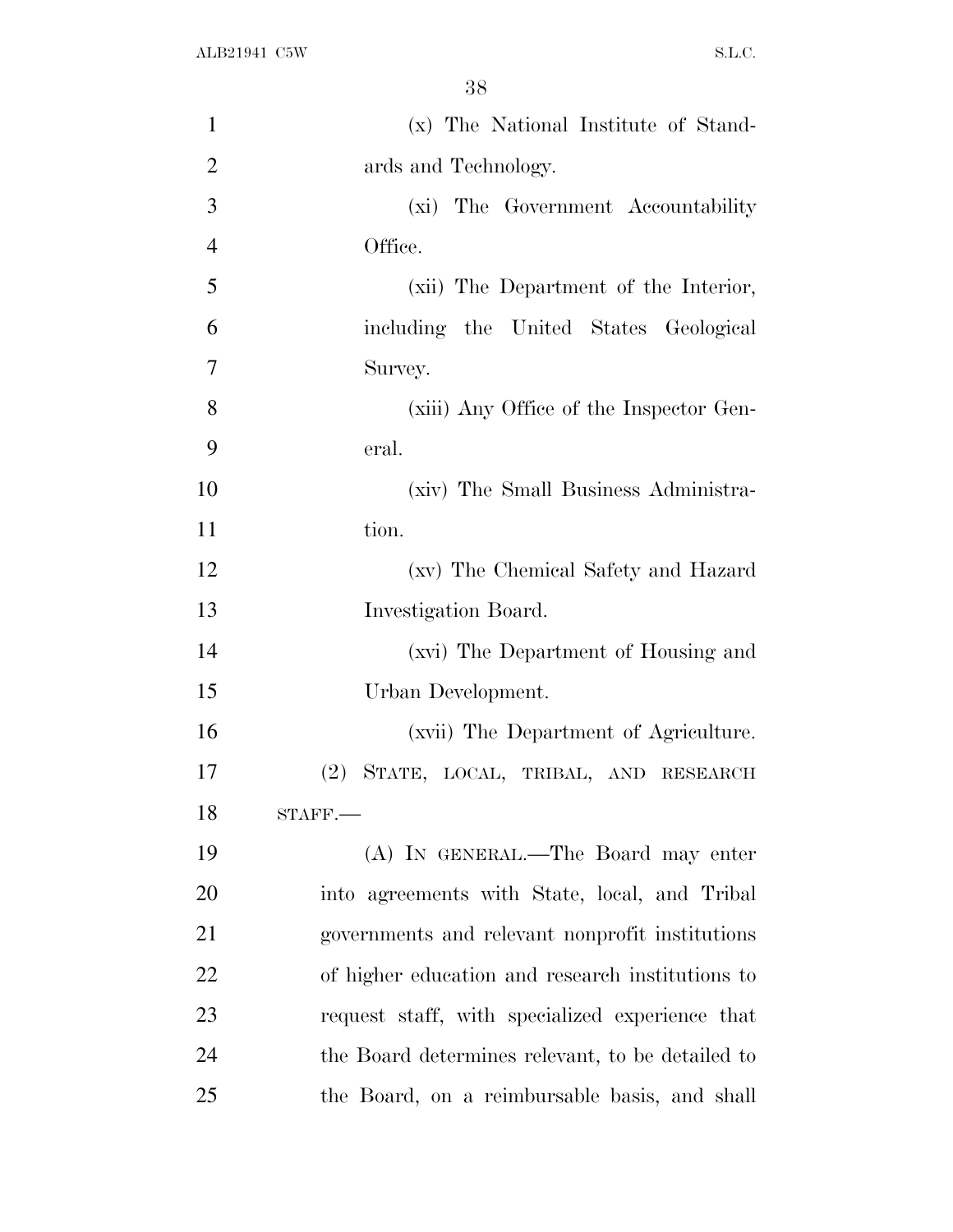consult with relevant associations and organiza- tions of those entities in developing an efficient process for requesting and receiving detailed staff. (B) COMPENSATION.—The Board shall en- sure that any staff members detailed to the Board under this paragraph are compensated equitably and shall pay differences in salaries based on the experience of said staff and in consultation with the Office of Personnel Man- agement. (3) TERM OF DETAIL.—Any staff member de-

 tailed to the Board under this section shall be de- tailed for a term of 1 year and such detail may be extended for not more than 2 1-year terms.

(4) LIMITATIONS.—Under this subsection—

 (A) not more than 25 percent of the total number of staff members working for the Board at any time may be detailees or other-wise nonpermanent staff;

 (B) a detailee shall serve as an adviser or supplemental professional staff in any office es- tablished by the Board under subsection (g); and

(C) a detailee may not—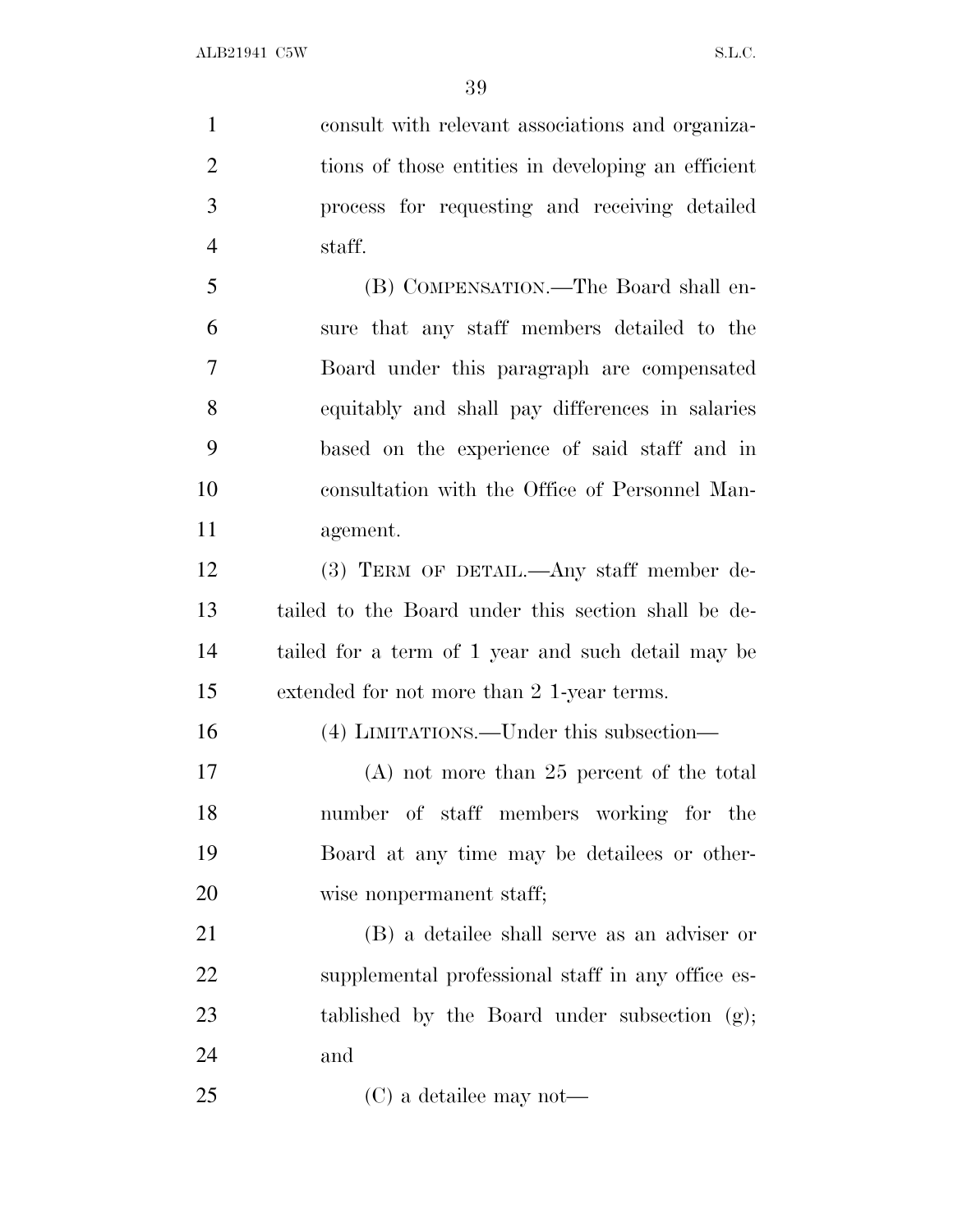| (i) determine any final findings or rec-               |
|--------------------------------------------------------|
| ommendations; and                                      |
| (ii) be the sole decision maker in re-                 |
| view or evaluation methodologies.                      |
| (j) SEAL.—The Board shall have a seal that shall be    |
| judicially recognized.                                 |
| (k) OPEN MEETINGS.—                                    |
| (1) IN GENERAL.—Except as provided in para-            |
| graph (2), the Board shall be considered an agency     |
| for purposes of section 552b of title 5, United States |
| Code.                                                  |
| (2)<br>NONPUBLIC COLLABORATIVE<br>DISCUS-              |
| SIONS.                                                 |
| (A) IN GENERAL.—Notwithstanding sec-                   |
| tion 552b of title 5, United States Code, a ma-        |
| jority of the members may hold a meeting that          |
| is not open to public observation to discuss offi-     |
| cial agency business, if—                              |
| (i) no formal or informal vote or other                |
| official agency action is taken at the meet-           |
| ing;                                                   |
| each individual present at the<br>(ii)                 |
| meeting is a member or an employee of the              |
| Board;                                                 |
|                                                        |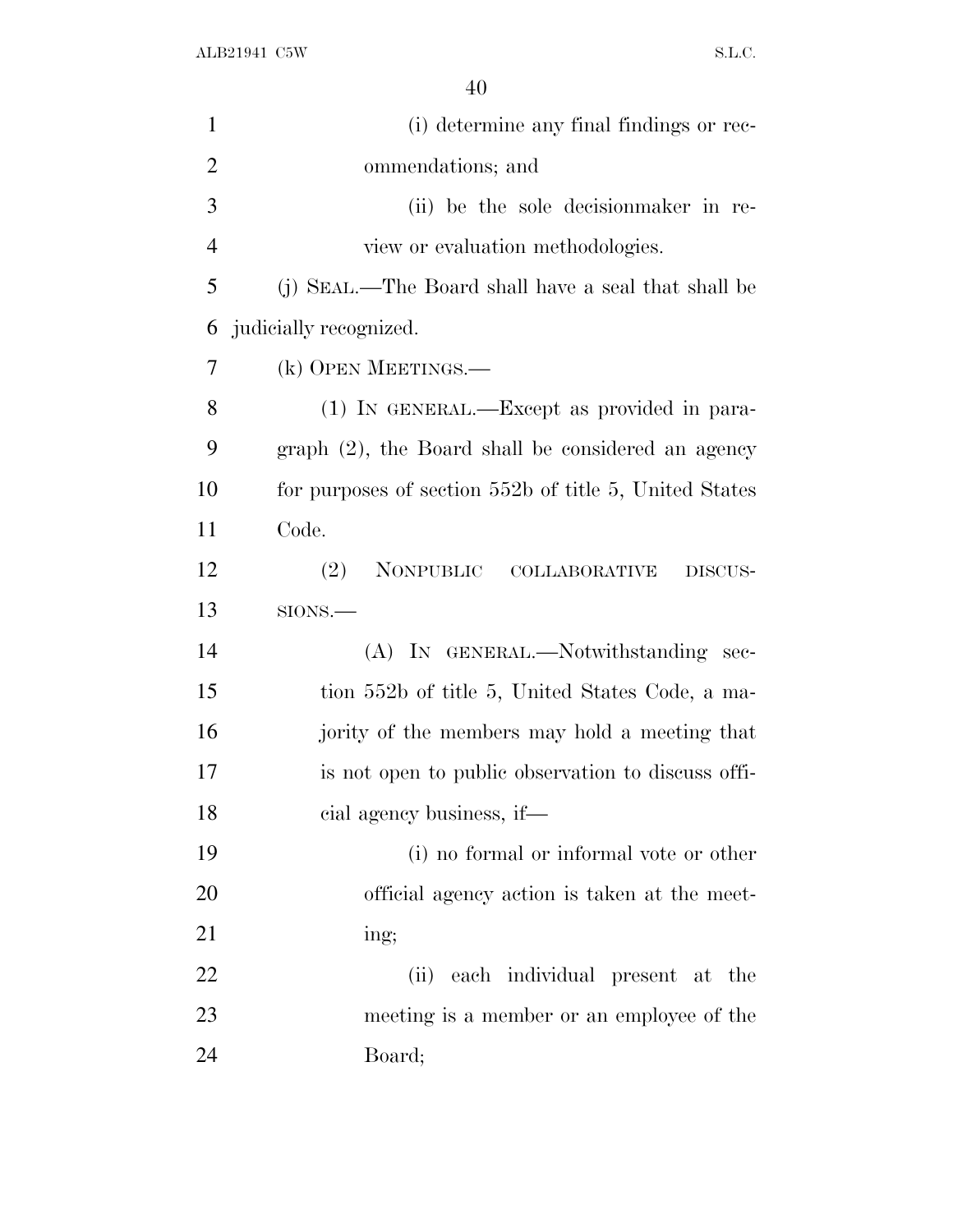| $\mathbf{1}$   | (iii) at least 1 member of the Board            |
|----------------|-------------------------------------------------|
| $\overline{2}$ | from each political party is present at the     |
| 3              | meeting, if applicable;                         |
| $\overline{4}$ | (iv) the General Counsel of the Board           |
| 5              | is present at the meeting; and                  |
| 6              | (v) the records of the meeting, includ-         |
| 7              | ing the names of the individuals in attend-     |
| 8              | ance, time, place, and summary to be as         |
| 9              | thorough as the Board determines to be          |
| 10             | prudent, are posted publicly and online.        |
| 11             | (B) DISCLOSURE OF NONPUBLIC COLLABO-            |
| 12             | RATIVE DISCUSSIONS.—Except as provided          |
| 13             | under subparagraphs $(C)$ and $(D)$ , not later |
| 14             | than 2 business days after the conclusion of a  |
| 15             | meeting under subparagraph (A), the Board       |
| 16             | shall make available to the public, in a place  |
| 17             | easily accessible to the public—                |
| 18             | (i) a list of the individuals present at        |
| 19             | the meeting; and                                |
| 20             | (ii) a summary of the matters, includ-          |
| 21             | ing key issues, discussed at the meeting,       |
| 22             | except for any matter the Board properly        |
| 23             | determines may be withheld from the pub-        |
| 24             | lic under section $552b(c)$ of title 5, United  |
| 25             | States Code.                                    |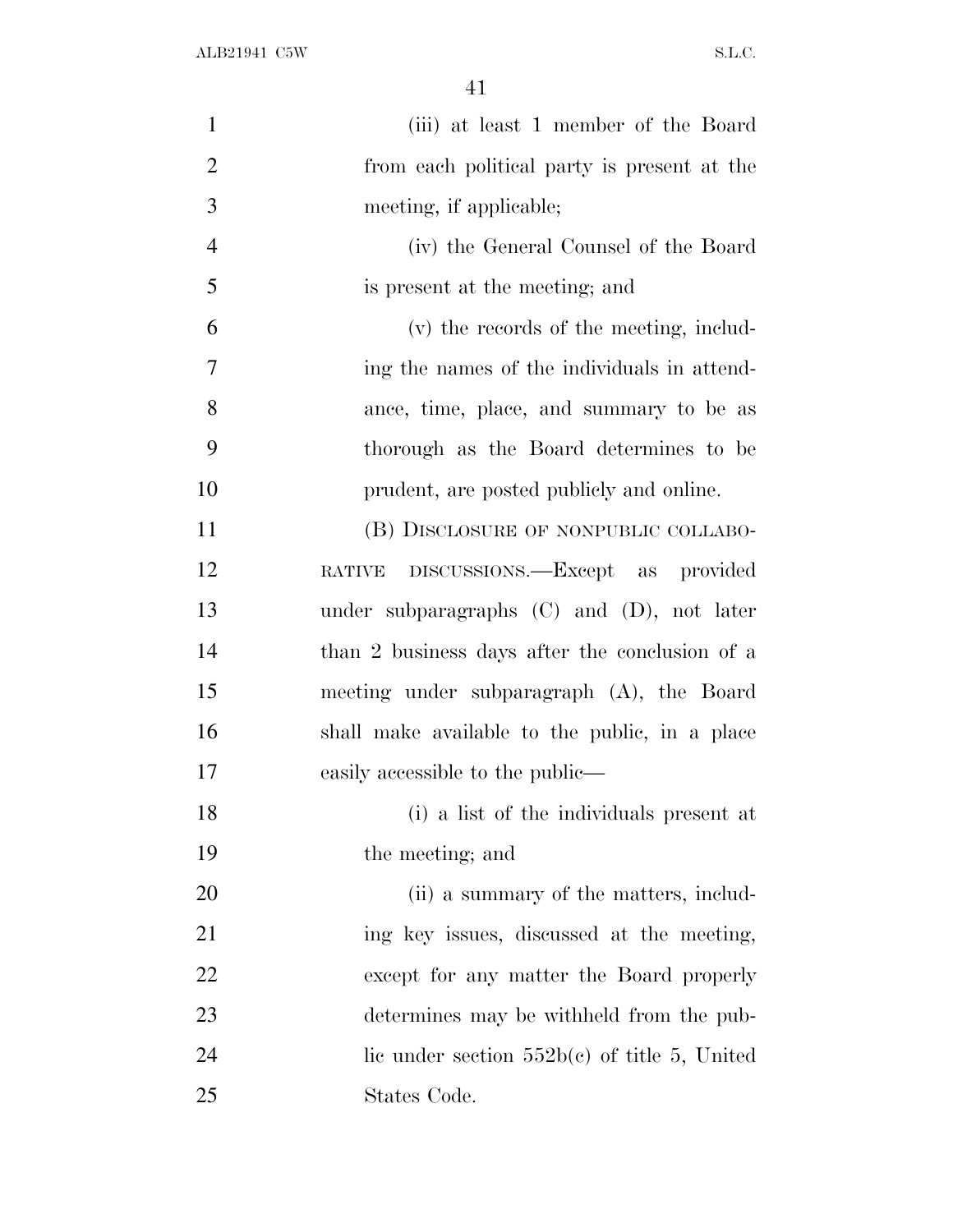| $\mathbf{1}$   | (C) SUMMARY.—If the Board properly de-            |
|----------------|---------------------------------------------------|
| $\overline{2}$ | termines a matter may be withheld from the        |
| 3              | public under section $552b(c)$ of title 5, United |
| $\overline{4}$ | States Code, the Board shall provide a sum-       |
| 5              | mary with as much general information as pos-     |
| 6              | sible on each matter withheld from the public.    |
| 7              | (D) ACTIVE REVIEWS.—If a discussion               |
| 8              | under subparagraph (A) directly relates to an     |
| 9              | active review, the Board shall make the disclo-   |
| 10             | sure under subparagraph (B) on the date the       |
| 11             | Board adopts the final report.                    |
| 12             | (E) PRESERVATION OF OPEN MEETINGS                 |
| 13             | REQUIREMENTS FOR AGENCY ACTION.-Noth-             |
| 14             | ing in this paragraph may be construed to limit   |
| 15             | the applicability of section $552b$ of title 5,   |
| 16             | United States Code, with respect to a meeting     |
| 17             | of the members other than that described in       |
| 18             | this paragraph.                                   |
| 19             | (F) STATUTORY CONSTRUCTION.—Nothing               |
| 20             | in this paragraph may be construed—               |
| 21             | (i) to limit the applicability of section         |
| 22             | 552b of title 5, United States Code, with         |
| 23             | respect to any information which is pro-          |
| 24             | posed to be withheld from the public under        |
| 25             | subparagraph $(B)(ii)$ ; or                       |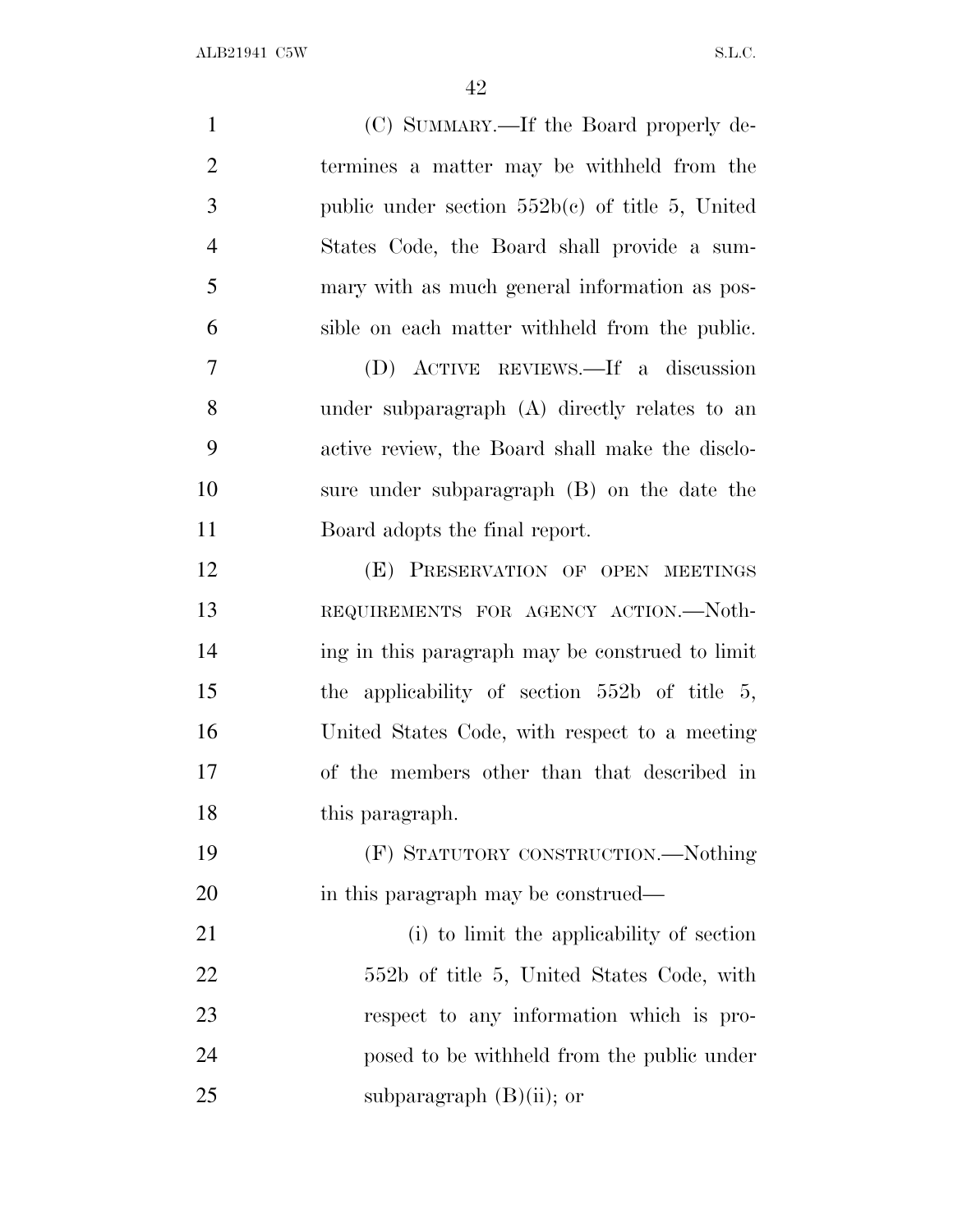(ii) to authorize the Board to withhold 2 from any individual any record that is ac- cessible to that individual under section 552a of title 5, United States Code.

#### **SEC. 7. METHODOLOGY.**

 (a) I<sup>N</sup> GENERAL.—The Board shall conduct each re- view, issue each recommendation, develop each report, and deliver all technical assistance authorized under this Act using the methods that are in accordance with relevant professional best practices, including those by analogous review organizations, academia, and government and pri-vate organizations.

(b) REQUIRED REVIEW.—The Board shall—

 (1) review, on a regular basis, the methodolo-gies of the Board; and

 (2) update the methodologies of the Board in accordance with the findings of each review con-ducted under paragraph (1).

 (c) REQUIREMENT.—In establishing the methodolo- gies of the Board under this section, the Board shall incor- porate all relevant information from relevant Federal, State, and local entities, including past experience with similar incidents, exercises, risk assessments, and all other past research and analysis.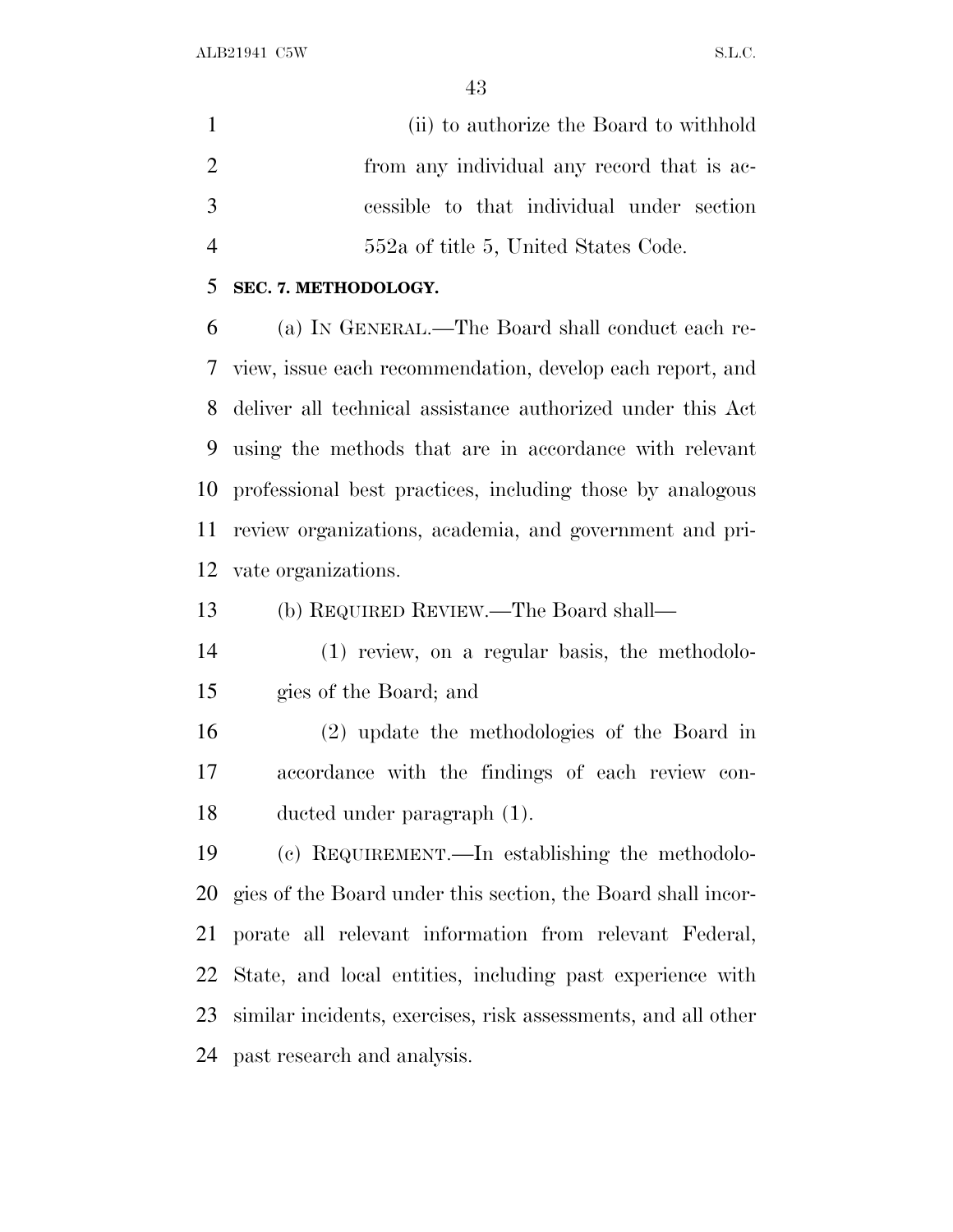(d) TRANSPARENCY.—The Chairperson shall include with each review report in which a recommendation is issued by the Board a methodology section detailing the process and information underlying the selection of each recommendation.

 (e) ELEMENTS.—Except as provided in subsection (f), the methodology section under subsection (a) shall in-clude, for each recommendation—

 (1) a brief summary of the Board's collection and analysis of the specific information most rel-evant to the recommendation;

 (2) a description of the Board's use of external information, including studies, reports, and experts, other than the findings of a specific review, if any were used to inform or support the recommendation, including a brief summary of the specific resilience benefits and other effects identified by each study, report, or expert; and

 (3) a brief summary of actions, including im- portant examples, taken by regulated entities before 21 the publication of the recommendation, to the extent 22 such actions are known to the Board, that were con-sistent with the recommendation.

(f) SAVINGS CLAUSE.—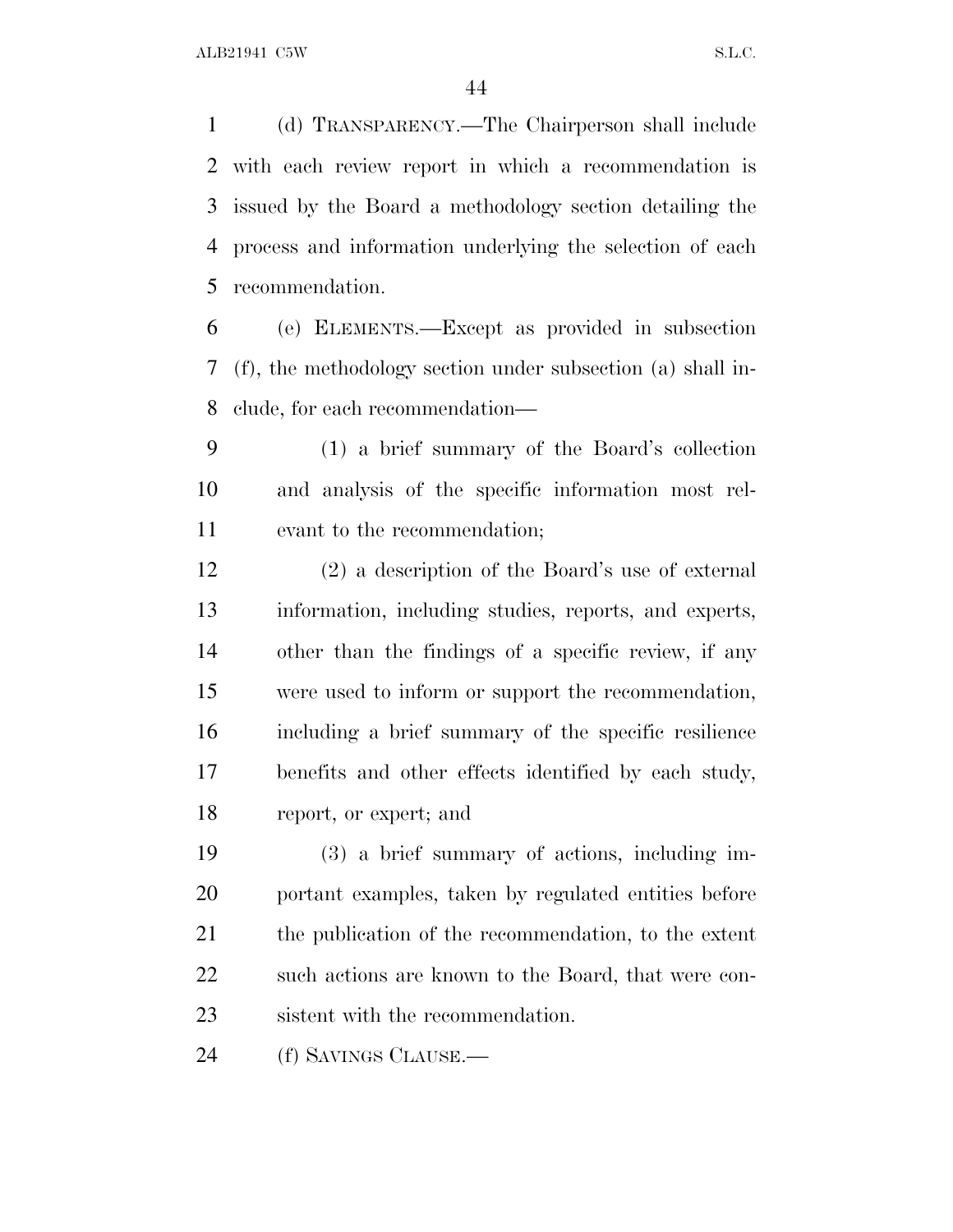| $\mathbf{1}$   | (1) IN GENERAL.—Nothing in this section may          |
|----------------|------------------------------------------------------|
| $\overline{2}$ | be construed—                                        |
| 3              | (A) to delay publication of the findings,            |
| $\overline{4}$ | cause, or probable cause of a Board review;          |
| 5              | (B) to delay the issuance of an urgent rec-          |
| 6              | ommendation that the Board has determined            |
| $\overline{7}$ | must be issued to avoid immediate death, or          |
| 8              | human or economic injury; or                         |
| 9              | (C) to limit the number of examples the              |
| 10             | Board may consider before issuing a rec-             |
| 11             | ommendation.                                         |
| 12             | (2) LIMITATION.—Notwithstanding paragraph            |
| 13             | (1), the Board shall publish the methodology re-     |
| 14             | quired under this section not later than 30 days     |
| 15             | after the date on which the review is initially pub- |
| 16             | lished.                                              |
| 17             | SEC. 8. ADMINISTRATIVE.                              |
| 18             | $(a)$ AUTHORITY.                                     |
| 19             | (1) IN GENERAL.—The Board, and when au-              |
| 20             | thorized by the Board, a member of the Board, an     |
| 21             | administrative law judge employed by or assigned to  |
| 22             | the Board, or an officer or employee designated by   |
| 23             | the Chairperson, may conduct hearings to carry out   |
| 24             | this Act, administer oaths, and require, by subpoena |
| 25             | or otherwise, necessary witnesses and evidence.      |
|                |                                                      |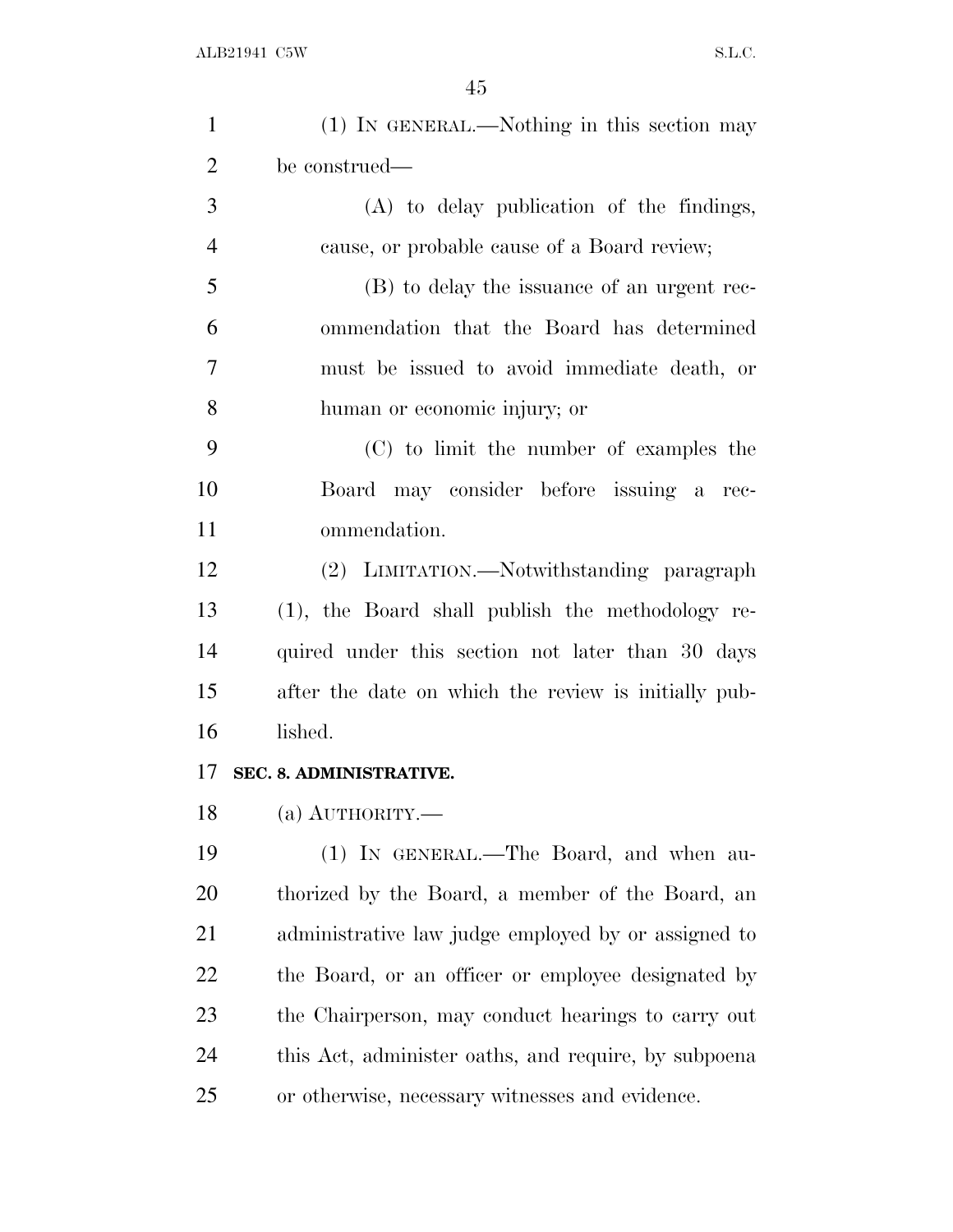(2) SUBPOENA AUTHORITY.—A witness or evi- dence in a hearing under paragraph (1) of this sub- section may be summoned or required to be pro- duced from any place in the United States to the designated place of the hearing. A witness sum- moned under this subsection is entitled to the same fee and mileage the witness would have been paid in a court of the United States. (3) REQUIREMENT.—A subpoena shall be issued under the signature of the Chairperson or the Chairperson's designee, but may be served by any person designated by the Chairperson. (4) ENFORCEMENT.—If a person disobeys a subpoena, order, or inspection notice of the Board, the Board may bring a civil action in a district court of the United States to enforce the subpoena, order, or notice. An action under this paragraph may be brought in the judicial district in which the person against whom the action is brought resides, is found, or does business. The court may punish a failure to obey an order of the court to comply with the sub- poena, order, or notice as a contempt of court. (b) ADDITIONAL POWERS.—The Board may—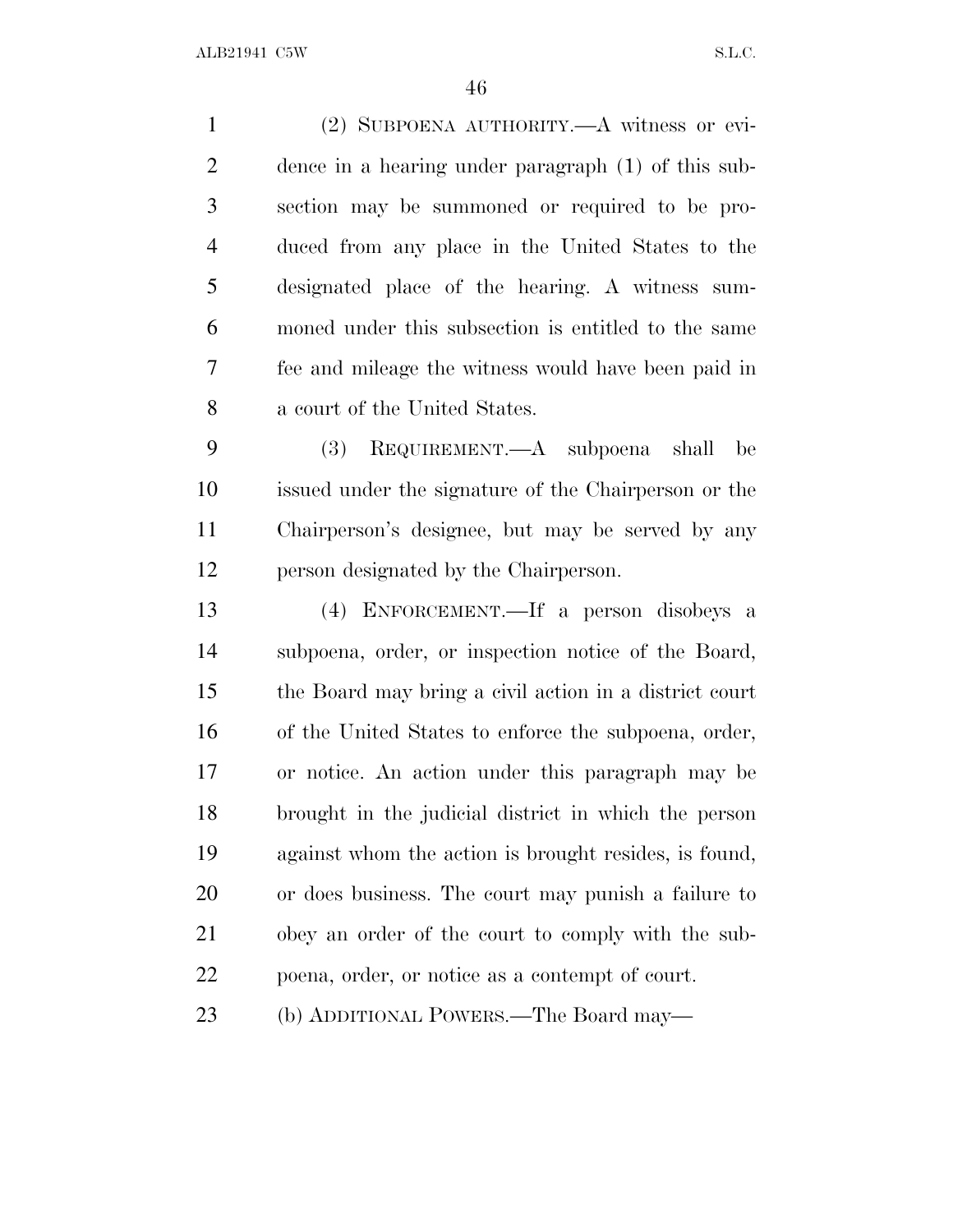| $\mathbf{1}$   | (1) procure the temporary or intermittent serv-          |
|----------------|----------------------------------------------------------|
| $\overline{2}$ | ices of experts or consultants under section 3109 of     |
| 3              | title 5, United States Code;                             |
| $\overline{4}$ | (2) make agreements and other transactions               |
| 5              | necessary to carry out this Act without regard to        |
| 6              | subsections (b), (c), and (d) of section $6101$ of title |
| 7              | 41, United States Code;                                  |
| 8              | (3) use, when appropriate, available services,           |
| 9              | equipment, personnel, and facilities of a department,    |
| 10             | agency, or instrumentality of the United States Gov-     |
| 11             | ernment on a reimbursable or other basis;                |
| 12             | (4) confer with employees and use services,              |
| 13             | records, and facilities of State and local govern-       |
| 14             | mental authorities;                                      |
| 15             | (5) appoint advisory committees composed of              |
| 16             | qualified private citizens and officials of the Govern-  |
| 17             | ment and State and local governments as appro-           |
| 18             | priate;                                                  |
| 19             | (6) accept voluntary and uncompensated serv-             |
| 20             | ices notwithstanding another law;                        |
| 21             | (7) make contracts with private entities to carry        |
| 22             | out studies related to duties and powers of the          |
| 23             | Board; and                                               |
| 24             | (8) negotiate and enter into agreements with             |
| 25             | individuals and private entities and departments,        |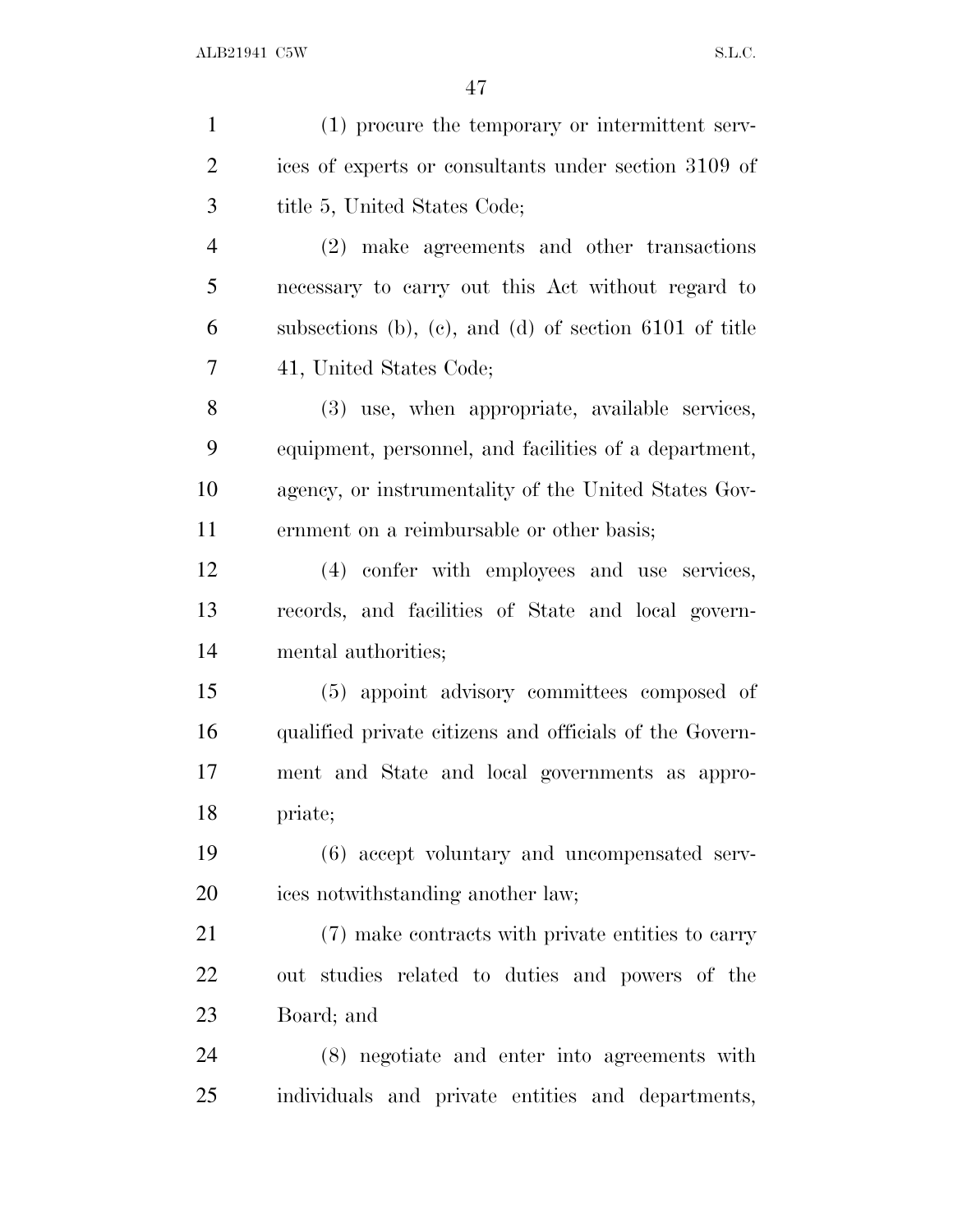agencies, and instrumentalities of the Federal Gov- ernment, State, Tribal, and local governments, and governments of foreign countries for the provision of facilities, technical services, or training in research theory and techniques, and require that such entities provide appropriate consideration for the reasonable costs of any facilities, goods, services, or training provided by the Board.

 (c) COLLECTION OF FUNDS.—The Board shall de- posit in the Treasury of the United States amounts re- ceived under subsection (b)(8) of this subsection to be credited as offsetting collections to the appropriation of the Board. The Board shall maintain an annual record of collections received under subsection (b)(8).

 (d) SUBMISSION OF CERTAIN COPIES TO CON-GRESS.—

 (1) IN GENERAL.—When the Board submits to the President or the Director of the Office of Man- agement and Budget a budget estimate, budget re- quest, supplemental budget estimate, other budget information, a legislative recommendation, prepared testimony for congressional hearings, or comments on legislation, the Board must submit a copy to Congress at the same time.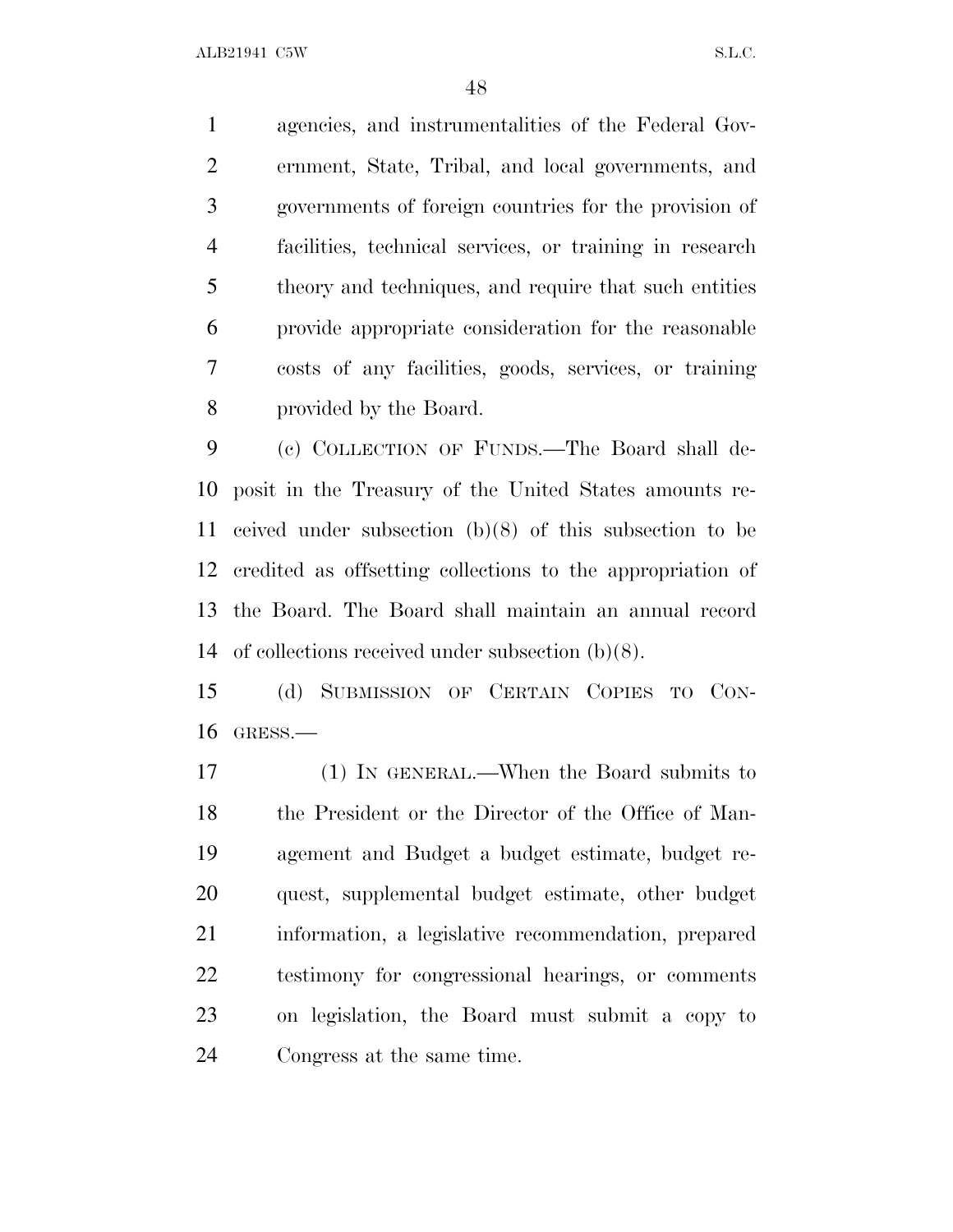(2) LIMITATION.—An officer, department, agency, or instrumentality of the Government may not require the Board to submit the estimate, re- quest, information, recommendation, testimony, or comments to another officer, department, agency, or instrumentality of the Government for approval, comment, or review before being submitted to Con-gress.

 (3) BUDGET PROCESS.—The Board shall de- velop and approve a process for the Board's review and comment or approval of documents submitted to the President, Director of the Office of Management and Budget, or Congress under this subsection.

 (e) LIAISON COMMITTEES.—The Chairperson may determine the number of committees that are appropriate to maintain effective liaison with other departments, agen- cies, and instrumentalities of the Federal Government, State and local governmental authorities, and independent standard-setting authorities that carry out programs and activities related to its work. The Board may designate representatives to serve on or assist those committees.

22 (f) INQUIRIES.—The Board, or an officer or employee of the Board designated by the Chairperson, may conduct an inquiry to obtain information related to natural hazard safety after publishing notice of the inquiry in the Federal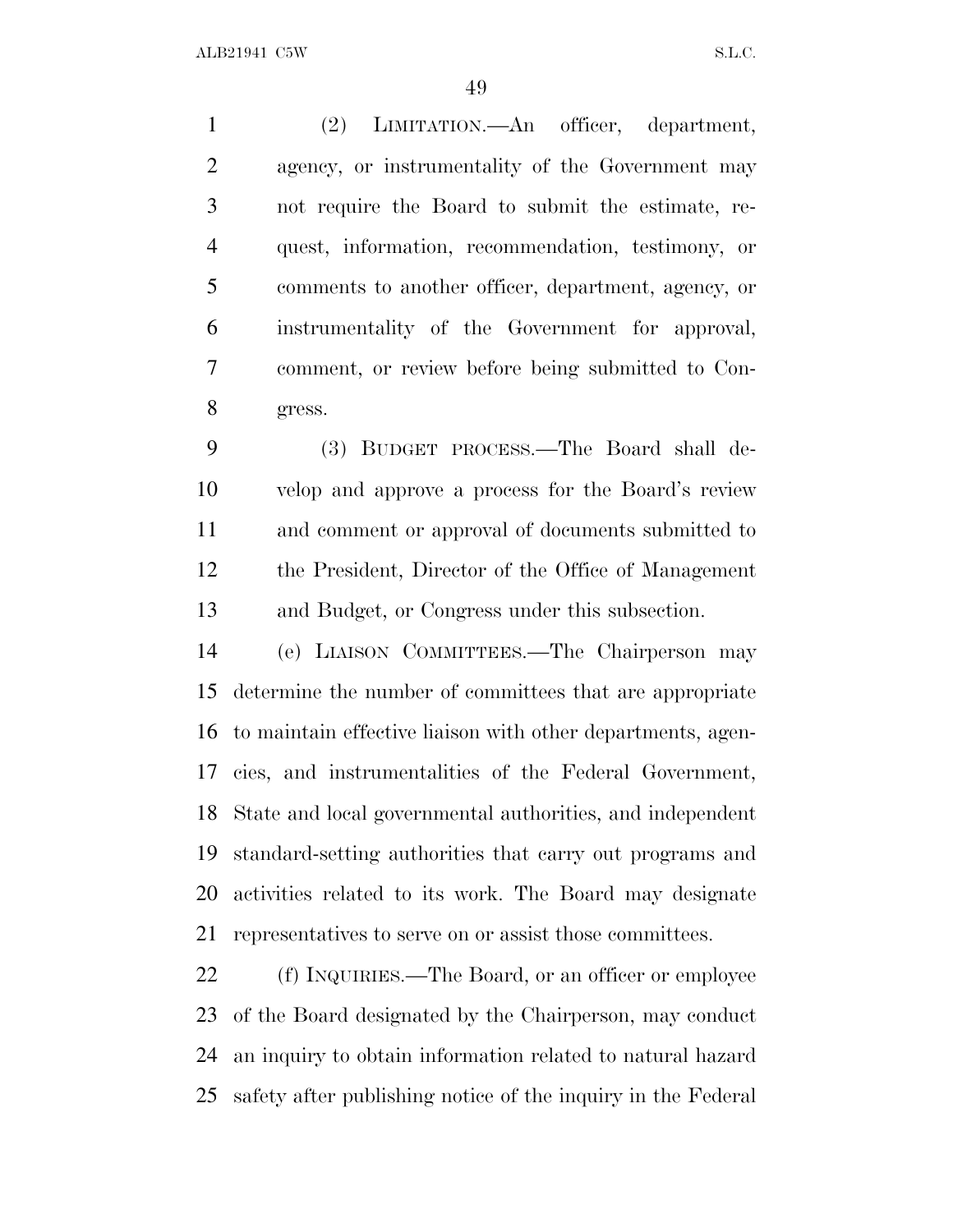Register. The Board or designated officer or employee may require by order a department, agency, or instrumen- tality of the Federal Government, a State, Tribal, or local governmental authority, or a person transporting individ- uals or property in commerce to submit to the Board a written report and answers to requests and questions re- lated to a duty or power of the Board. The Board may prescribe the time within which the report and answers must be given to the Board or to the designated officer or employee. Copies of the report and answers shall be made available for public inspection.

 (g) REGULATIONS.—The Board may prescribe regu-lations to carry out this Act.

(h) OVERTIME PAY.—

 (1) IN GENERAL.—Subject to the requirements of this section and notwithstanding paragraphs (1) and (2) of section 5542(a) of title 5, United States Code, for an employee of the Board whose basic pay is at a rate which equals or exceeds the minimum 20 rate of basic pay for GS–10 of the General Schedule, the Board may establish an overtime hourly rate of pay for the employee with respect to work performed in the field (including travel to or from) and other work that is critical to a review in an amount equal to one and one-half times the hourly rate of basic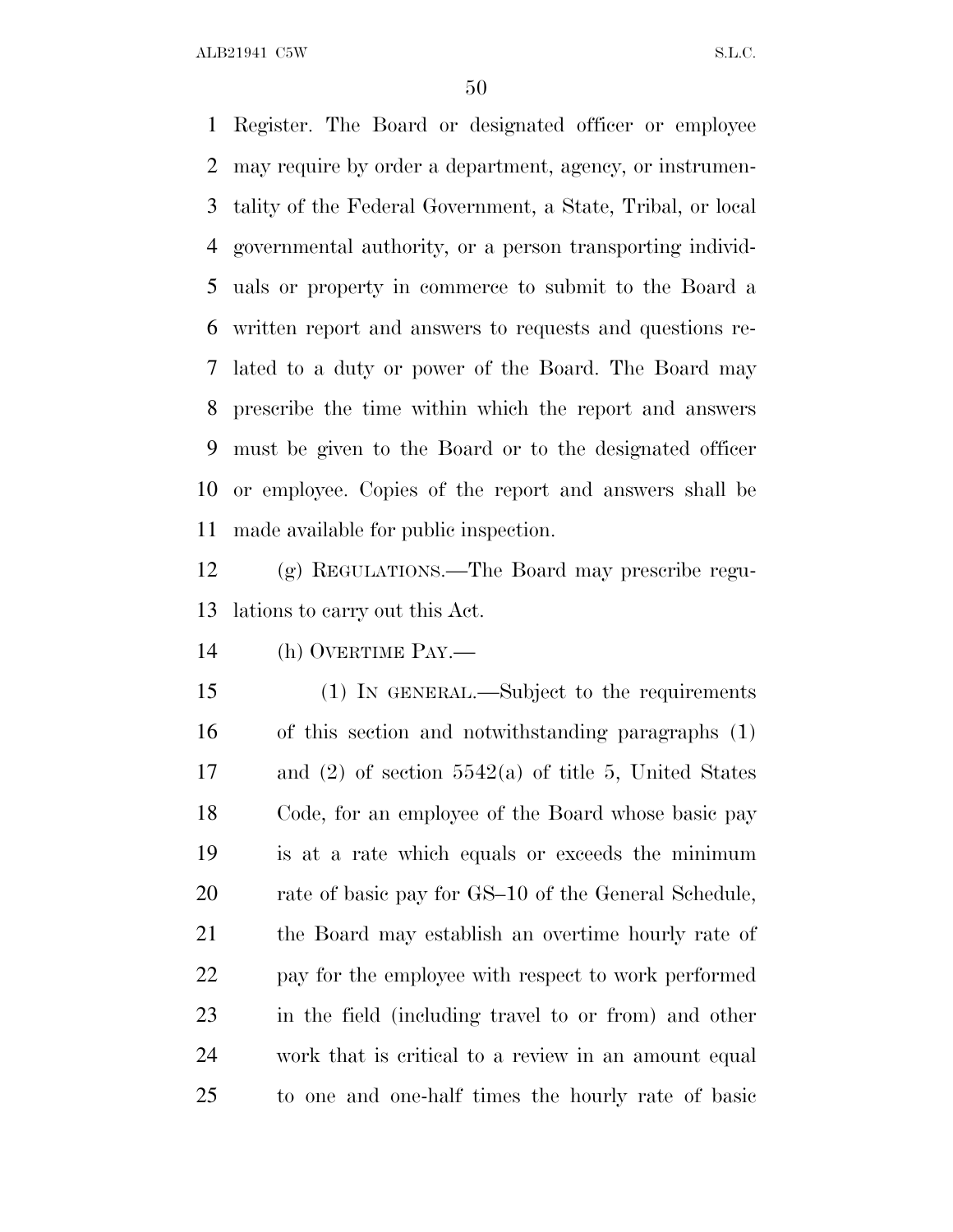pay of the employee. All of such amount shall be considered to be premium pay.

 (2) LIMITATION ON OVERTIME PAY TO AN EM- PLOYEE.—An employee of the Board may not re- ceive overtime pay under paragraph (1), for work performed in a calendar year, in an amount that ex- ceeds 25 percent of the annual rate of basic pay of the employee for such calendar year.

 (3) BASIC PAY DEFINED.—In this subsection, the term ''basic pay'' includes any applicable local- ity-based comparability payment under section 5304 of title 5, United States Code (or similar provision of law), and any special rate of pay under section 5305 of such title 5 (or similar provision of law).

 (4) ANNUAL REPORT.—Not later than January 31, 2022, and annually thereafter, the Board shall transmit to Congress a report identifying the total amount of overtime payments made under this sub- section in the preceding fiscal year, and the number of employees whose overtime pay under this sub- section was limited in that fiscal year as a result of the 25 percent limit established by paragraph (2).

23 (i) ENTRY AND INSPECTION.—

24 (1) IN GENERAL.—An officer or employee of the Board—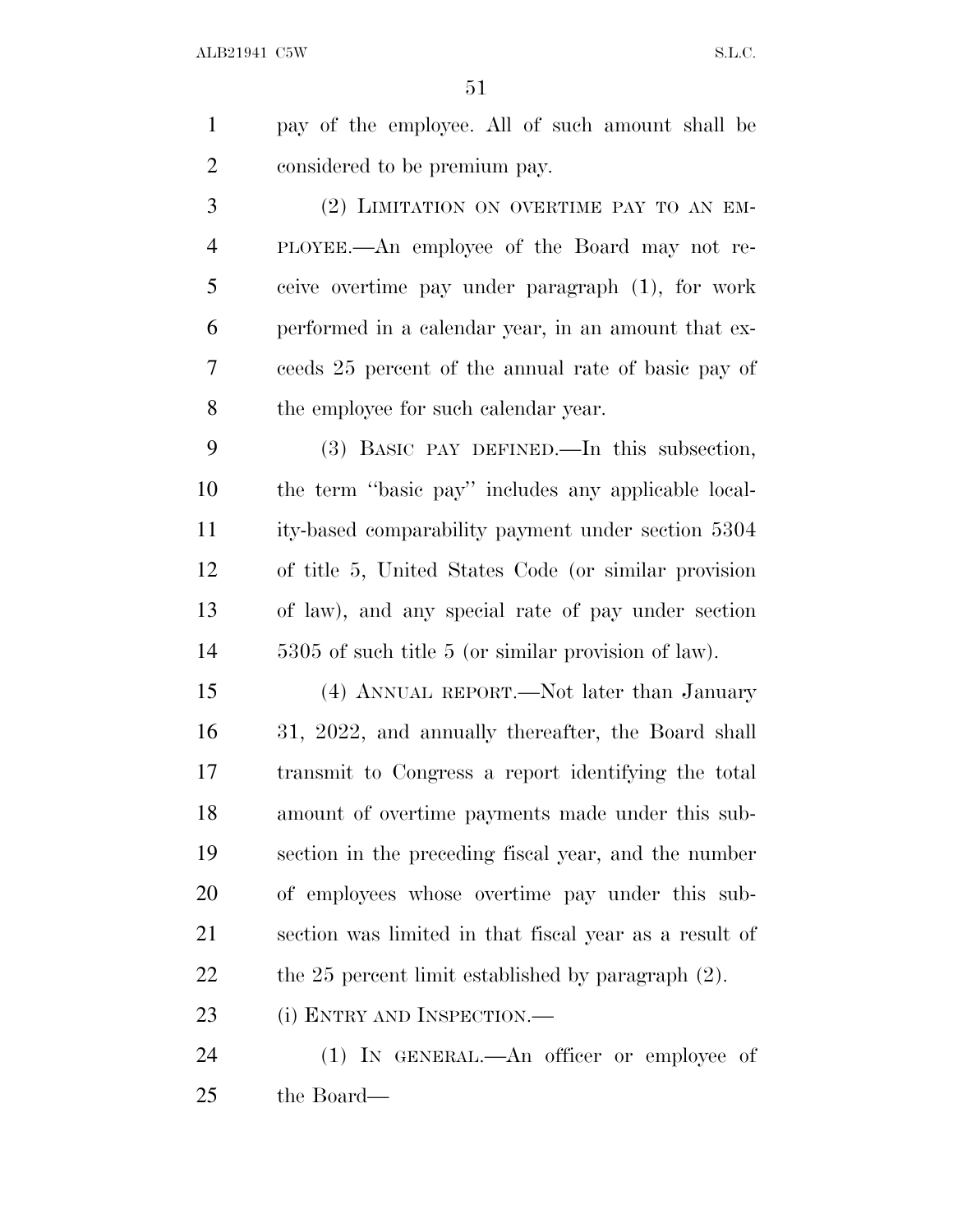| $\mathbf{1}$             | (A) on display of appropriate credentials               |
|--------------------------|---------------------------------------------------------|
| $\mathbf{2}$             | and written notice of authority, may—                   |
| $\mathfrak{Z}$           | (i) enter an area where an incident                     |
| $\overline{\mathcal{A}}$ | has occurred;                                           |
| 5                        | (ii) take such actions as are necessary                 |
| 6                        | to conduct a review under this section, so              |
| 7                        | long as the actions do not interfere with               |
| 8                        | ongoing lifesaving and life-sustaining oper-            |
| 9                        | ations; and                                             |
| 10                       | (iii) during reasonable hours, inspect                  |
| 11                       | any record, including an electronic record,             |
| 12                       | process, control, or facility related to an in-         |
| 13                       | eident under this Act.                                  |
| 14                       | (2) REQUIREMENT.—The Board shall use ut-                |
| 15                       | most discretion to prevent interference with ongoing    |
| 16                       | response efforts, including by developing review pro-   |
| 17                       | cedures with input from relevant authorities nation-    |
| 18                       | wide.                                                   |
| 19                       | SEC. 9. DISCLOSURE, AVAILABILITY, AND USE OF INFORMA-   |
| 20                       | TION.                                                   |
| 21                       | (a) DISCLOSURE OF INFORMATION.—                         |
| 22                       | (1) IN GENERAL.—Except as provided in sub-              |
| 23                       | sections (b), (c), (d), and (f) of this section, a copy |
| 24                       | of a record, information, or review submitted or re-    |
| 25                       | ceived by the National Disaster Safety Board, or a      |
|                          |                                                         |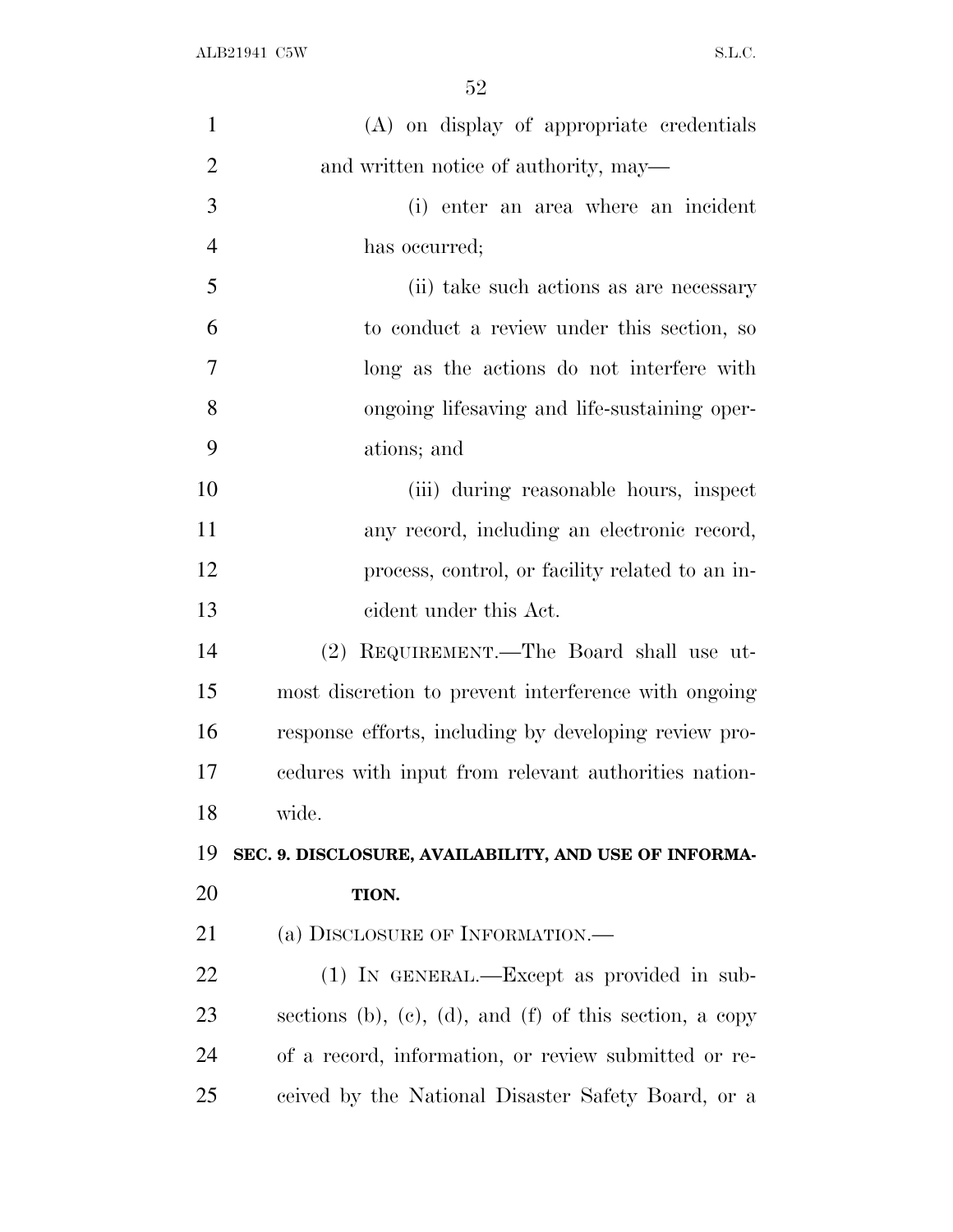| $\mathbf{1}$   | member or employee of the Board, shall be posted         |
|----------------|----------------------------------------------------------|
| $\overline{2}$ | publicly.                                                |
| 3              | (2) RULE OF CONSTRUCTION.—Nothing in this                |
| $\overline{4}$ | subsection shall be construed to require the release     |
| 5              | of information described in section $552(b)$ of title 5, |
| 6              | United States Code, or protected from disclosure by      |
| 7              | another law of the United States.                        |
| 8              | (b) TRADE SECRETS.—                                      |
| 9              | (1) IN GENERAL.—The Board may disclose in-               |
| 10             | formation related to a trade secret referred to in sec-  |
| 11             | tion 1905 of title 18, United States Code, only—         |
| 12             | $(A)$ to another department, agency, or in-              |
| 13             | strumentality of the United States Government            |
| 14             | when requested for official use;                         |
| 15             | (B) to a committee of Congress having ju-                |
| 16             | risdiction over the subject matter to which the          |
| 17             | information is related, when requested by that           |
| 18             | committee;                                               |
| 19             | (C) in a judicial proceeding under a court               |
| 20             | order that preserves the confidentiality of the          |
| 21             | information without impairing the proceeding;            |
| 22             | and                                                      |
| 23             | (D) to the public to protect health and                  |
| 24             | safety after giving notice to any interested per-        |
| 25             | son to whom the information is related and an            |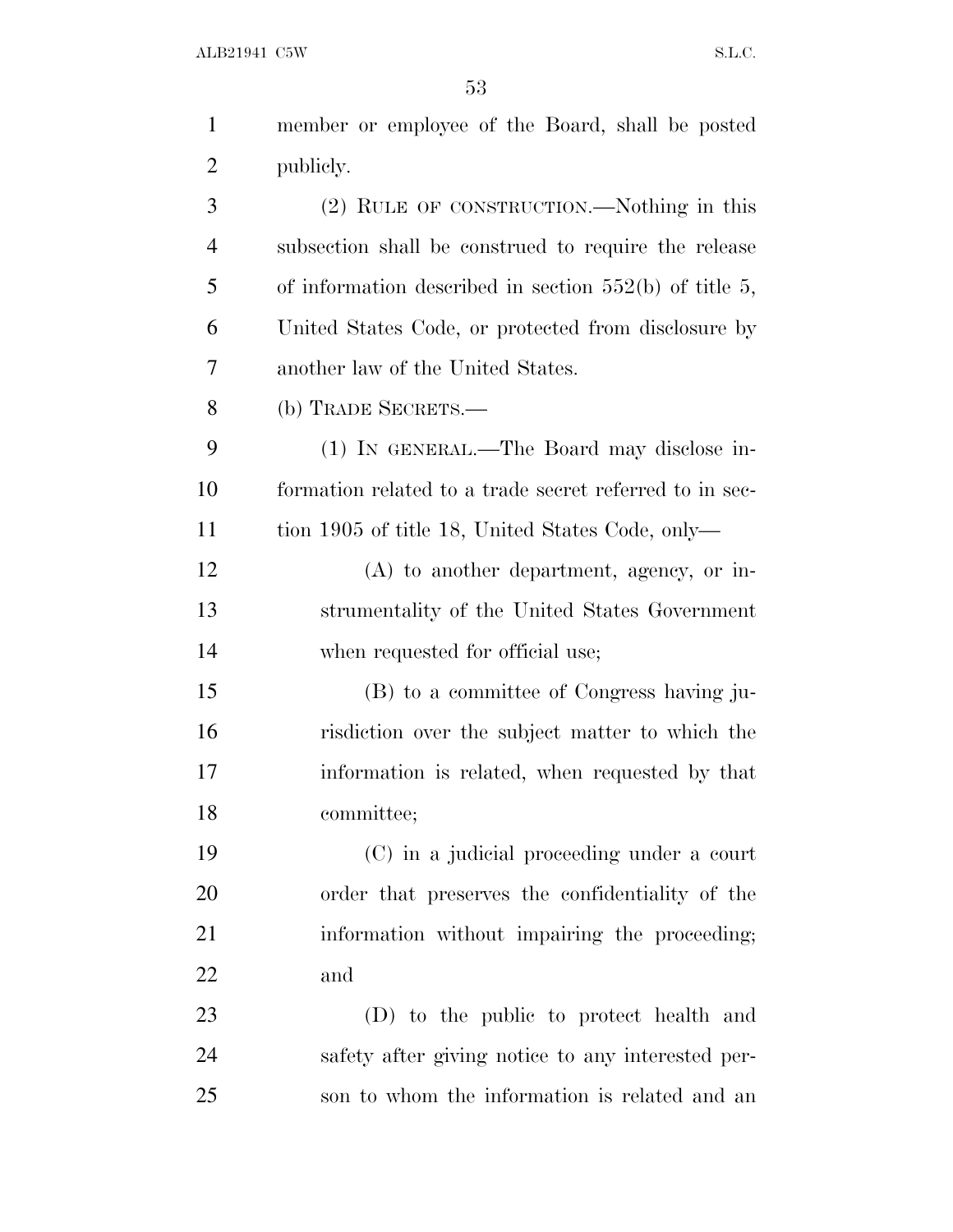opportunity for that person to comment in writ-2 ing, or orally in closed session, on the proposed disclosure, if the delay resulting from notice and opportunity for comment would not be det-rimental to health and safety.

 (2) REQUIREMENT.—Information disclosed under paragraph (1) of this subsection may be dis- closed only in a way designed to preserve its con-fidentiality.

 (3) PROTECTION OF VOLUNTARY SUBMISSION OF INFORMATION.—Notwithstanding any other pro- vision of law, neither the Board, nor any agency re- ceiving information from the Board, shall disclose voluntarily provided safety-related information if that information is not related to the exercise of the Board's review authority under this Act and if the Board finds that the disclosure of the information would inhibit the voluntary provision of that type of information.

20 (c) RECORDINGS AND TRANSCRIPTS.—

 (1) CONFIDENTIALITY OF RECORDINGS.—Ex- cept as provided in paragraph (2), the Board may not disclose publicly any part of an original record- ing or transcript of oral communications or original and contemporary written communications between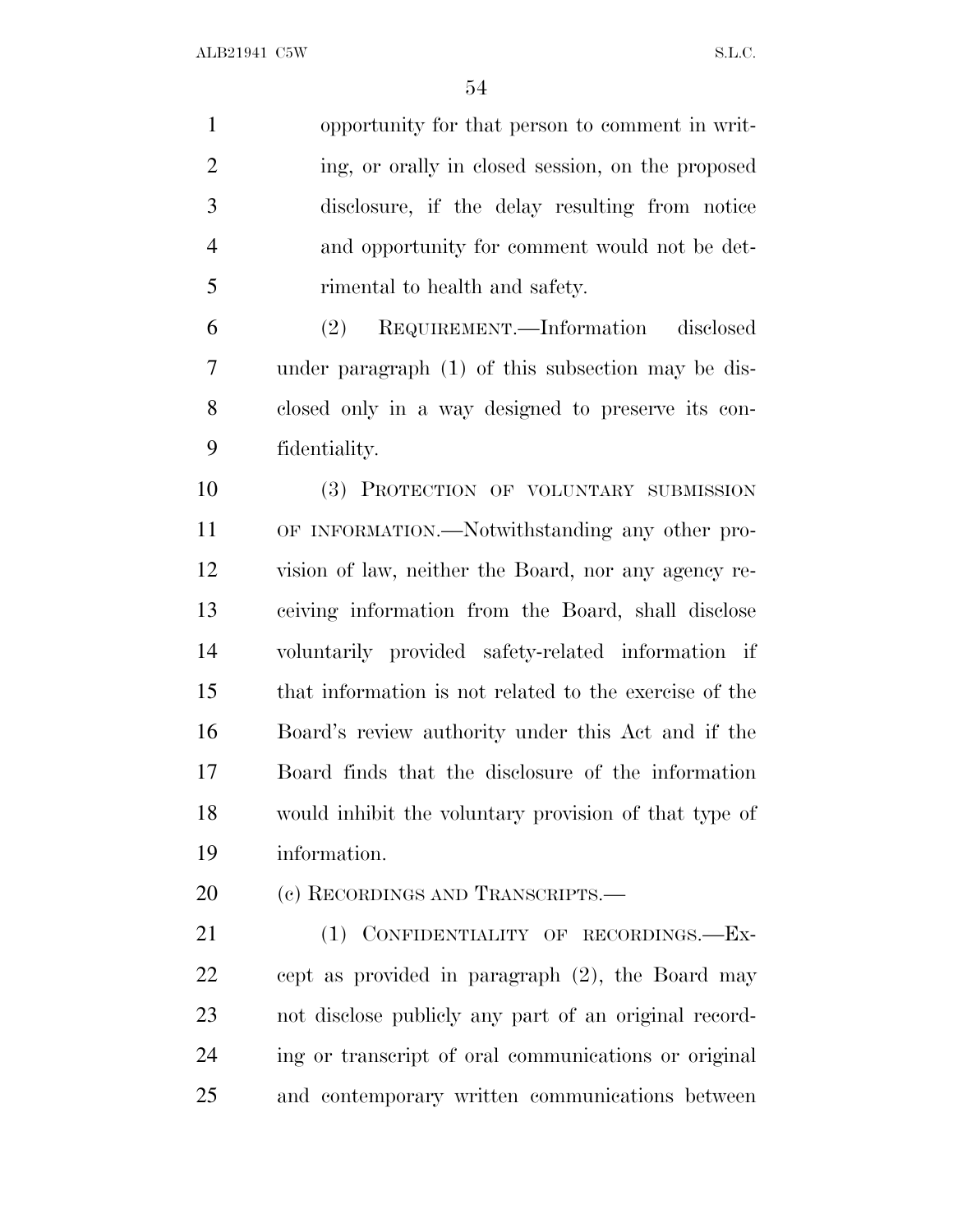| $\mathbf{1}$   | Federal, State, Tribal, or local officials responding   |
|----------------|---------------------------------------------------------|
| $\overline{2}$ | to an incident under review by the Board.               |
| 3              | (2) EXCEPTION.—Subject to subsections<br>(b)            |
| 4              | and (g), the Board shall make public any part of a      |
| 5              | transcript, any written depiction of visual informa-    |
| 6              | tion obtained from an audio or video recording, or      |
| 7              | any still image obtained from a recording the Board     |
| 8              | decides is relevant to the incident—                    |
| 9              | (A) if the Board holds a public hearing on              |
| 10             | the incident at the time of the hearing; or             |
| 11             | (B) if the Board does not hold a public                 |
| 12             | hearing, at the time a majority of the other fac-       |
| 13             | tual reports on the incident are placed in the          |
| 14             | public docket.                                          |
| 15             | (3) REFERENCES TO INFORMATION IN MAKING                 |
| 16             | SAFETY RECOMMENDATIONS.—This subsection does            |
| 17             | not prevent the Board from referring at any time to     |
| 18             | recorded or written information in making safety        |
| 19             | recommendations.                                        |
| 20             | (d) FOREIGN REVIEWS.—                                   |
| 21             | (1) IN GENERAL.—Notwithstanding any other               |
| 22             | provision of law, neither the Board, nor any agency     |
| 23             | receiving information from the Board, shall disclose    |
| 24             | records or information relating to its participation in |
| 25             | foreign incident review, except that—                   |
|                |                                                         |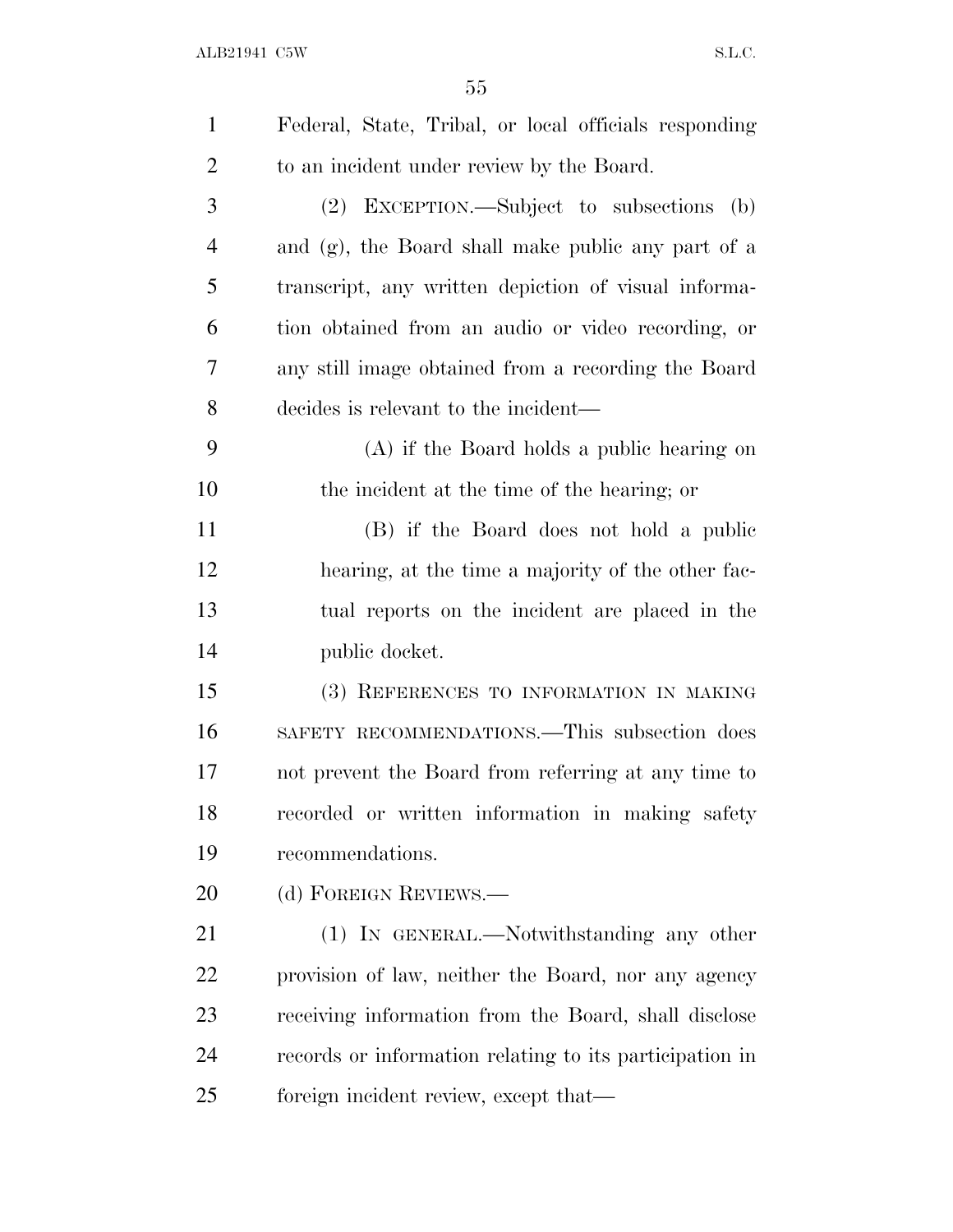| $\mathbf{1}$   | (A) the Board shall release records per-                    |
|----------------|-------------------------------------------------------------|
| $\overline{2}$ | taining to such a review when the country con-              |
| 3              | ducting the review issues its final report or 2             |
| $\overline{4}$ | years following the date of the incident, which-            |
| 5              | ever occurs first; and                                      |
| 6              | (B) the Board may disclose records and in-                  |
| 7              | formation when authorized to do so by the                   |
| 8              | country conducting the review.                              |
| 9              | (2) SAFETY RECOMMENDATIONS.—Nothing in                      |
| 10             | this subsection shall restrict the Board at any time        |
| 11             | from referring to foreign review information in mak-        |
| 12             | ing safety recommendations.                                 |
| 13             | (e) PRIVACY PROTECTIONS.—Before making public               |
| 14             | any still image obtained from a video recorder under sub-   |
| 15             | section (c)(2) or subsection (d)(2), the Board shall take   |
| 16             | such action as appropriate to protect from public disclo-   |
| 17             | sure any information that readily identifies an individual, |
| 18             | including a decedent.                                       |
| 19             | SEC. 10. TRAINING.                                          |
| 20             | (a) USE OF TRAINING FACILITIES.—The Board may               |
| 21             | use, on a reimbursable basis, the services of any training  |

 facility in the Federal Government, including those oper- ated by the Department of Homeland Security, Depart-ment of Health and Human Services, and Department of

Commerce. The responsible department or agency shall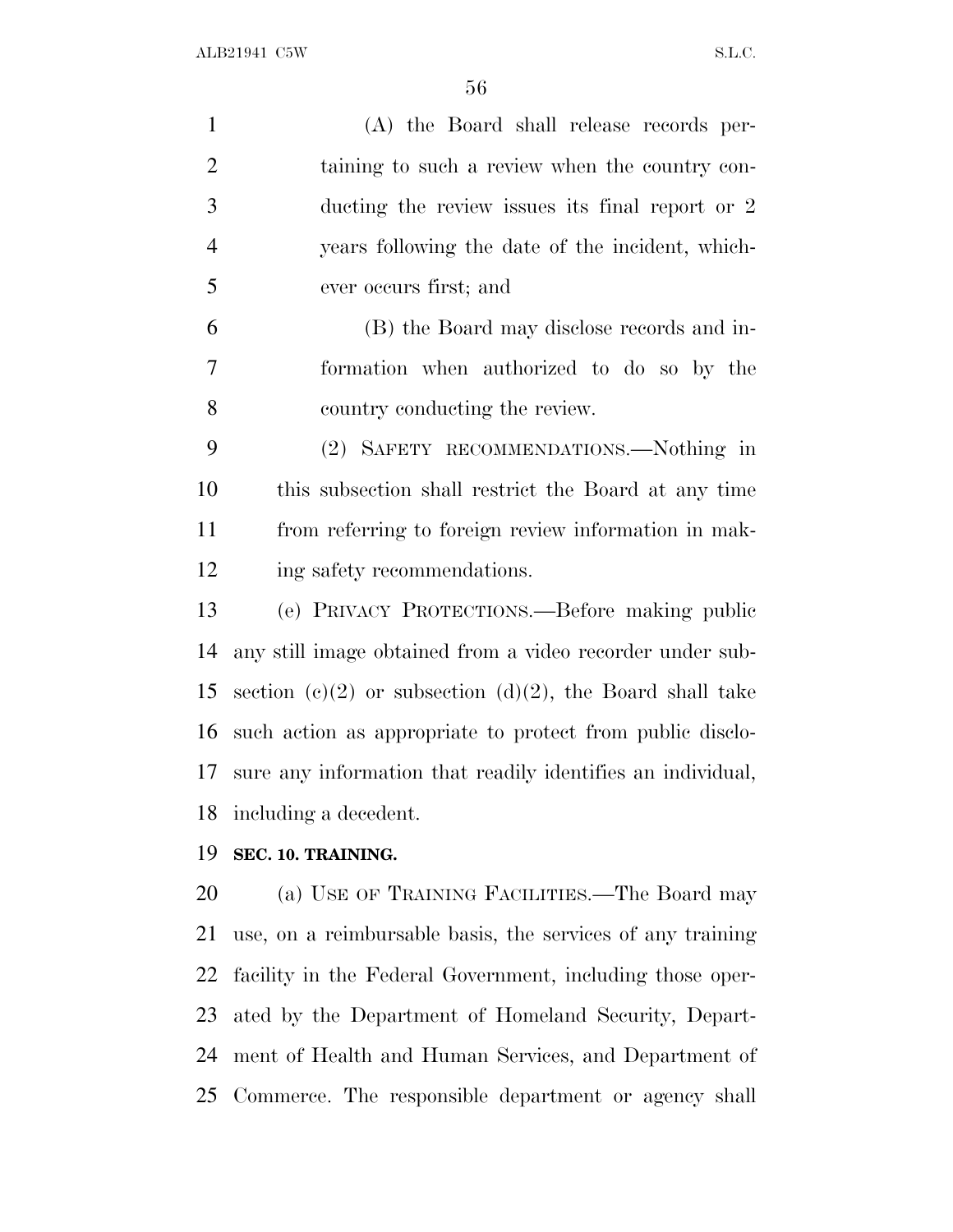make such training facility and any relevant training course available to—

 (1) the Board for safety training of employees of the Board in carrying out their duties and pow-ers; and

 (2) other relevant personnel of the United States Government, State and local governments, governments of foreign countries, interstate authori- ties, and private organizations the Board designates in consultation with the relevant departments and agencies.

 (b) FEES.—Training shall be provided at a reason- able fee established periodically by the Board in consulta- tion with the relevant departments and agencies. The fee shall be paid directly to the relevant departments and agencies, and shall be deposited in the Treasury.

 (c) TRAINING OF BOARD EMPLOYEES AND OTH- ERS.—The Board may conduct training of its employees in those subjects necessary for proper performance. The Board may also authorize attendance at courses given under this subsection by other government personnel, per- sonnel of foreign governments, and personnel from indus- try or otherwise who have a requirement for training. The Board may require non-Board personnel to reimburse some or all of the training costs, and amounts so reim-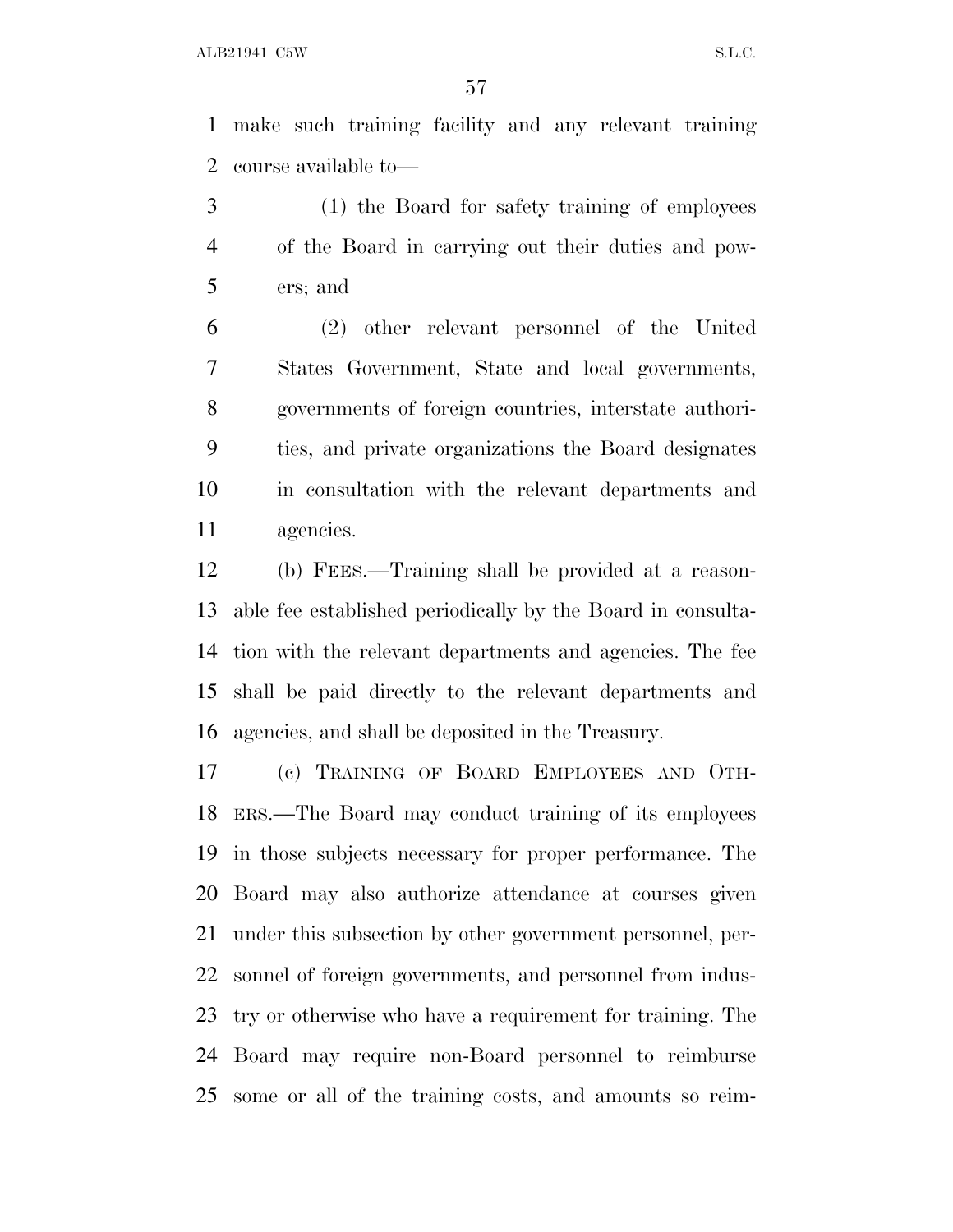bursed shall be credited to the appropriation of the Board as offsetting collections.

#### **SEC. 11. AUTHORIZATION OF APPROPRIATIONS.**

 (a) I<sup>N</sup> GENERAL.—There are authorized to be appro- priated, to remain available until expended, for the pur-poses of this Act—

- (1) \$25,000,000 for fiscal year 2022;
- (2) \$40,000,000 for fiscal year 2023;
- (3) \$50,000,000 for fiscal year 2024; and
- (4) \$60,000,000 for fiscal year 2025.
- (b) EMERGENCY FUND.—

 (1) IN GENERAL.—There shall be established in the Treasury of the United States an Emergency Fund for the Board, which shall be available to the Board for necessary expenses of the Board, not oth-erwise provided for, for reviews.

 (2) APPROPRIATIONS.—There shall be appro- priated, out of amounts in the Treasury not other-wise appropriated, to the Emergency Fund—

 (A) \$2,000,000 for fiscal year 2022; (B) such sums as are necessary to main-22 tain the Emergency Fund at a level not to ex- ceed \$4,000,000 for each fiscal year thereafter; and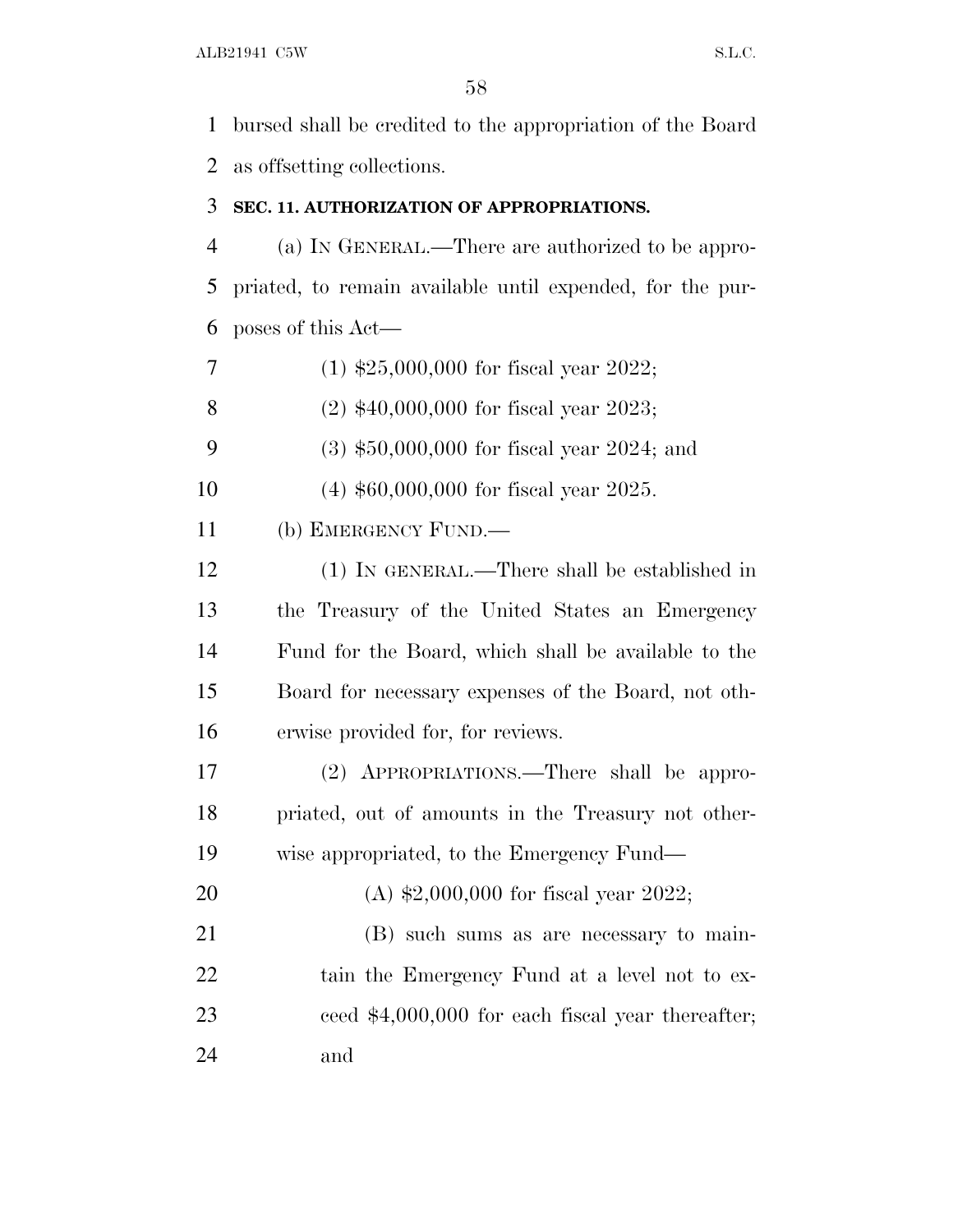| $\mathbf{1}$   | (C) such other sums as Congress deter-                |
|----------------|-------------------------------------------------------|
| $\overline{2}$ | mines necessary.                                      |
| 3              | (c) FEES, REFUNDS, AND REIMBURSEMENTS.—               |
| $\overline{4}$ | (1) IN GENERAL.—The Board may impose and              |
| 5              | collect such fees, refunds, and reimbursements as it  |
| 6              | determines to be appropriate for services provided by |
| 7              | or through the Board.                                 |
| 8              | (2) RECEIPTS CREDITED AS OFFSETTING COL-              |
| 9              | LECTIONS.—Notwithstanding section 3302 of title       |
| 10             | 31, United States Code, any fee, refund, or reim-     |
| 11             | bursement collected under this subsection—            |
| 12             | (A) shall be credited as offsetting collec-           |
| 13             | tions to the account that finances the activities     |
| 14             | and services for which the fee is imposed or          |
| 15             | with which the refund or reimbursement is as-         |
| 16             | sociated;                                             |
| 17             | (B) shall be available for expenditure only           |
| 18             | to pay the costs of activities and services for       |
| 19             | which the fee is imposed or with which the re-        |
| 20             | fund or reimbursement is associated; and              |
| 21             | (C) shall remain available until expended.            |
| 22             | (3) REFUNDS.—The Board may refund any fee             |
| 23             | paid by mistake or any amount paid in excess of       |
| 24             | that required.                                        |
|                |                                                       |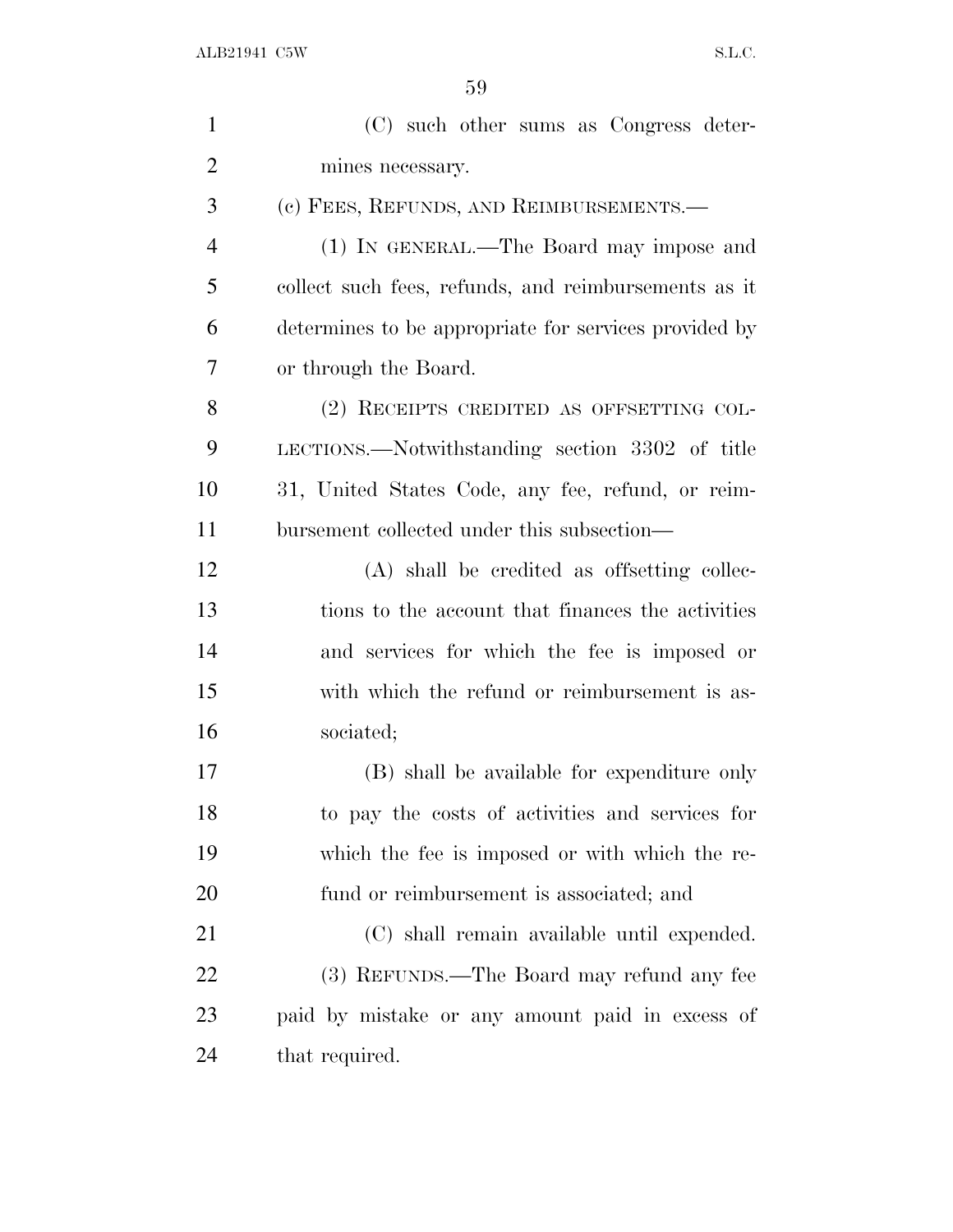#### **SEC. 12. AUTHORITY OF THE INSPECTOR GENERAL.**

 (a) I<sup>N</sup> GENERAL.—The Inspector General of the De- partment of Homeland Security, in accordance with the mission of the Inspector General to prevent and detect fraud and abuse, shall have authority to review only the financial management, property management, and busi- ness operations of the Board, including internal account- ing and administrative control systems, to determine com- pliance with applicable Federal laws, rules, and regula-tions.

 (b) DUTIES.—In carrying out this section, the In-spector General shall—

 (1) keep the Chairperson of the Board and Congress fully and currently informed about prob- lems relating to administration of the internal ac- counting and administrative control systems of the Board;

 (2) issue findings and recommendations for ac-tions to address such problems; and

 (3) report periodically to Congress on any progress made in implementing actions to address such problems.

 (c) ACCESS TO INFORMATION.—In carrying out this section, the Inspector General may exercise authorities granted to the Inspector General under subsections (a)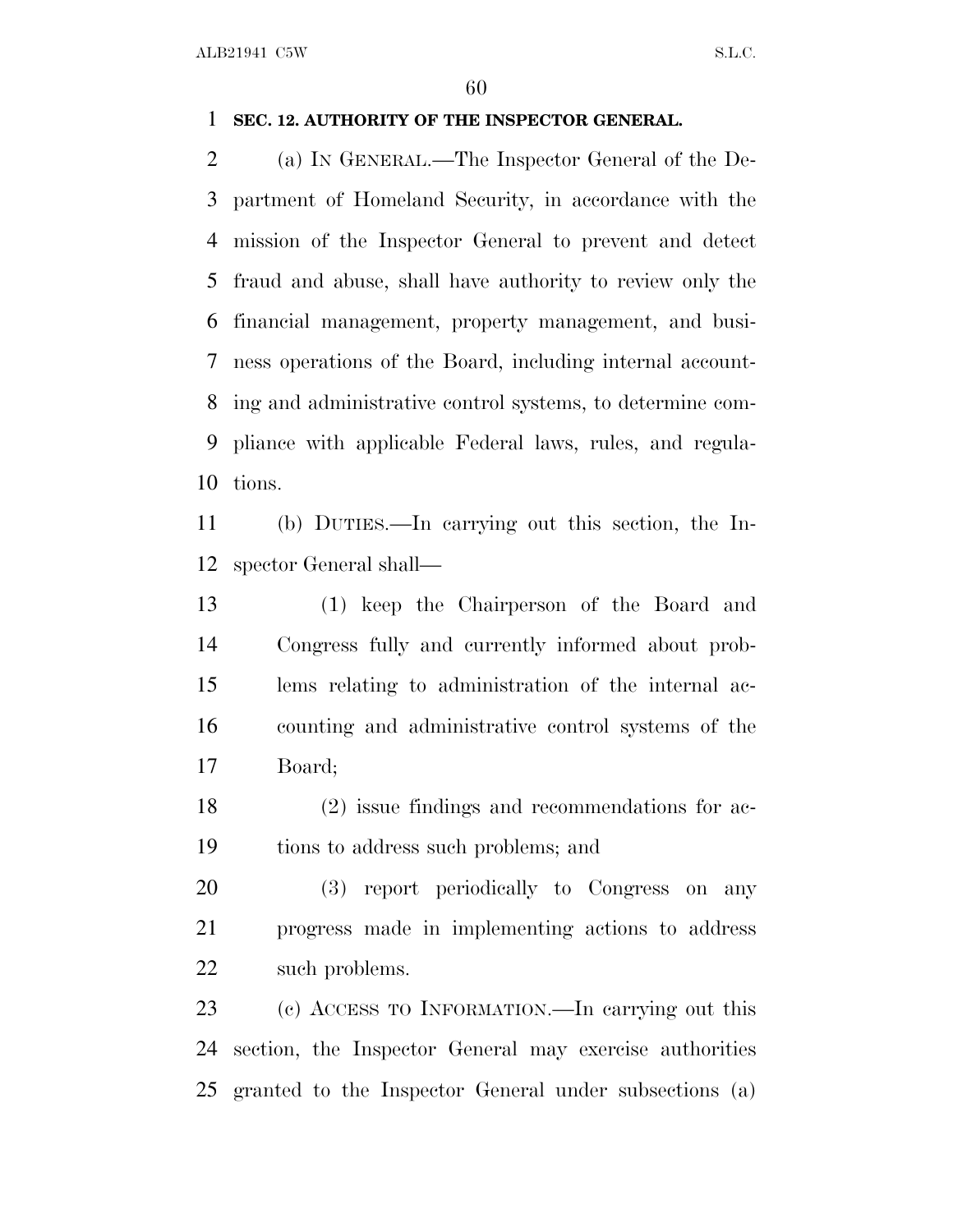and (b) of section 6 of the Inspector General Act of 1978 (5 U.S.C. App.).

(d) AUTHORIZATION OF APPROPRIATIONS.—

 (1) FUNDING.—There are authorized to be ap- propriated to the Secretary of Homeland Security for use by the Inspector General of the Department of Homeland Security such sums as may be nec- essary to cover expenses associated with activities pursuant to the authority exercised under this sec-tion.

 (2) REIMBURSABLE AGREEMENT.—In the ab- sence of an appropriation under this subsection for an expense referred to in paragraph (1), the Inspec- tor General and the Board shall have a reimbursable agreement to cover such expense.

## **SEC. 13. EVALUATION AND AUDIT OF NATIONAL DISASTER**

**SAFETY BOARD.**

 (a) I<sup>N</sup> GENERAL.—As determined necessary by the Comptroller General of the United States or the appro- priate congressional committees, but not less frequently than once every 2 years, the Comptroller General of the United States shall evaluate and audit the programs and expenditures of the Board in order to promote economy, efficiency, and effectiveness in the administration of the programs, operations, and activities of the Board.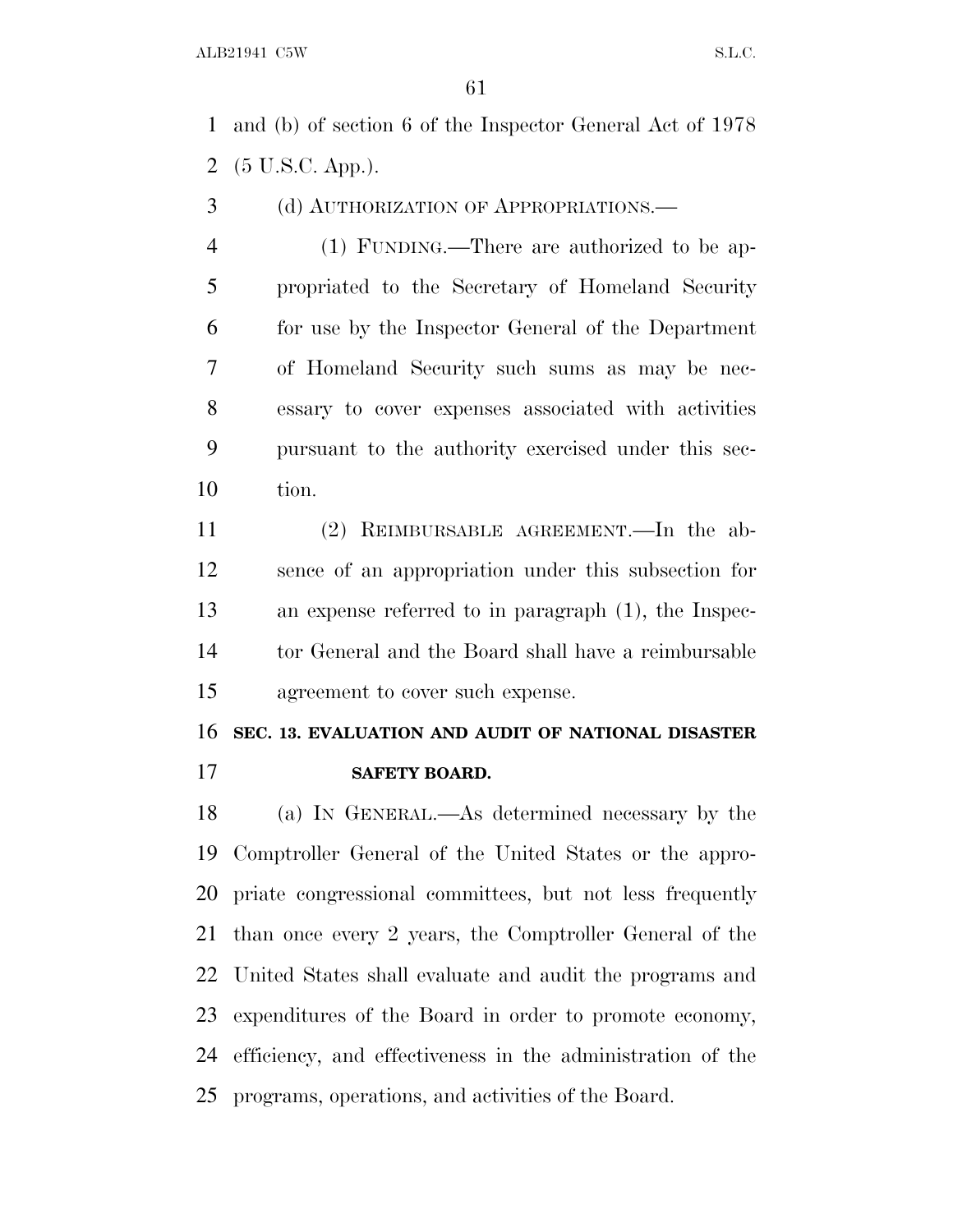| 1  | (b) RESPONSIBILITY OF COMPTROLLER GENERAL.-                |
|----|------------------------------------------------------------|
| 2  | In carrying out subsection (a), the Comptroller General    |
| 3  | of the United States shall evaluate and audit the pro-     |
| 4  | grams, operations, and activities of the Board, including— |
| 5  | (1) information management and security, in-               |
| 6  | cluding privacy protection of personally identifiable      |
| 7  | information;                                               |
| 8  | (2) the resource levels of the Board and man-              |
| 9  | agement of such resources relative to the mission of       |
| 10 | the Board;                                                 |
| 11 | (3) workforce development;                                 |
| 12 | (4) procurement and contracting planning,                  |
| 13 | practices and policies;                                    |
| 14 | (5) the process and procedures to select an inci-          |
| 15 | dent to review;                                            |
| 16 | (6) the extent to which the Board follows lead-            |
| 17 | ing practices in selected management areas;                |
| 18 | (7) the extent to which the Board addresses                |
| 19 | management challenges in completing reviews;               |
| 20 | $(8)$ the extent to which the evaluation, review,          |
| 21 | and recommendation-issuing methodologies of the            |
| 22 | Board are consistent with established best practice,       |
| 23 | as determined by the Comptroller General; and              |
| 24 | (9) an impact evaluation of the work of the                |
| 25 | Board, using the purposes and intent described in          |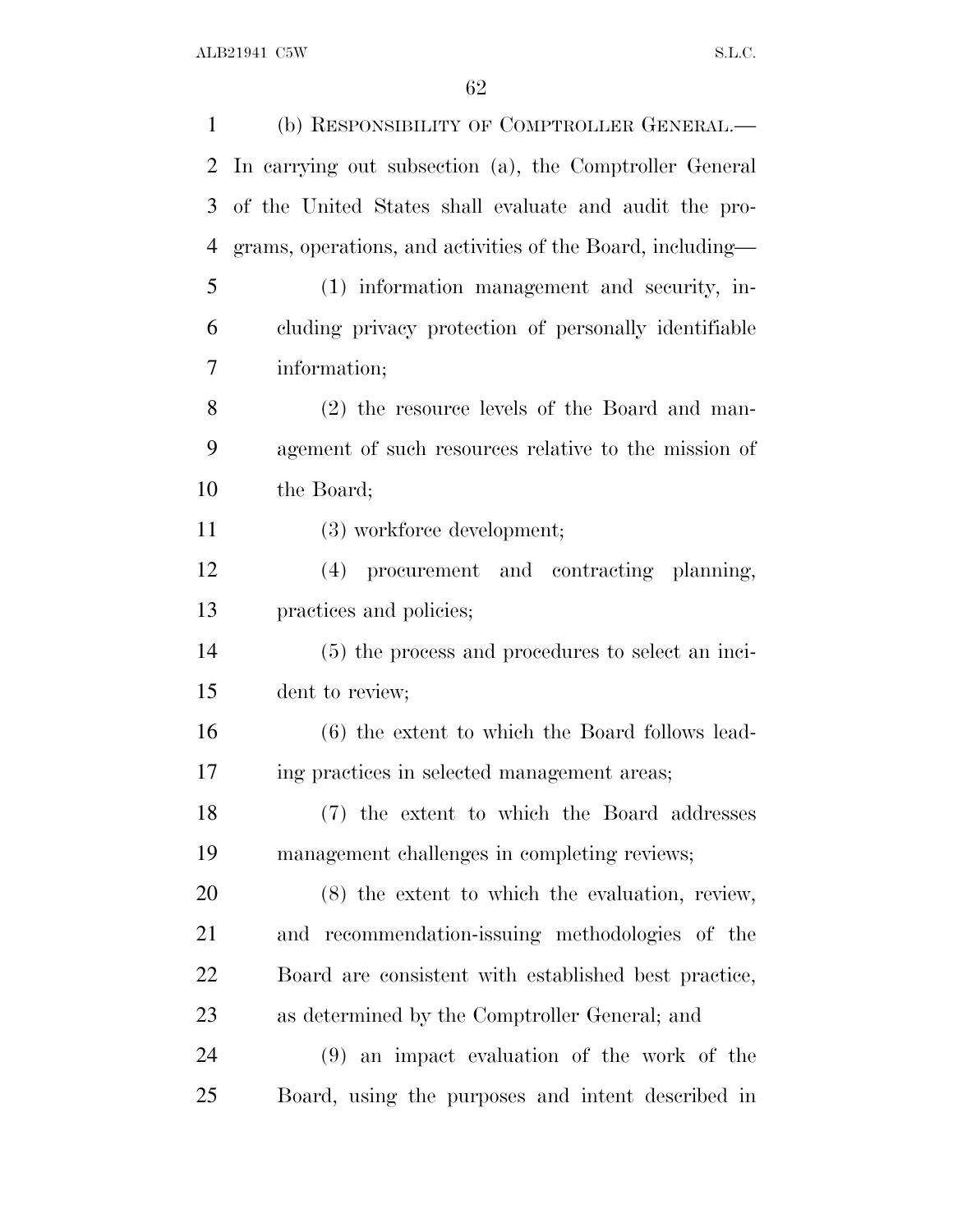this Act and by the Board, against the realized re- sults of the Board, according to a methodology de- termined by the Comptroller General, conducted in a manner that is not overly disruptive to the work of the Board.

### **SEC. 14. DEFINITIONS.**

In this Act:

 (1) ACT OF VIOLENCE.—The term ''act of vio- lence'' means an offense described in section 16(a) of title 18, United States Code.

 (2) BOARD.—The term ''Board'' means the Na- tional Disaster Safety Board established under sec-tion 3.

 (3) CHAIRPERSON.—The term ''Chairperson'' means the Chairperson of the Board designated under section 6.

 (4) ECONOMIC INJURY.—The term ''economic injury'' has the meaning given the term ''substantial economic injury'' in section 7(b) of the Small Busi-ness Act (15 U.S.C. 636(b)).

 (5) INCIDENT.—The term ''incident'' means a natural hazard or other circumstance that the Board decides to review.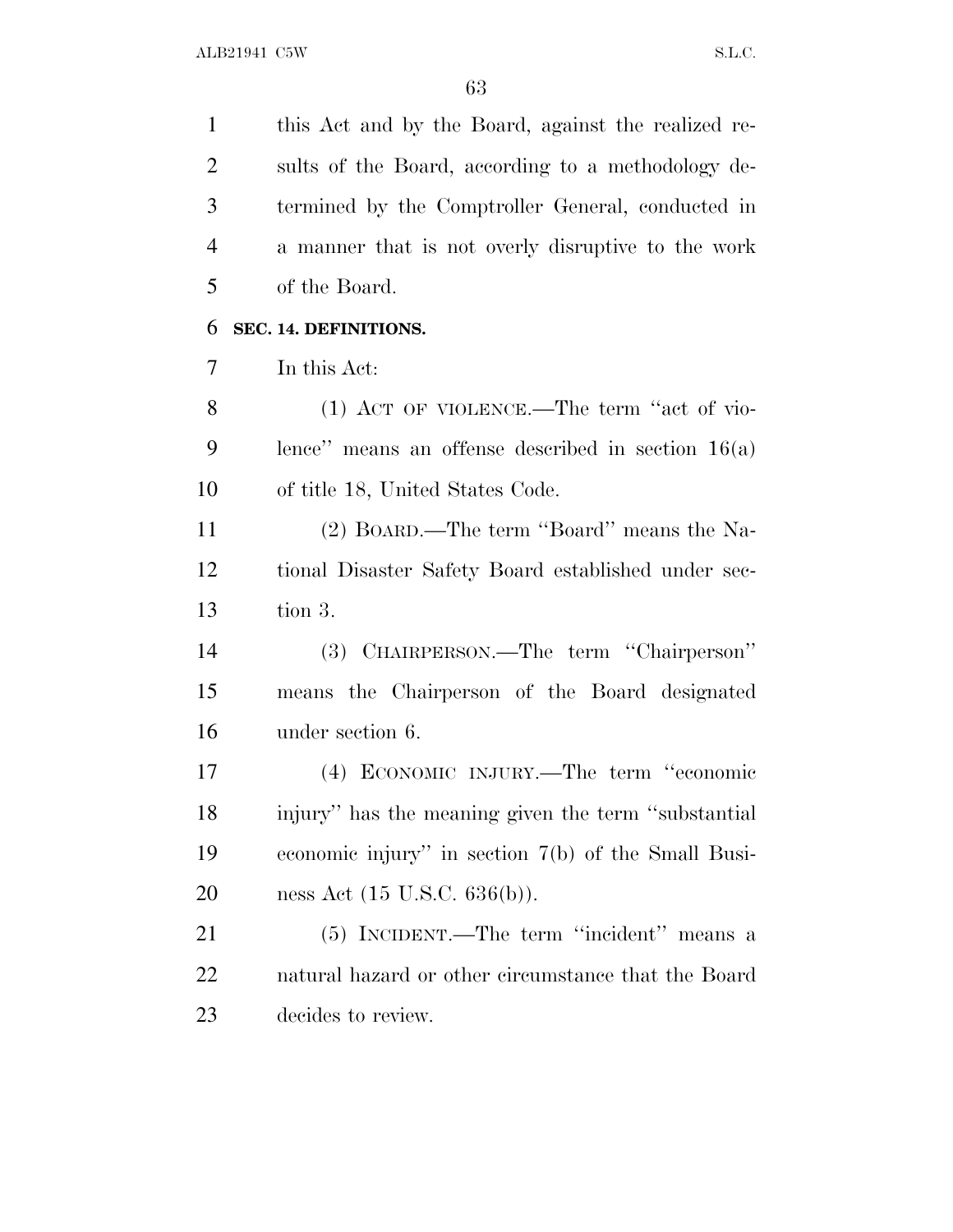| $\mathbf{1}$   | (6) INSTITUTION OF HIGHER EDUCATION AND           |
|----------------|---------------------------------------------------|
| $\overline{2}$ | RESEARCH INSTITUTION.—The term "institution of    |
| 3              | higher education and research institution" means— |
| $\overline{4}$ | (A) an institution of higher education (as        |
| 5              | defined in section 101 of the Higher Education    |
| 6              | Act $(20 \text{ U.S.C. } 1001));$                 |
| 7              | (B) a National Laboratory (as defined in          |
| 8              | section 2 of the Energy Policy Act of 2005 (42)   |
| 9              | $U.S.C. 15801$ );                                 |
| 10             | (C) a laboratory described in<br>section          |
| 11             | $308(c)(2)$ of the Homeland Security Act of       |
| 12             | 2002 (6 U.S.C. 188(e)(2));                        |
| 13             | (D) the National Domestic Preparedness            |
| 14             | Consortium established under section 1204 of      |
| 15             | the Implementing Recommendations of the $9/11$    |
| 16             | Commission Act of $2007$ (6 U.S.C. 1102) and      |
| 17             | the members of such Consortium; and               |
| 18             | (E) a research institution associated with        |
| 19             | an institution of higher education.               |
| 20             | (7) NATURAL HAZARD.—The term "natural             |
| 21             | $\mu$ azard''—                                    |
| 22             | (A) means a major disaster, as defined in         |
| 23             | paragraph $(2)$ of section 102 of the Robert T.   |
| 24             | Stafford Disaster Relief and Emergency Assist-    |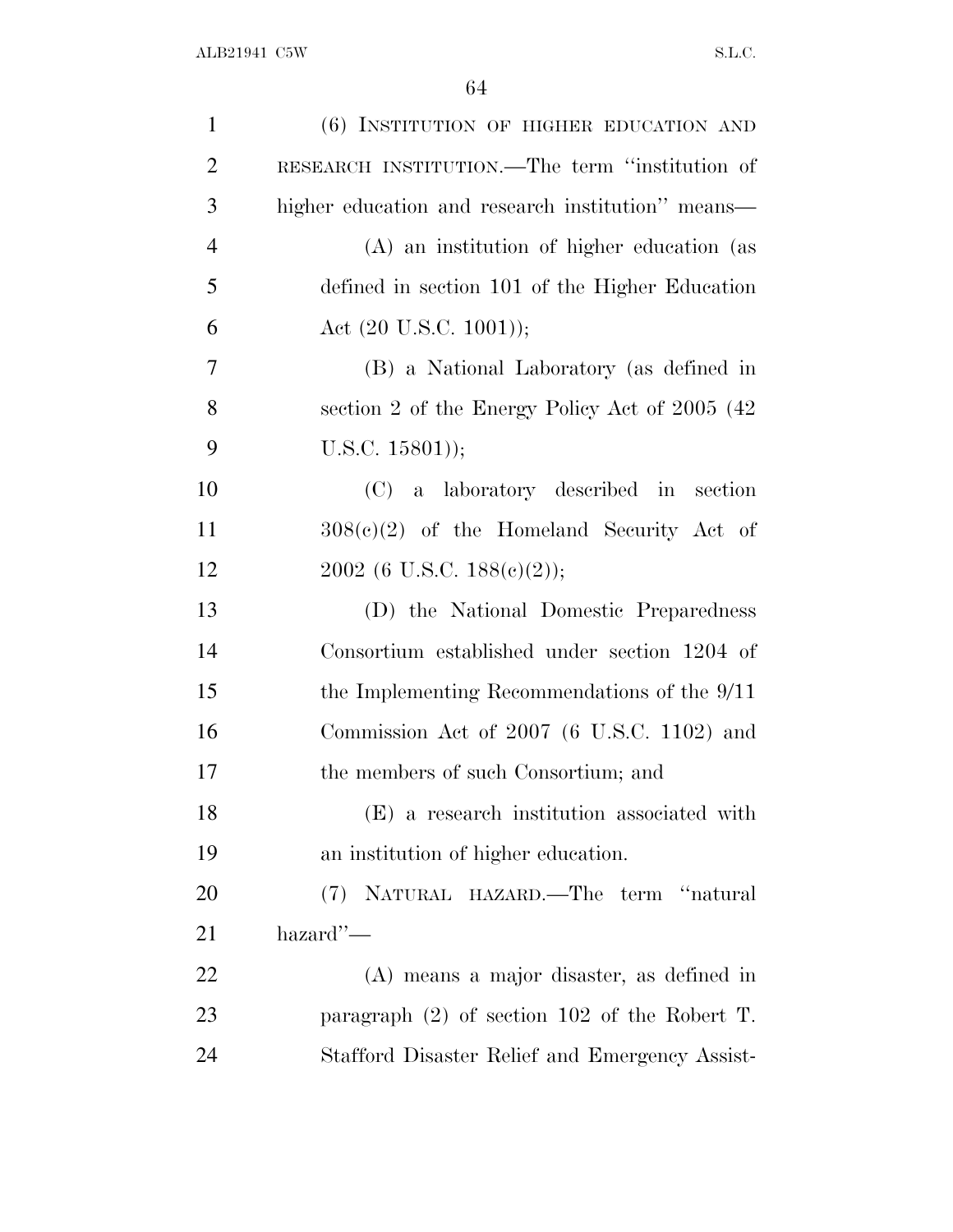| $\mathbf{1}$   | ance Act (42 U.S.C. 5122), that is naturally oc-   |
|----------------|----------------------------------------------------|
| $\overline{2}$ | curring, regardless of-                            |
| 3              | (i) whether the President makes a de-              |
| $\overline{4}$ | termination with respect to severity and           |
| 5              | magnitude of the disaster under such para-         |
| 6              | graph; or                                          |
| 7              | (ii) the result of such a determination;           |
| 8              | (B) includes any naturally occurring heat          |
| 9              | wave, wind storm, wildfire, wildland urban         |
| 10             | interface fire, urban conflagration fire, or dust  |
| 11             | storm;                                             |
| 12             | (C) includes any combination of events             |
| 13             | covered by subparagraphs (A) and (B) that          |
| 14             | causes or threatens to cause loss of human life,   |
| 15             | or human or economic injury, as determined by      |
| 16             | the Board; and                                     |
| 17             | (D) does not include a technological dis-          |
| 18             | aster.                                             |
| 19             | (8) STATE.—The term "State" has the mean-          |
| 20             | ing given the term in section 102 of the Robert T. |
| 21             | Stafford Disaster Relief and Emergency Assistance  |
| 22             | Act (42 U.S.C. 5122).                              |
| 23             | TECHNOLOGICAL DISASTER.—The<br>(9)<br>term         |
| 24             | "technological disaster" means an incident that-   |